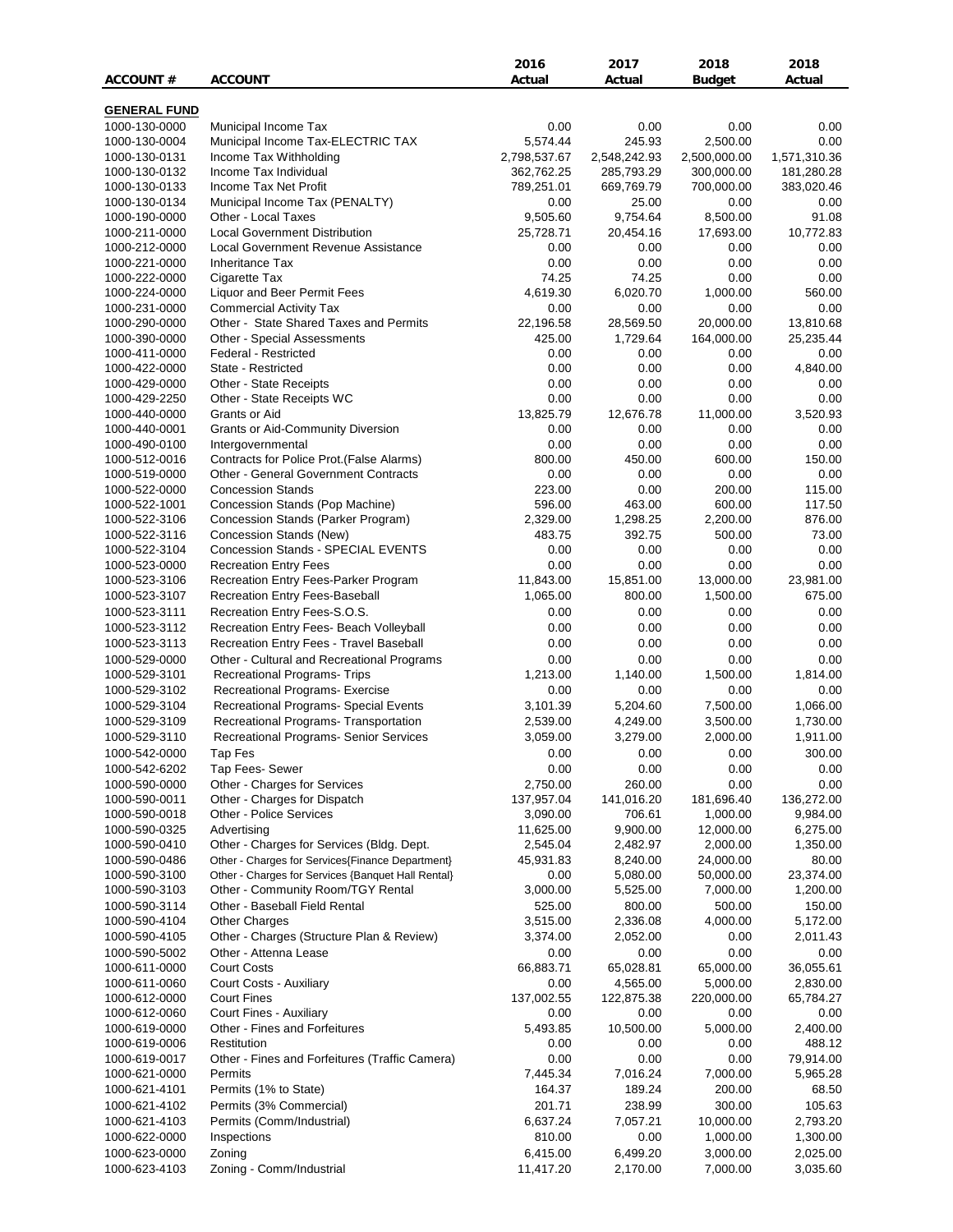|                      |                                                   | 2016         | 2017         | 2018          | 2018         |
|----------------------|---------------------------------------------------|--------------|--------------|---------------|--------------|
| <b>ACCOUNT#</b>      | <b>ACCOUNT</b>                                    | Actual       | Actual       | <b>Budget</b> | Actual       |
| 1000-624-0000        | <b>Street Opening</b>                             | 200.00       | 400.00       | 0.00          | 0.00         |
| 1000-625-0000        | Cable Franchise Fees                              | 35,238.93    | 30,227.63    | 35,000.00     | 16,358.27    |
| 1000-629-0000        | Other - Licenses and Permits                      | 500.00       | 0.00         | 0.00          | 0.00         |
| 1000-629-0411        | Other Licenses and Permits (General)              | 18,100.00    | 18,215.00    | 15,000.00     | 11,835.00    |
| 1000-690-0000        | Other - Fines, Licenses and Permits               | 130.00       | 0.00         | 0.00          | 0.00         |
| 1000-690-5225        | Fire dept permits                                 | 0.00         | 200.00       | 0.00          | 0.00         |
| 1000-701-0000        | Interest- Transferred to Capital                  | 2,679.48     | 4,720.72     | 2,000.00      | 5,028.44     |
| 1000-820-0000        | <b>Contributions and Donations</b>                | 602.00       | 3,500.00     | 0.00          | 0.00         |
| 1000-820-3104        | <b>Contributions and Donations-Special Events</b> | 2,125.00     | 2,350.00     | 2,000.00      | 0.00         |
| 1000-820-3106        | Contributions and Donations (Parker Program)      | 390.00       | 14.00        | 350.00        | 0.00         |
| 1000-820-3107        | Contributions and Donations-baseball              | 150.00       | 0.00         | 0.00          | 0.00         |
| 1000-820-3111        | Contributions and Donations - SOS                 | 0.00         | 0.00         | 0.00          | 0.00         |
| 1000-891-0000        | Other - Miscellaneous Operating                   | 20.00        | 8,674.85     | 3,000.00      | 0.00         |
| 1000-891-5001        | Other - Miscellaneous Recycling                   | 0.00         | 0.00         | 0.00          | 0.00         |
| 1000-892-0000        | Other - Miscellaneous Non-Operating               | 31,498.82    | 25,005.26    | 0.00          | 3,118.51     |
| 1000-892-0002        | Other - Miscellaneous                             | 3.13         | 10.00        | 0.00          | 47.85        |
| 1000-892-0003        | Other - Prisoner Housing                          | 0.00         | 0.00         | 0.00          | 0.00         |
| 1000-892-0005        | Printing/Advertising Directory                    | 58.97        | 185.22       | 0.00          | 33.11        |
| 1000-892-0009        | Other - Vehicle Release                           | 4,745.50     | 6,950.00     | 6,000.00      | 4,690.00     |
| 1000-892-0014        | Other - Title Search                              | 10.00        | 0.00         | 100.00        | 0.00         |
| 1000-892-3105        | Garage Sale                                       | 854.00       | 631.00       | 800.00        | 768.00       |
| 1000-892-3110        | <b>Senior Services</b>                            | 0.00         | 0.00         | 0.00          | 0.00         |
| 1000-931-0000        | Transfers - In                                    | 391,560.99   | 485,788.60   | 400,000.00    | 0.00         |
| 1000-941-0000        | Advances - In                                     | 0.00         | 0.00         | 0.00          | 0.00         |
| 1000-961-0000        | Sale of Fixed Assets                              | 0.00         | 0.00         | 0.00          | 0.00         |
| 1000-961-0018        | Sale of Fixed Assets{POLICE SERVICES}             | 0.00         | 0.00         | 0.00          | 0.00         |
|                      | TOTAL GENERAL FUND                                | 5,005,403.44 | 4,607,895.42 | 4,827,739.40  | 2,657,763.38 |
|                      |                                                   |              |              |               |              |
| S.C.M.R.             |                                                   |              |              |               |              |
| 2011-225-0000        | Gasoline Tax (State)                              | 112,069.70   | 115,022.25   | 110,000.00    | 65,203.00    |
| 2011-430-0000        | License Tax - County Levied                       | 55,503.79    | 64,045.30    | 53,000.00     | 37,175.28    |
| 2011-440-0000        | Grants or Aid (Non-Federal or State)              | 0.00         | 0.00         | 0.00          | 800.00       |
| 2011-701-0000        | Interest- Transferred to Capital                  | 0.00         | 0.00         | 0.00          | 0.00         |
| 2011-892-0000        | Other - Miscellaneous Non-Operating               | 1,992.75     | 1,176.95     | 0.00          | 0.00         |
| 2011-931-0000        | Transfers in- General Fund                        | 660,000.00   | 500,000.00   | 500,000.00    | 0.00         |
| 2011-941-0000        | Advances - In                                     | 0.00         | 0.00         | 0.00          | 0.00         |
| 2011-961-0000        | Sale of Fixed Assets                              | 0.00         | 0.00         | 0.00          | 0.00         |
|                      |                                                   |              |              |               |              |
| <b>STATE HIGHWAY</b> |                                                   |              |              |               |              |
| 2021-225-0000        | Gasoline Tax (State)                              | 9,086.76     | 5,659.65     | 8,000.00      | 4,606.89     |
| 2021-430-0000        | License Tax - County Levied                       | 7,525.96     | 4,456.68     | 6,000.00      | 1,410.60     |
| 2021-701-0000        | Interest                                          | 0.00         | 0.00         | 0.00          | 0.00         |
| 2021-941-0000        | Advances - In                                     | 0.00         | 0.00         | 0.00          | 0.00         |
| <b>LEFT</b>          |                                                   |              |              |               |              |
| 2091-413-0000        | Federal - Pass Through Grants                     | 0.00         | 0.00         | 0.00          | 0.00         |
| 2091-422-0000        | State - Pass Through Grants                       | 0.00         | 0.00         | 0.00          | 0.00         |
| 2091-612-0000        | <b>Court Fines</b>                                | 1,530.00     | 1,770.00     | 3,000.00      | 345.00       |
| 2091-619-0000        | Other - Fines and Forfeitures                     | 392.00       | 140.00       | 1,000.00      | 1,076.37     |
| 2091-820-0000        | <b>Contributions and Donations</b>                | 0.00         | 0.00         | 0.00          | $0.00\,$     |
| 2091-931-0000        | Transfers - In                                    | 0.00         | 0.00         | 0.00          | 0.00         |
| 2091-961-0000        | Sale of Fixed Assets                              | 3,463.81     | 18,193.10    | 5,000.00      | 70.00        |
|                      |                                                   |              |              |               |              |
| <b>MOTOR VEHICLE</b> |                                                   |              |              |               |              |
| 2101-290-0000        | Other - State Shared Taxes and Permits            | 25,873.71    | 21,825.61    | 25,000.00     | 14,167.69    |
| 2101-701-0000        | Interest- Transferred to Capital                  | 0.00         | 0.00         | 0.00          | 0.00         |
| 2101-931-0000        | Transfers - In                                    | 0.00         | 0.00         | 0.00          | 0.00         |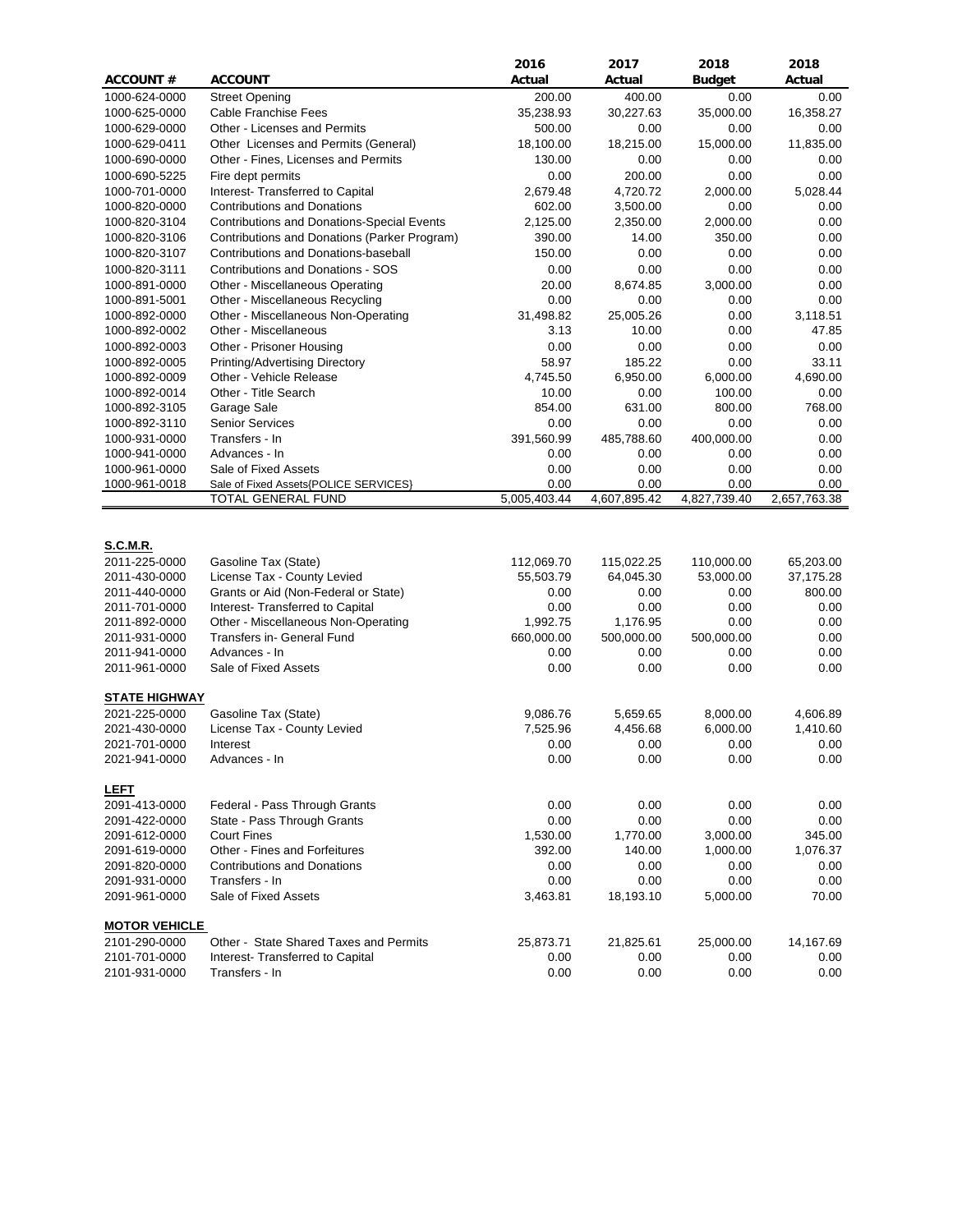|                                |                                                                    | 2016             | 2017             | 2018          | 2018         |
|--------------------------------|--------------------------------------------------------------------|------------------|------------------|---------------|--------------|
| <b>ACCOUNT#</b>                | <b>ACCOUNT</b>                                                     | Actual           | Actual           | <b>Budget</b> | Actual       |
| <b>POLICE PENSION</b>          |                                                                    |                  |                  |               |              |
| 2131-110-0000                  | General Property Tax - Real Estate                                 | 34,936.91        | 38,394.80        | 45,000.00     | 23,285.87    |
| 2131-120-0000                  | Tangible Personal Property Tax                                     | 0.00             | 0.00             | 0.00          | 0.00         |
| 2131-120-0020                  | Tangible Personal Prop Tac (CAT Tax)                               | 0.00             | 0.00             | 0.00          | 0.00         |
| 2131-190-0000                  | Other - Local Taxes                                                | 3,200.46         | 3,158.23         | 0.00          | 1,584.49     |
| 2131-231-0000                  | Property Tax Rollbacks                                             | 0.00             | 0.00             | 0.00          | 0.00         |
| 2131-290-0000                  | Other - State Shared Taxes & Permit                                | 0.00             | 0.00             | 0.00          | 0.00         |
| 2131-931-0000                  | Transfers - In                                                     | 150,000.00       | 120,000.00       | 115,000.00    | 0.00         |
| <b>WATER METER REPAIR FUND</b> |                                                                    |                  |                  |               |              |
| 2901-542-0000                  | <b>Tap Fees</b>                                                    | 400.00           | 150.00           | 0.00          | 150.00       |
| 2901-701-0000                  | Interest                                                           | 0.00             | 0.00             | 0.00          | 0.00         |
| 2901-931-0000                  | Transfers - In                                                     | 9,000.00         | 9,000.00         | 10,200.00     | 0.00         |
| <b>MAYOR'S COURT COMPUTER</b>  |                                                                    |                  |                  |               |              |
| 2903-612-0000                  | <b>Court Fines</b>                                                 | 6,030.00         | 5,490.00         | 6,000.00      | 2,855.00     |
|                                |                                                                    |                  |                  |               |              |
| 3101-390-0000                  | <b>SPECIAL BOND RETIREMENT FUND</b><br>Other - Special Assessments | 0.00             | 0.00             | 0.00          | 0.00         |
|                                |                                                                    | 0.00             |                  | 0.00          |              |
| 3101-701-0000                  | Transfer In - Capital                                              |                  | 0.00             |               | 0.00         |
| 3101-892-0000                  | Interest- Transferred to Capital                                   | 0.00<br>9,828.00 | 0.00<br>0.00     | 0.00<br>0.00  | 0.00         |
| 3101-911-4905                  | Other- Misc. Non-Operating<br><b>BONDS</b>                         |                  |                  | 0.00          | 0.00<br>0.00 |
|                                |                                                                    | 0.00             | 12,654.00        |               |              |
| 3101-921-0000                  | Sale of Notes                                                      | 1,170,000.00     | 1,710,000.00     | 1,640,000.00  | 0.00         |
| 3101-931-0000                  | Transfers - In                                                     | 170,000.00       | 50,000.00        | 70,000.00     | 0.00         |
| <b>THIRD PARTY</b>             |                                                                    |                  |                  |               |              |
| 4101-892-0000                  | Other - Miscellaneous Non-Operating                                | 0.00             | 0.00             | 0.00          | 0.00         |
| 4101-892-3110                  | Other - Miscellaneous                                              | 0.00             | 0.00             | 0.00          | 0.00         |
| 4101-931-0000                  | Transfers - In                                                     | 0.00             | 0.00             | 0.00          | 0.00         |
| <b>ISSUE I and II</b>          |                                                                    |                  |                  |               |              |
| 4201-422-0000                  | State - Restricted                                                 | 0.00             | 0.00             | 0.00          | 0.00         |
| 4201-422-4905                  | State - Restricted-Dunham Rd Sanitary                              | 0.00             | 0.00             | 0.00          | 0.00         |
| 4201-931-0000                  | Advance-In                                                         | 0.00             | 0.00             | 0.00          | 0.00         |
| 4201-422-0000                  | <b>State-Restricted</b>                                            | 0.00             | 0.00             | 0.00          | 0.00         |
| 4201-931-0000                  | Transfers - In                                                     | 0.00             | 0.00             | 0.00          | 0.00         |
| 4201-941-0000                  | Advance- In                                                        | 0.00             | 0.00             | 0.00          | 0.00         |
| <b>CAPITAL</b>                 |                                                                    |                  |                  |               |              |
| 4901-440-0000                  | Grants or Aid                                                      | 75,338.44        | 16,687.66        | 0.00          | 0.00         |
| 4901-490-0000                  | Other - Intergovernmental                                          | 294,208.49       | 0.00             | 0.00          | 0.00         |
| 4901-490-0801                  | <b>Fueling Facilty Rheab</b>                                       | 0.00             | 0.00             | 0.00          | 0.00         |
| 4901-542-0000                  | <b>TAP FEES</b>                                                    | 0.00             | 0.00             | 0.00          | 0.00         |
| 4901-549-4910                  | <b>Barclay Sewer Fees</b>                                          | 20,735.00        | 15,551.25        | 20,735.00     | 0.00         |
| 4901-612-0000                  | Court fines                                                        | 0.00             | 0.00             | 0.00          | 0.00         |
| 4901-612-0015                  | Court Fines - Safety Vehicle                                       | 12,060.00        | 21,094.00        | 20,000.00     | 11,382.00    |
| 4901-624-0000                  |                                                                    | 0.00             | 0.00             | 0.00          | 0.00         |
| 4901-629-0000                  |                                                                    | 0.00             | 0.00             | 0.00          | 0.00         |
| 4901-701-0000                  | Interest                                                           | 19,125.00        | 0.00             | 0.00          | 0.00         |
| 4901-701-0135                  | Interest                                                           | 0.00             | 0.00             | 0.00          | 0.00         |
| 4901-820-0000                  | <b>Contributions and Donations</b>                                 | 15,000.00        | 0.00             | 0.00          | 0.00         |
| 4901-892-0000                  | Other - Miscellaneous Non-Operating                                | 4,663.69         | 242.00           | 99,050.00     | 131,672.85   |
| 4901-921-0000                  | Sale of Notes                                                      | 550,000.00       | 0.00             | 0.00          | 0.00         |
| 4901-931-0000                  | Trans (Adv) - In (Interest from other Funds)                       | 110,000.00       | 460,000.00       | 440,000.00    | 0.00         |
|                                |                                                                    |                  |                  |               |              |
| 4901-941-0000                  | Advances - In                                                      | 0.00             | 0.00             | 0.00          | 0.00         |
| 4901-961-0000                  | Sale of Fixed Assets                                               | 1,372.50         | 0.00             | 300,000.00    | 0.00         |
| 4901-971-0000                  | <b>Other Debt Proceeds</b>                                         | 0.00<br>0.00     | 4,000.00<br>0.00 | 0.00<br>0.00  | 0.00<br>0.00 |
| <b>VETERAN'S MEMORIAL</b>      |                                                                    |                  |                  |               |              |
| 4902-820-0000                  | <b>Memorial Bricks</b>                                             | 50.00            | 200.00           | 0.00          | 0.00         |
| 4902-892-0000                  | Recycling                                                          | 644.45           | 521.78           | 600.00        | 507.13       |
| 4902-931-0000                  | Transfers- General                                                 | 0.00             | 0.00             | 0.00          | 0.00         |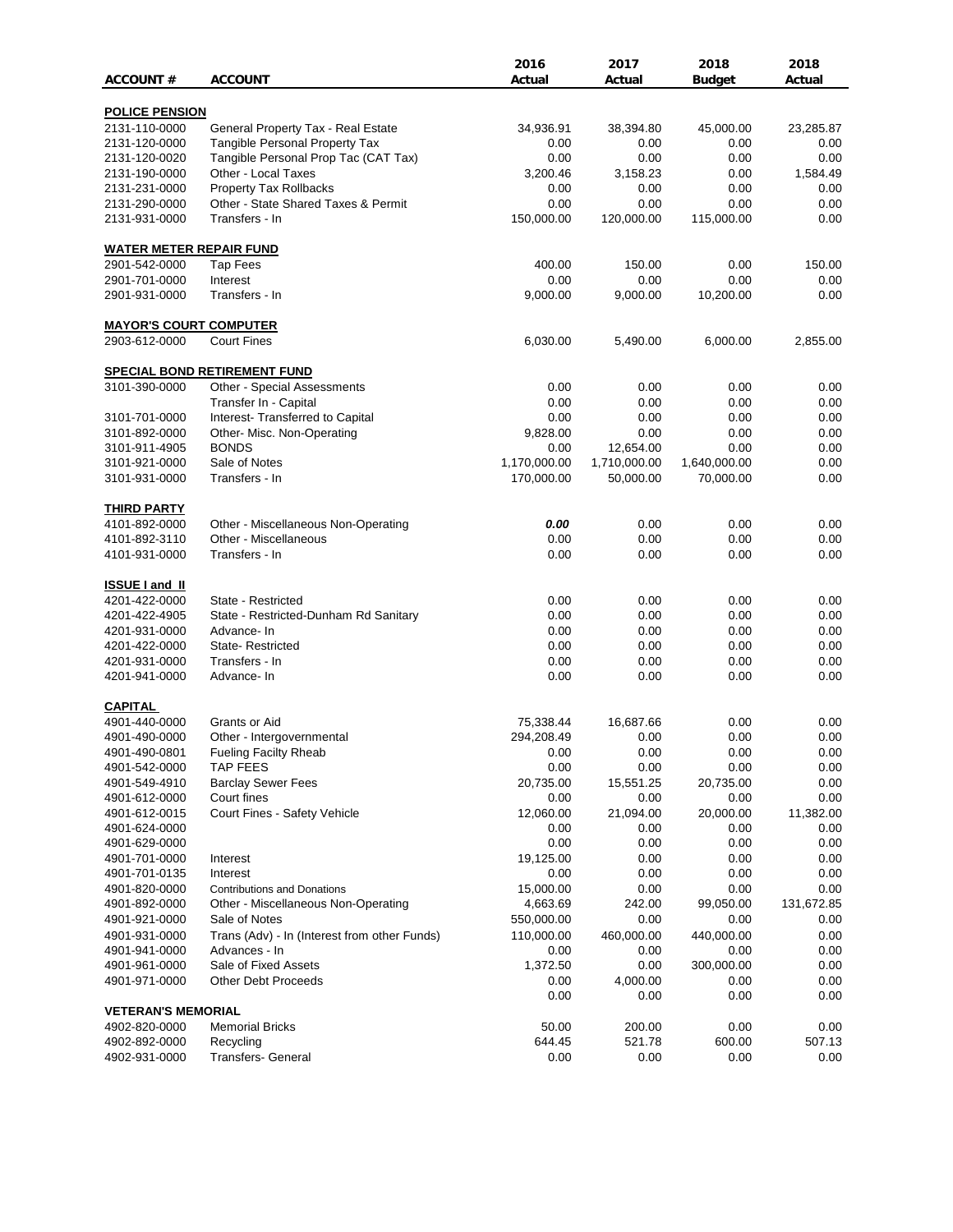|                             |                                         | 2016         | 2017         | 2018          | 2018         |
|-----------------------------|-----------------------------------------|--------------|--------------|---------------|--------------|
| <b>ACCOUNT#</b>             | <b>ACCOUNT</b>                          | Actual       | Actual       | <b>Budget</b> | Actual       |
| <b>BUILDING BOND</b>        |                                         |              |              |               |              |
| 7001-701-0000               | <b>INTEREST</b>                         | 0.00         | 0.00         | 0.00          | 0.00         |
| 7001-892-0000               | <b>OTHER</b>                            | 0.00         | 0.00         | 0.00          | 0.00         |
| <b>UNCLAIMED MONIES</b>     |                                         |              |              |               |              |
| 9101-892-0000               | Other - Miscellaneous Non-Operating     | 0.00         | 0.00         | 0.00          | 0.00         |
| <b>BUILDING BOND</b>        |                                         |              |              |               |              |
| 9901-544-0000               | Deposits                                | 2,500.00     | 5,000.00     | 0.00          | 9,000.00     |
| 9901-892-0000               | Other - Miscellaneous Non-Operating     | 0.00         | 0.00         | 0.00          | 0.00         |
| <b>Mayor's Court</b>        |                                         |              |              |               |              |
| 9902-690-0000               | Other-Fines, Licenses, & Permits        | 306,178.65   | 302,636.65   | 0.00          | 154,953.70   |
| 9902-892-0000               | Other- Misc. Non Operating              | 0.00         | 0.00         | 0.00          | 0.00         |
| <b>SECOND PARTY SERVICE</b> |                                         |              |              |               |              |
| 9903-544-0000               | Other - Miscellaneous Non-Operating     | 23,174.70    | 24,176.35    | 0.00          | 27,468.57    |
| 9903-544-0001               | Deposits (Comm. Diversion Program)      | 0.00         | 0.00         | 0.00          | 0.00         |
| 9903-544-0007               | Deposits (Benevolent Fund-General)      | 1,272.00     | 3,765.50     | 0.00          | 883.86       |
| 9903-544-0008               | Deposits (Benevolent Fund-Events)       | 605.00       | 0.00         | 0.00          | 0.00         |
| 9903-544-0013               | Deposits (Animal Fund)                  | 0.00         | 525.00       | 0.00          | 0.00         |
| 9903-544-3200               | Deposits (Sr. Snow Plow)                | 9.744.00     | 10,920.00    | 0.00          | 0.00         |
| 9903-892-0000               | Other - Miscellaneous Non-Operating     | 10.00        | 0.00         | 0.00          | 0.00         |
| 9903-931-0000               | Transfers-In                            | 0.00         | 0.00         | 0.00          | 0.00         |
|                             | <b>WALTON HILLS/SAGAMORE HILLS JEDD</b> |              |              |               |              |
| 9904-130-0131               | Income Tax Withholding                  | 774,915.46   | 763,518.79   | 800,000.00    | 443,678.31   |
| 9904-130-0132               | Income Tax Individual                   | 298.65       | 314.77       | 0.00          | 0.00         |
| 9904-130-0133               | Income Tax Net Profit                   |              | 32.00        | 0.00          | 0.00         |
|                             | <b>TOTAL</b>                            | 9,658,133.32 | 8,918,217.74 | 9,105,324.40  | 3,590,039.99 |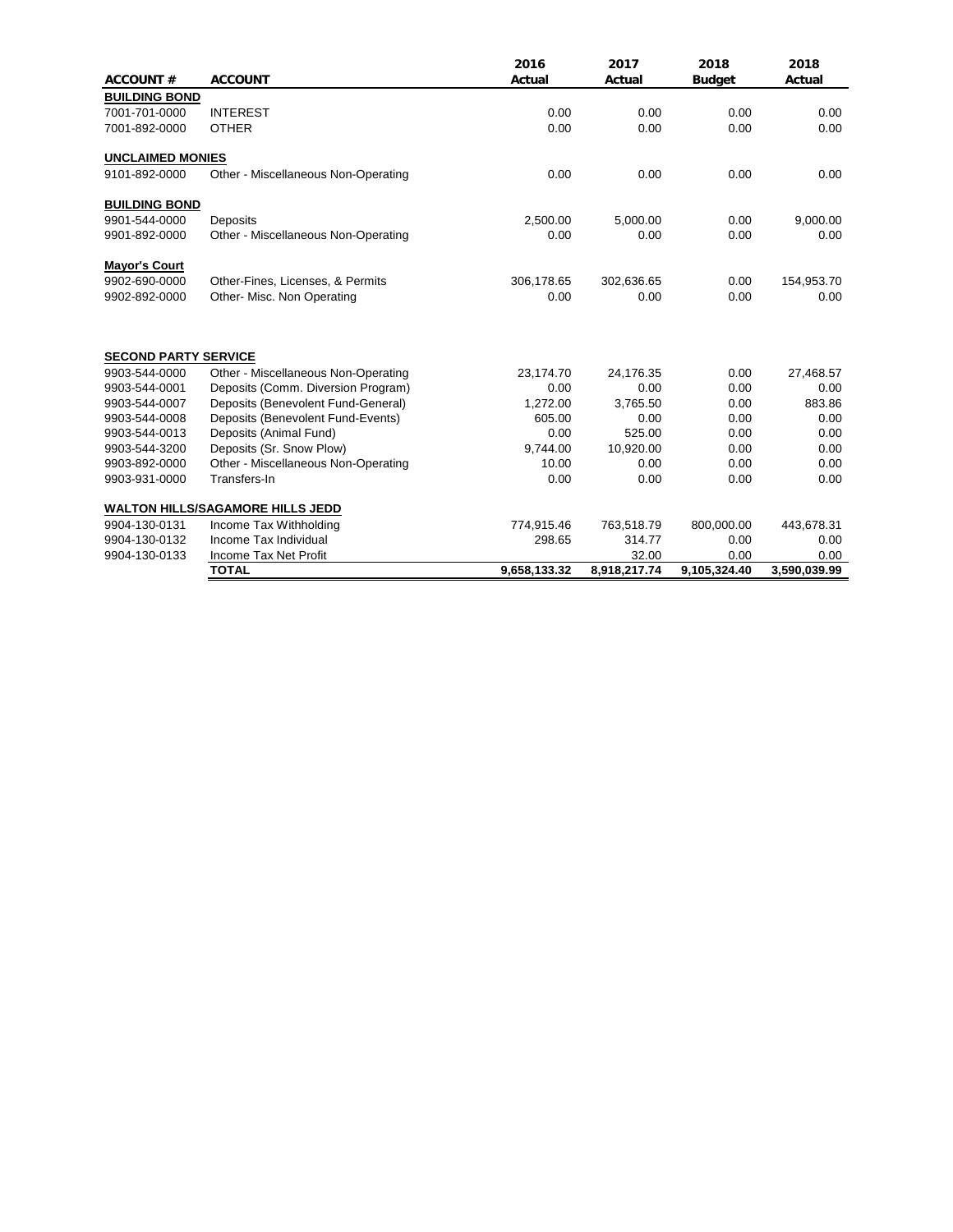| 2017 - YEAR TO DATE EXPENDITURES |                                                                 | 2016                  | 2017                | 2018              | 2018       |
|----------------------------------|-----------------------------------------------------------------|-----------------------|---------------------|-------------------|------------|
| <b>Account Code</b>              | <b>Account Name</b>                                             | Actual                | Actual              | <b>Budget</b>     | Actual     |
|                                  |                                                                 |                       |                     |                   |            |
| <b>General Fund</b>              | <b>POLICE</b>                                                   |                       |                     |                   |            |
| 1000-110-190-0000                | Police Salary-FT                                                | 917,754.60            | 907,310.19          | 831,000.00        | 485,429.66 |
| 1000-110-190-0001                | Salary-Community Diversion                                      | 0.00                  | 0.00                | 0.00              | 0.00       |
| 1000-110-190-0010                | Overtime Police                                                 | 21,697.38             | 41,548.50           | 17,000.00         | 10,625.21  |
| 1000-110-190-0011                | Dispatch Salary-FT                                              | 204,946.44            | 187,120.86          | 192,000.00        | 102,035.97 |
| 1000-110-190-0012                | Dispatch Overtime                                               | 10,392.37             | 7,658.86            | 5,000.00          | 2,812.05   |
| 1000-110-190-0190                | Police Salary-PT                                                | 122,816.96            | 79,062.49           | 63,000.00         | 62,523.64  |
| 1000-110-190-0198                | Auxillary Salary - PT                                           | 32,479.24             | 34,060.04           | 24,000.00         | 12,255.31  |
| 1000-110-190-0191                | Dispatch Salary-PT                                              | 172,196.51            | 169,410.04          | 100,000.00        | 100,290.07 |
| 1000-110-190-0194                | Longevity                                                       | 21,160.42             | 19,611.76           | 18,600.00         | 10,850.00  |
| 1000-110-190-0195                | Employee Uniform Police                                         | 0.00                  | 0.00                | 0.00              | 824.99     |
| 1000-110-190-0196                | <b>Employee Weapons Allowance</b>                               | 7,650.00              | 0.00                | 7,650.00          | 0.00       |
| 1000-110-190-0197                | Employee Uniform Dispatch                                       | 0.00                  | 0.00                | 0.00              | 218.40     |
| 1000-110-190-0200                | <b>Sick Leave Conversion</b>                                    | 49,739.54             | 0.00                | 0.00              | 0.00       |
| 1000-110-190-0201                | Sick Leave Conversion-Dispatch                                  | 0.00                  | 0.00                | 0.00              | 0.00       |
| 1000-110-190-0202                | Sick Leave - Police                                             | 7,463.94              | 9,049.79            | 0.00              | 2,694.53   |
| 1000-110-190-0203                | Sick Leave - Injury Pay                                         | 0.00                  | 0.00                | 0.00              | 0.00       |
| 1000-110-190-0204                | Sick Leave - Dispatch                                           | 2,602.89              | 1,748.34            | 0.00              | 1,289.49   |
| 1000-110-190-7906                | Payments in Lieu of Healthcare                                  | 0.00                  | 0.00                | 0.00              | 0.00       |
| 1000-110-190-7916                | Payments in Lieu of Healthcare-Dispatch                         | 0.00                  | 0.00                | 0.00              | 0.00       |
| 1000-110-211-0000                | OPERS-Police                                                    | 23,745.82             | 17,849.19           | 8,820.00          | 8,255.00   |
| 1000-110-211-0011                | OPERS-Dispatch                                                  | 54,548.18             | 53,791.44           | 43,680.00         | 26,186.46  |
| 1000-110-213-0000                | Medicare-Police                                                 | 15,622.92             | 14,623.22           | 13,311.00         | 8,267.88   |
| 1000-110-213-0011                | Medicare-Dispatch                                               | 5,509.31              | 5,396.16            | 4,524.00          | 2,907.18   |
| 1000-110-215-0000                | Ohio Police and Fire Pension Fund                               |                       | 13,021.01           |                   | 0.00       |
| 1000-110-221-0000                | Medical/Hospitalization-Police                                  | 140,894.11            | 139,768.05          | 132,000.00        | 87,701.96  |
| 1000-110-221-0011                | Medical/Hospitalization-Dispatch                                | 36,597.34             | 30,498.98           | 42,000.00         | 24,343.73  |
| 1000-110-222-0000                | Life Insurance-Police                                           | 4,976.20              | 4,268.95            | 5,648.50          | 3,229.50   |
| 1000-110-222-0011                | Life Insurance-Dispatch                                         | 892.00                | 703.48              | 800.00            | 480.00     |
| 1000-110-225-0000                | <b>Workers' Compensation</b>                                    | 22,053.45             | 650.95              | 12,500.00         | 4,993.77   |
| 1000-110-225-0011                | <b>Workers' Compensation-Dispatch</b>                           | 8,158.33              | 267.23              | 5,250.00          | 1,866.11   |
| 1000-110-240-0000                | Unemployment Compensation                                       | 0.00                  | 0.00                | 0.00              | 0.00       |
| 1000-110-240-0011                | Unemployment Compensation (Dispatch)                            | 0.00                  | 1,179.00            | 0.00              | 1,073.48   |
| 1000-110-251-0000                | Uniform, Tool, and Equip Reimbursements                         | 0.00                  | 0.00                | 0.00              | 0.00       |
| 1000-110-252-0000                | <b>Travel and Transportation-Police</b>                         | 390.26                | 87.63               | 500.00            | 0.00       |
| 1000-110-252-0001                | Travel and Transportation-Community Div                         | 1,010.00              | 790.00              | 0.00              | 10.00      |
| 1000-110-260-0000                | Lodging and Meals                                               | 950.28                | 82.77               | 1,000.00          | 118.02     |
| 1000-110-270-0000                | Uniforms and Clothing                                           | 30,767.83             | 15,080.52           | 12,100.00         | 11,765.36  |
| 1000-110-270-0060                | Uniforms and Clothing (Auxiliary)                               | 3,237.93              | 3,095.36            | 2,000.00          | 0.00       |
| 1000-110-290-0000                | Income Tax Reimbursement                                        | 0.00                  | 0.00                | 0.00              | 0.00       |
| 1000-110-321-0000                | Telephone & Pagers                                              | 4,337.74              | 4,544.58            | 4,400.00          | 2,531.39   |
| 1000-110-324-0000                | Printing and Reproduction                                       | 1,922.83              | 1,795.70            | 1,200.00          | 1,000.15   |
| 1000-110-330-0000                | Rents and Leases                                                | 0.00                  | 0.00                | 0.00              | 0.00       |
| 1000-110-348-0000                | <b>Training Services</b>                                        | 5,976.85              | 1,015.00            | 2,000.00          | 1,181.00   |
| 1000-110-348-0060                | Training Services (Auxiliary)                                   | 0.00                  | 0.00                | 0.00              | 0.00       |
| 1000-110-349-0000                | Professional and Technical Services                             | 11,383.62             | 4,827.01            | 3,000.00          | 3,625.50   |
| 1000-110-391-0000                | Dues and Fees                                                   | 27,513.00             | 26,883.35           | 30,000.00         | 849.64     |
| 1000-110-394-0000                |                                                                 |                       |                     |                   | 454.99     |
|                                  | Machinery, Equipment & Furniture<br><b>Contractual Services</b> | 16,960.45             | 80.69<br>108,925.39 | 0.00<br>10,000.00 |            |
| 1000-110-399-0000                | <b>Office Supplies and Materials</b>                            | 11,914.62<br>9,808.69 |                     |                   | 4,800.00   |
| 1000-110-410-0000                |                                                                 |                       | 9,426.31            | 8,000.00          | 2,324.44   |
| 1000-110-420-0000                | <b>Operating Supplies and Materials</b>                         | 30,332.11             | 22,539.65           | 15,000.00         | 6,305.54   |
| 1000-110-420-0060                | <b>Auxiliary - Supplies</b>                                     | 0.00                  | 0.00                | 0.00              | 0.00       |
| 1000-110-420-6700                | Fuel                                                            | 26,315.68             | 27,661.07           | 30,000.00         | 16,609.99  |
| 1000-110-420-0120                | <b>Operating Supplies -Auxiliary Police</b>                     | 0.00                  | 0.00                | 0.00              | 0.00       |
| 1000-110-431-0000                | R & M of Buildings and Land                                     | 0.00                  | 0.00                | 0.00              | 0.00       |
| 1000-110-432-0000                | R & M of Machinery & Equipment                                  | 5,638.35              | 5,491.56            | 7,000.00          | 3,142.09   |
| 1000-110-433-0000                | R & M of Motor vehicles                                         | 24,175.22             | 12,923.60           | 15,000.00         | 9,004.51   |
| 1000-110-440-0000                | Small Tools and Minor Equipment                                 | 1,011.79              | 1,110.55            | 1,000.00          | 0.00       |
| 1000-110-490-0000                | Other - Supplies and Materials                                  | 1,413.78              | 0.00                | 0.00              | 71.64      |
| 1000-110-490-0003                | Supplies and Materials- Prisoners                               | 6,235.29              | 4,918.85            | 5,000.00          | 3,023.65   |
| 1000-110-520-0000                | Equipment                                                       | 7,003.23              | 0.00                | 0.00              | 0.00       |
| 1000-110-520-0482                | <b>Equipment-Emergency Warning Sirens</b>                       | 5,000.00              | 5,000.00            | 5,000.00          | 0.00       |
| 1000-110-550-0000                | Motor Vehicle Equipment                                         | 0.00                  | 0.00                | 0.00              | 0.00       |
| 1000-110-600-0852                | <b>Computers &amp; Supplies</b>                                 | 0.00                  | 29,980.10           | 18,000.00         | 19,026.47  |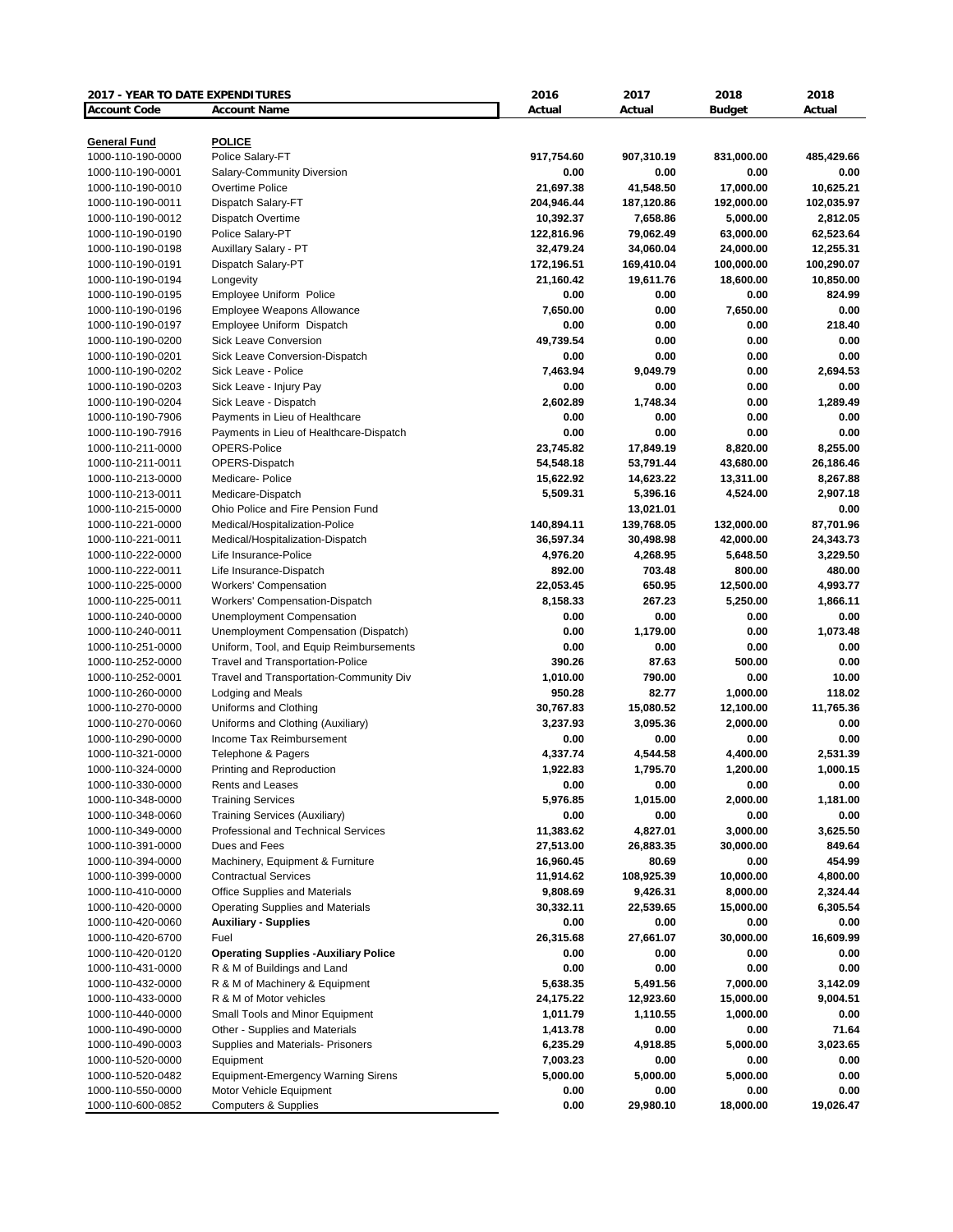| 2017 - YEAR TO DATE EXPENDITURES |                                                 | 2016       | 2017       | 2018       | 2018       |
|----------------------------------|-------------------------------------------------|------------|------------|------------|------------|
| <b>Account Code</b>              | <b>Account Name</b>                             | Actual     | Actual     | Budget     | Actual     |
|                                  |                                                 |            |            |            |            |
|                                  |                                                 |            |            |            |            |
|                                  |                                                 |            |            |            |            |
|                                  |                                                 |            |            |            |            |
|                                  |                                                 |            |            |            |            |
|                                  | <b>OTHER SECURITY OF PERSONS &amp; PROPERTY</b> |            |            |            |            |
| 1000-120-440-0000                | Small Tool and Minor Equipment                  | 0.00       | 0.00       | 0.00       | 0.00       |
| 1000-120-590-0000                | Capital Outlay                                  | 0.00       | 0.00       | 0.00       | 0.00       |
| 1000-120-640-0000                | <b>Fire Contract</b>                            | 535,910.04 | 546,628.24 | 557,347.38 | 374,010.25 |
| 1000-130-311-0000                | <b>Electricity- Street Lights</b>               | 0.00       | 0.00       | 0.00       | 0.00       |
| 1000-140-399-0000                | <b>Contractual Services</b>                     | 3,500.00   | 3,500.00   | 3,500.00   | 3,500.00   |
| 1000-150-311-0000                | <b>Electricity- Traffic Lights</b>              | 0.00       | 0.00       | 0.00       | 0.00       |
| 1000-150-349-0000                | <b>Professional and Technical Services</b>      | 0.00       | 0.00       | 0.00       | 0.00       |
| 1000-160-349-0000                | <b>Other Professional</b>                       | 449.61     | 3,061.85   | 3,000.00   | 749.75     |
| 1000-210-349-2110                | Board of Health                                 | 8,941.52   | 9,397.72   | 9,000.00   | 4,698.86   |
|                                  |                                                 |            |            |            |            |
|                                  | <b>RECREATION and COMMUNITY LIFE</b>            |            |            |            |            |
| 1000-310-190-0000                | Salary                                          | 48,968.28  | 53,576.11  | 62,000.00  | 32,154.20  |
| 1000-310-190-0010                | Overtime                                        | 915.93     | 1,136.94   | 0.00       | 218.03     |
| 1000-310-190-0192                | Seasonal Salary                                 | 38,736.04  | 36,948.09  | 36,000.00  | 22,889.50  |
| 1000-310-190-0193                | <b>Transportation Salary</b>                    | 12,076.51  | 14,784.38  | 15,000.00  | 11,215.11  |
| 1000-310-211-0000                | Ohio Public Employees Retirement System         | 14,100.35  | 14,669.88  | 15,820.00  | 5,135.87   |
| 1000-310-212-0000                | Social Security                                 | 0.00       | 0.00       | 0.00       | 0.00       |
| 1000-310-213-0000                | Medicare                                        | 1,460.11   | 1,543.48   | 1,638.50   | 956.48     |
| 1000-310-225-0000                | <b>Workers' Compensation</b>                    | 2,200.24   | 74.80      | 1,250.00   | 506.25     |
| 1000-310-252-0000                | <b>Travel &amp; Transportation</b>              | 179.37     | 0.00       | 200.00     | 0.00       |
| 1000-310-260-0000                | Lodging & Meals                                 | 1,576.15   | 499.54     | 1,000.00   | 0.00       |
| 1000-310-270-0000                | Uniforms                                        | 420.00     | 174.00     | 0.00       | 0.00       |
| 1000-310-324-0000                | Printing and Reproduction                       | 16.00      | 0.00       | 0.00       | 0.00       |
| 1000-310-330-0000                | <b>Rents and Leases</b>                         | 0.00       | 0.00       | 0.00       | 0.00       |
| 1000-310-348-0000                | Training                                        | 0.00       | 0.00       | 0.00       | 0.00       |
| 1000-310-349-0000                | Professional and Technical Services             | 962.09     | 3,568.01   | 1,200.00   | 1,133.10   |
| 1000-310-349-2569                | Professional - Golf Outing                      | 0.00       | 0.00       | 0.00       | 0.00       |
| 1000-310-349-3101                | Trips                                           | 2,646.80   | 1,688.33   | 3,000.00   | 1,263.59   |
| 1000-310-349-3102                | <b>Exercise Program</b>                         | 0.00       | 0.00       | 0.00       | 0.00       |
| 1000-310-349-3104                | <b>Special Events</b>                           | 14,782.18  | 14,294.02  | 13,000.00  | 5,877.34   |
| 1000-310-349-3105                | Garage Sale                                     | 526.24     | 242.50     | 500.00     | 596.43     |
| 1000-310-349-3106                | Parker program                                  | 11,667.43  | 8,693.99   | 10,000.00  | 5,001.56   |
| 1000-310-349-3107                | <b>Baseball</b>                                 | 8,413.46   | 2,967.62   | 7,000.00   | 7,232.94   |
| 1000-310-349-4587                | <b>Community Day</b>                            | 24,018.29  | 24,349.22  | 0.00       | 0.00       |
| 1000-310-349-9633                | Music                                           | 0.00       | 0.00       | 0.00       | 0.00       |
| 1000-310-351-0000                | Insurance and Bonding                           | 265.00     | 263.00     | 0.00       | 0.00       |
| 1000-310-353-3107                | <b>Liability Insurance</b>                      | 0.00       | 0.00       | 0.00       | 0.00       |
| 1000-310-391-0000                | Dues & Fees                                     | 1,700.00   | 771.58     | 1,000.00   | 129.47     |
| 1000-310-394-0000                | Machinery, Equipment & Furniture                | 0.00       | 1,592.21   | 1,000.00   | 0.00       |
| 1000-310-399-0000                | Contractual                                     | 20,000.00  | 20,000.00  | 18,000.00  | 18,000.00  |
| 1000-310-420-0000                | Operating Supplies and Materials                | 3,635.20   | 3,464.12   | 2,000.00   | 1,370.58   |
| 1000-310-420-3108                | <b>Operating Supplies -Concessions</b>          | 1,609.94   | 1,940.08   | 2,000.00   | 1,037.28   |
| 1000-310-420-3110                | <b>Senior Services</b>                          | 8,121.20   | 9,144.32   | 6,500.00   | 3,610.12   |
| 1000-310-420-6700                | Fuel                                            | 2,279.06   | 2,312.89   | 4,000.00   | 1,595.93   |
| 1000-310-420-8522                | Operating Supplies and Materials-TGY            | 80.39      | 91.07      | 100.00     | 80.58      |
| 1000-310-431-0000                | Land & Buildings                                | 399.00     | 3,113.31   | 750.00     | 2,308.00   |
| 1000-310-432-0000                | Repairs and Maint of Machinery & Equip          | 0.00       | 236.50     | 0.00       | 517.73     |
| 1000-310-433-0000                | Repairs and Maint of Motor Vehicles             | 2,486.73   | 1,627.13   | 2,000.00   | 1,392.63   |
| 1000-310-440-0000                | Small Tools and Minor Equipment                 | 157.17     | 0.00       | 0.00       | 20.96      |
| 1000-310-500-0000                | <b>Capital Outlay</b>                           | 0.00       | 0.00       | 0.00       | 0.00       |
| 1000-310-600-0852                | <b>Other-Computers &amp; Supplies</b>           | 187.96     | 0.00       | 0.00       | 1,009.98   |
| 1000-310-610-3103                | <b>Deposits Refunded</b>                        | 0.00       | 0.00       | 0.00       | 100.00     |
|                                  |                                                 |            |            |            |            |
|                                  | <b>BUILDING DEPARTMENT</b>                      |            |            |            |            |
| 1000-410-190-0000                | Salary                                          | 16,006.12  | 13,999.96  | 14,000.00  | 8,076.90   |
| 1000-410-190-0010                | Overtime                                        | 0.00       | 0.00       | 0.00       | 0.00       |
| 1000-410-190-0190                | Part-Time                                       | 0.00       | 0.00       | 0.00       | 0.00       |
| 1000-410-190-0192                | Seasonal Salary                                 | 0.00       | 0.00       | 0.00       | 0.00       |
| 1000-410-190-0200                | Sick Leave Conversion                           | 0.00       | 0.00       | 0.00       | 0.00       |
| 1000-410-190-0202                | Sick Leave                                      | 0.00       | 0.00       | 0.00       | 0.00       |
| 1000-410-190-7906                | Payments in Lieu of Healthcare                  | 0.00       | 0.00       | 0.00       | 0.00       |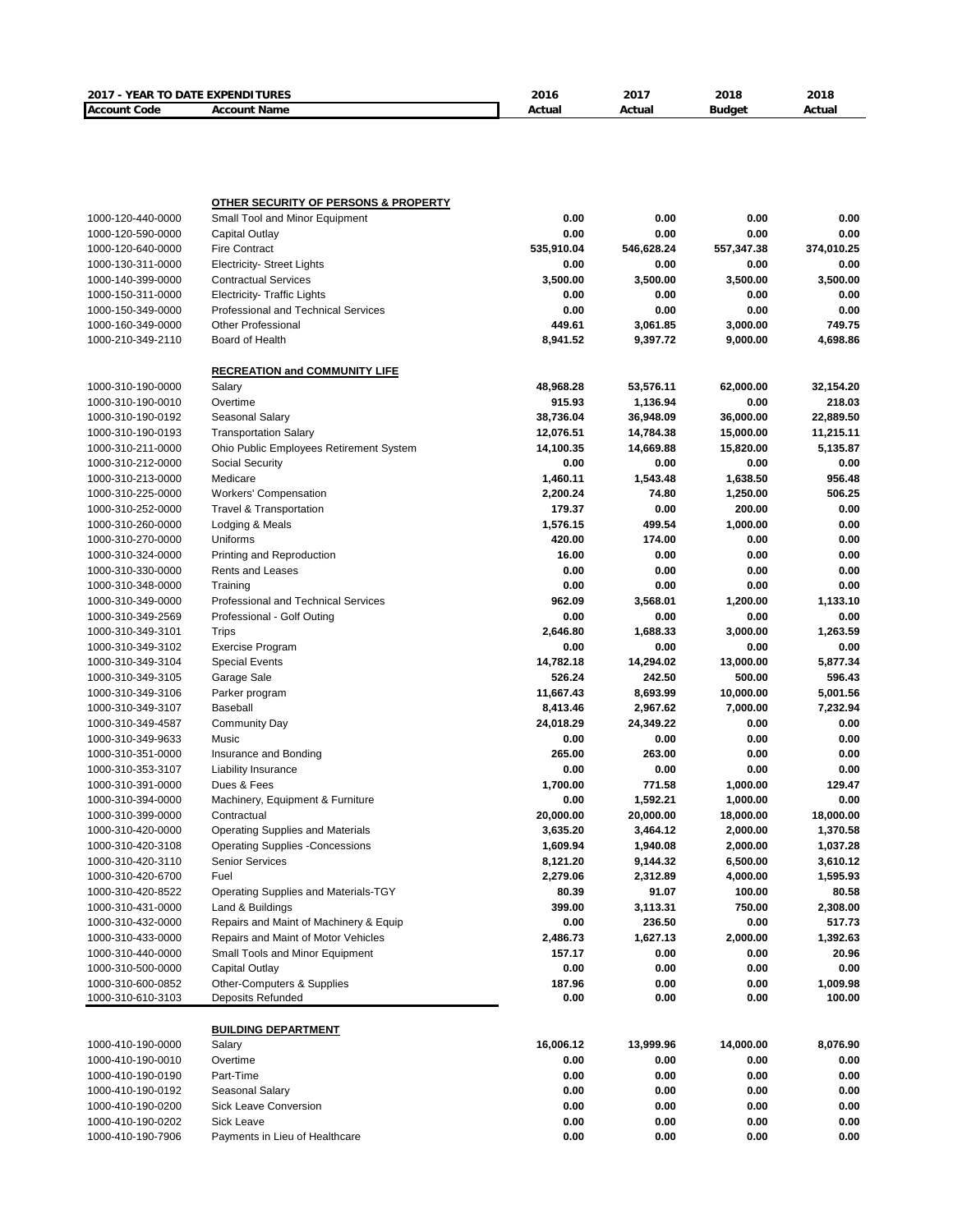| 2017 - YEAR TO DATE EXPENDITURES       |                                                                           | 2016               | 2017                | 2018               | 2018               |
|----------------------------------------|---------------------------------------------------------------------------|--------------------|---------------------|--------------------|--------------------|
| <b>Account Code</b>                    | <b>Account Name</b>                                                       | Actual             | Actual              | <b>Budget</b>      | Actual             |
| 1000-410-211-0000<br>1000-410-213-0000 | Ohio Public Employees Retirement System<br>Medicare                       | 8,489.08<br>237.88 | 11,161.18<br>203.06 | 1,960.00<br>203.00 | 6,302.50<br>117.15 |
|                                        |                                                                           |                    |                     |                    |                    |
|                                        | <b>BUILDING DEPARTMENT (continued)</b>                                    |                    |                     |                    |                    |
| 1000-410-221-0000<br>1000-410-222-0000 | Medical/Hospitalization<br>Life Insurance                                 | 566.45<br>0.00     | 0.00<br>0.00        | 0.00<br>0.00       | 0.00<br>0.00       |
| 1000-410-225-0000                      | <b>Workers' Compensation</b>                                              | 544.37             | 16.47               | 315.00             | 123.53             |
| 1000-410-240-0000                      | <b>Unemployment Compensation</b>                                          | 0.00               | 0.00                | 0.00               | 0.00               |
| 1000-410-252-0000                      | <b>Travel and Transportation</b>                                          | 31.10              | 639.82              | 500.00             | 0.00               |
| 1000-410-260-0000                      | Lodging and Meals                                                         | 0.00               | 0.00<br>0.00        | 500.00             | 0.00<br>0.00       |
| 1000-410-270-0000<br>1000-410-320-0000 | Uniforms<br>Communications, Printing and Advertising                      | 0.00<br>0.00       | 0.00                | 0.00<br>0.00       | 0.00               |
| 1000-410-348-0000                      | Training                                                                  | 0.00               | 0.00                | 500.00             | 0.00               |
| 1000-410-349-0000                      | Professional and Technical Services                                       | 29,197.69          | 24,963.00           | 25,000.00          | 12,700.50          |
| 1000-410-391-0000                      | Dues & Fees                                                               | 492.05             | 424.28              | 600.00             | 183.46             |
| 1000-410-394-0000                      | Machinery, Equipment & Furniture                                          | 0.00               | 0.00                | 0.00               | 0.00               |
| 1000-410-395-0000<br>1000-410-410-0000 | Land and Land Improvements<br><b>Office Supplies and Materials</b>        | 0.00<br>828.28     | 0.00<br>0.00        | 0.00<br>500.00     | 0.00<br>135.97     |
| 1000-410-410-0852                      | <b>Computers &amp; Supplies</b>                                           | 520.32             | 867.52              | 500.00             | 607.32             |
| 1000-410-420-0000                      | <b>Operating Supplies</b>                                                 | 441.50             | 241.53              | 500.00             | 0.99               |
| 1000-410-420-6700                      | <b>FUEL</b>                                                               | 0.00               | 0.00                | 0.00               | 0.00               |
| 1000-410-433-0000                      | Repairs & Maint Motor Vehicles                                            | 954.32             | 0.00                | 0.00               | 0.00               |
| 1000-410-610-0000                      | Deposits Refunded                                                         | 0.00               | 0.00                | 0.00               | 0.00               |
|                                        | <b>ENGINEERING</b>                                                        |                    |                     |                    |                    |
| 1000-490-190-0000                      | Salary                                                                    | 18,296.20          | 20,330.44           | 20,500.00          | 11,826.90          |
| 1000-490-211-0000                      | Ohio Public Employees Retirement System                                   | 2,561.50           | 2,822.56            | 2,870.00           | 1,435.00           |
| 1000-490-213-0000                      | Medicare                                                                  | 265.29<br>345.06   | 294.72<br>9.77      | 297.25<br>188.00   | 171.45<br>77.76    |
| 1000-490-225-0000<br>1000-490-346-0000 | <b>Workers' Compensation</b><br><b>Engineering Services</b>               | 0.00               | 0.00                | 0.00               | 0.00               |
| 1000-490-391-0000                      | Dues and Fees                                                             | 0.00               | 0.00                | 0.00               | 0.00               |
| 1000-490-399-0000                      | Contractual Services-Engineering                                          | 0.00               | 0.00                | 0.00               | 0.00               |
|                                        | <u>UTILITIES</u>                                                          |                    |                     |                    |                    |
| 1000-519-311-0000                      | Electricity                                                               | 80,469.27          | 66,799.66           | 70,000.00          | 47,603.21          |
| 1000-529-313-0000                      | <b>Natural Gas</b>                                                        | 20,990.95          | 21,555.67           | 22,000.00          | 16,667.34          |
| 1000-539-312-0000                      | Water and Sewage                                                          | 1,520.18           | 2,788.53            | 3,000.00           | 2,777.95           |
| 1000-549-312-0000                      | Water and Sewage                                                          | 690.00             | 0.00                | 0.00               | 843.05             |
| 1000-551-349-0000<br>1000-559-347-0000 | Other- Professional and Technical Services<br><b>Planning Consultants</b> | 0.00<br>0.00       | 0.00<br>0.00        | 0.00<br>0.00       | 0.00<br>0.00       |
| 1000-569-398-0000                      | Garbage and Trash Removal                                                 | 141,548.17         | 150,392.69          | 150,000.00         | 88,136.78          |
| 1000-592-349-0000                      | Other-Professional and Technical Services                                 | 0.00               | 0.00                | 0.00               | 3,895.86           |
| 1000-599-321-0000                      | Telephone                                                                 | 22,584.16          | 23,157.72           | 17,500.00          | 13,583.61          |
| 1000-599-329-0000                      | Other communications                                                      | 14,736.35          | 28,392.44           | 20,000.00          | 13,325.82          |
|                                        | <b>SERVICE DEPARTMENT</b>                                                 |                    |                     |                    |                    |
| 1000-620-190-0000                      | Salary                                                                    | 89,247.91          | 59,554.52           | 118,000.00         | 29,286.97          |
| 1000-620-190-0010                      | Overtime                                                                  | 3,711.07           | 2,366.66            | 5,000.00           | 2,903.30           |
| 1000-620-190-0190<br>1000-620-190-0193 | Part-time                                                                 | 0.00<br>0.00       | 0.00<br>0.00        | 0.00<br>0.00       | 0.00<br>0.00       |
| 1000-620-190-0200                      | Salary - Seasonal<br><b>Sick Leave Conversion</b>                         | 0.00               | 0.00                | 0.00               | 0.00               |
| 1000-620-190-0202                      | Sick Leave                                                                | 416.00             | 0.00                | 0.00               | 4,997.10           |
| 1000-620-211-0000                      | Ohio Public Employees Retirement System                                   | 9,356.68           | 8,738.51            | 16,520.00          | 4,606.00           |
| 1000-620-213-0000                      | Medicare                                                                  | 1,502.94           | 870.96              | 1,711.00           | 519.02             |
| 1000-620-221-0000                      | Medical/Hospitalization                                                   | 31,838.07          | 30,614.56           | 35,000.00          | 12,624.79          |
| 1000-620-222-0000                      | Life Insurance                                                            | 344.50             | 265.00<br>45.89     | 265.00             | 150.00<br>459.90   |
| 1000-620-225-0000<br>1000-620-252-0000 | <b>Workers' Compensation</b><br><b>Travel and Transportation</b>          | 2,168.45<br>0.00   | 0.00                | 1,200.00<br>0.00   | 0.00               |
| 1000-620-260-0000                      | Lodging and Meals                                                         | 0.00               | 0.00                | 0.00               | 0.00               |
| 1000-620-270-0000                      | Uniforms and Clothing                                                     | 1,594.88           | 1,958.73            | 0.00               | 2,212.17           |
| 1000-620-330-0000                      | <b>Rents and Leases</b>                                                   | 0.00               | 0.00                | 0.00               | 0.00               |
| 1000-620-346-0000                      | <b>Engineering Services</b>                                               | 0.00               | 0.00                | 0.00               | 0.00               |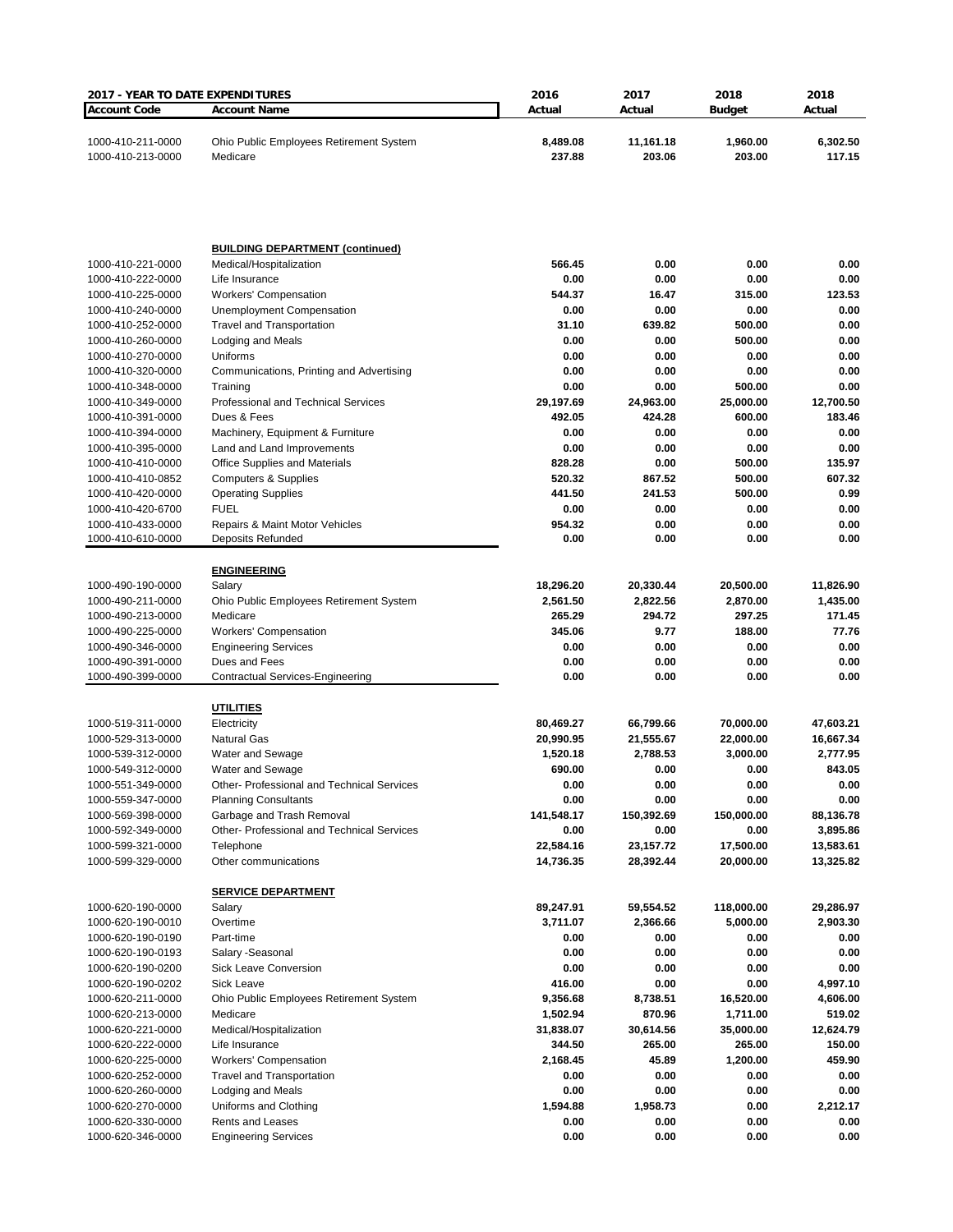| <b>2017 - YEAR TO DATE EXPENDITURES</b> |                                            | 2016                  | 2017      | 2018                | 2018      |
|-----------------------------------------|--------------------------------------------|-----------------------|-----------|---------------------|-----------|
| <b>Account Code</b>                     | <b>Account Name</b>                        | Actual                | Actual    | <b>Budget</b>       | Actual    |
|                                         |                                            |                       |           |                     |           |
| 1000-620-348-0000                       | <b>Training Services</b>                   | 0.00                  | 0.00      | 0.00                | 0.00      |
| 1000-620-349-0000                       | <b>Professional and Technical Services</b> | 2,476.53              | 4,678.01  | 5,000.00            | 3,995.00  |
|                                         | Dues and Fees                              | 53.25                 | 0.00      | 0.00                | 0.00      |
| 1000-620-391-0000                       |                                            | 0.00                  | 0.00      | 0.00                | 547.94    |
| 1000-620-394-0000                       | Machinery, Equipment & Furniture           |                       |           |                     |           |
|                                         |                                            |                       |           |                     |           |
|                                         |                                            |                       |           |                     |           |
|                                         |                                            |                       |           |                     |           |
|                                         |                                            |                       |           |                     |           |
|                                         | <b>SERVICE DEPARTMENT (continued)</b>      |                       |           |                     |           |
| 1000-620-395-5001                       | Land and Improvements-Recycling            | 0.00                  | 0.00      | 0.00                | 0.00      |
| 1000-620-420-0000                       | <b>Operating Supplies and Materials</b>    | 5,320.58              | 32,988.11 | 5,000.00            | 5,468.14  |
| 1000-620-420-6700                       | Fuel                                       | 0.00                  | 0.00      | 0.00                | 0.00      |
| 1000-620-431-0000                       | Repairs and Maint of Buildings and Land    | 67,667.20             | 72,765.05 | 60,000.00           | 35,868.67 |
| 1000-620-431-6208                       | <b>Building Supplies</b>                   | 0.00                  | 0.00      | 0.00                | 0.00      |
| 1000-620-431-6209                       | <b>Hardware Supplies</b>                   | 0.00                  | 0.00      | 0.00                | 0.00      |
| 1000-620-432-0000                       | R & M of Machinery & Equip                 | 2,063.94              | 1,349.94  | 2,000.00            | 174.50    |
| 1000-620-432-6220                       | R & M of Machinery & Equip-Major           | 0.00                  | 0.00      | 0.00                | 0.00      |
| 1000-620-432-6230                       |                                            |                       |           |                     |           |
|                                         | R & M of Machinery & Equip-Minor           | 0.00                  | 0.00      | 0.00                | 0.00      |
| 1000-620-433-0000                       | R & M of Motor Vehicles                    | 0.00                  | 0.00      | 0.00                | 0.00      |
| 1000-620-433-6110                       | R & M of Motor Vehicles                    | 0.00                  | 0.00      | 0.00                | 0.00      |
| 1000-620-433-6225                       | R & M of Motor Vehicles                    | 0.00                  | 0.00      | 0.00                | 0.00      |
| 1000-620-433-6310                       | R & M of Motor Vehicles                    | 0.00                  | 0.00      | 0.00                | 0.00      |
| 1000-620-440-0000                       | Small Tools and Minor Equipment            | 573.24                | 0.00      | 0.00                | 0.00      |
| 1000-620-490-0000                       | Other - Supplies and Materials             | 0.00                  | 0.00      | 0.00                | 0.00      |
| 1000-620-490-0000-1                     | <b>Other Operating Supplies</b>            | 0.00                  | 0.00      | 0.00                | 0.00      |
| 1000-620-520-0000                       | Equipment                                  | 0.00                  | 0.00      | 0.00                | 0.00      |
| 1000-620-640-0000                       | Leaf Dumping                               | 0.00                  | 0.00      | 0.00                | 0.00      |
| 1000-630-349-0000                       | Professional and Technical Services        | 0.00                  | 0.00      | 0.00                | 0.00      |
| 1000-630-390-0000                       | Contractual -Senior Snow plowing           | 0.00                  | 0.00      | 0.00                | 0.00      |
| 1000-630-420-0000                       | <b>Operating Supplies -Salt</b>            | 0.00                  | 0.00      | 0.00                | 0.00      |
| 1000-630-432-6320                       | R & M - Snow Plows                         | 0.00                  | 0.00      | 0.00                | 0.00      |
| 1000-640-399-6201                       | R & M-Sanitary Sewers                      | 28,011.70             | 46,175.32 | 10,000.00           | 5,859.69  |
|                                         | <b>MAYOR</b>                               |                       |           |                     |           |
| 1000-710-131-0000                       | Salary - MAYOR                             | 57,887.96             | 57,887.96 | 61,650.00           | 33,396.90 |
| 1000-710-131-7906                       | Payments in Lieu of Healthcare             | 0.00                  | 0.00      | 0.00                | 0.00      |
| 1000-710-211-0000                       | Ohio Public Employees Retirement System    | 8,272.32              | 10,512.30 | 8,631.00            | 5,284.16  |
|                                         |                                            |                       | 955.70    | 893.93              | 484.22    |
| 1000-710-213-0000                       | Medicare                                   | 1,025.60<br>19,628.53 |           |                     |           |
| 1000-710-221-0000                       | Medical/Hospitalization                    |                       | 15,137.40 | 16,921.00<br>159.00 | 11,203.40 |
| 1000-710-222-0000                       | Life Insurance                             | 172.75                | 145.75    |                     | 120.00    |
| 1000-710-225-0000                       | <b>Workers' Compensation</b>               | 1.256.00              | 36.68     | 700.00              | 283.01    |
| 1000-710-252-0000                       | <b>Travel and Transportation</b>           | 2,805.37              | 536.55    | 800.00              | 530.35    |
| 1000-710-259-0000                       | Other - Employee Reimbursements            | 0.00                  | 0.00      | 0.00                | 0.00      |
| 1000-710-260-0000                       | Housing & Meals                            | 3,901.31              | 3,164.47  | 3,000.00            | 1,611.98  |
| 1000-710-324-0000                       | Printing and Reproduction                  | 0.00                  | 0.00      | 0.00                | 0.00      |
| 1000-710-330-0000                       | <b>Rents and Leases</b>                    | 0.00                  | 0.00      | 0.00                | 0.00      |
| 1000-710-349-0000                       | Professional and Technical Services        | 0.00                  | 93.81     | 0.00                | 0.00      |
| 1000-710-349-7150                       | <b>Education Expenses</b>                  | 0.00                  | 0.00      | 0.00                | 0.00      |
| 1000-710-391-0000                       | Dues and Fees                              | 3,803.03              | 1,093.03  | 2,000.00            | 1,083.98  |
| 1000-710-394-0000                       | Machinery, Equipment & Furniture           | 0.00                  | 0.00      | 0.00                | 0.00      |
| 1000-710-399-0000                       | <b>Contractual Services</b>                | 0.00                  | 0.00      | 0.00                | 0.00      |
| 1000-710-410-0000                       | Office Supplies and Materials              | 216.24                | 138.01    | 500.00              | 0.00      |
| 1000-710-420-0000                       | <b>Operating Supplies and Materials</b>    | 201.10                | 123.19    | 0.00                | 0.00      |
|                                         |                                            |                       |           |                     |           |
|                                         | <b>COUNCIL</b>                             |                       |           |                     |           |
| 1000-715-111-0000                       | Salaries - Council                         | 65,569.40             | 66,236.82 | 66,237.00           | 38,339.70 |
| 1000-715-211-0000                       | Ohio Public Employees Retirement System    | 9,140.01              | 9,265.84  | 9,273.18            | 4,649.50  |
| 1000-715-212-0000                       | Social Security                            | 0.00                  |           | 0.00                | 0.00      |
| 1000-715-213-0000                       | Medicare                                   | 950.75                | 961.46    | 960.44              | 555.90    |
| 1000-715-225-0000                       | <b>Workers' Compensation</b>               | 1,392.76              | 39.46     | 800.00              | 313.21    |
| 1000-715-252-0000                       | <b>Travel and Transportation</b>           | 0.00                  | 0.00      | 0.00                | 0.00      |
| 1000-715-260-0000                       | Lodging & Meals                            | 0.00                  | 0.00      | 0.00                | 0.00      |
| 1000-715-324-0000                       | Printing and Reproduction                  | 0.00                  | 0.00      | 0.00                | 0.00      |
| 1000-715-325-0000                       | Advertising                                | 0.00                  | 0.00      | 0.00                | 0.00      |
|                                         |                                            |                       |           |                     |           |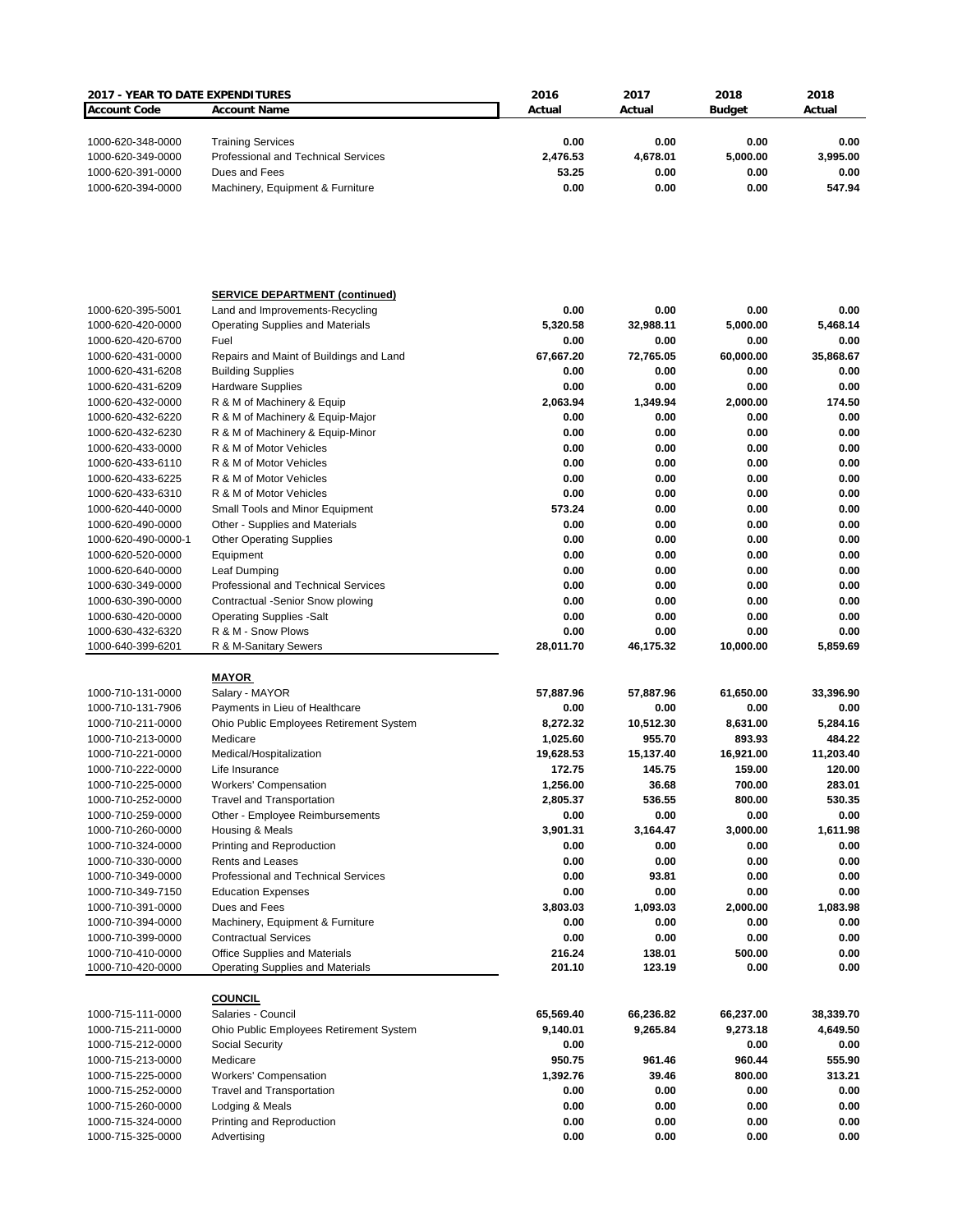| 2017 - YEAR TO DATE EXPENDITURES |                                             | 2016      | 2017      | 2018          | 2018      |
|----------------------------------|---------------------------------------------|-----------|-----------|---------------|-----------|
| <b>Account Code</b>              | <b>Account Name</b>                         | Actual    | Actual    | <b>Budget</b> | Actual    |
|                                  |                                             |           |           |               |           |
| 1000-715-348-0000                | Training                                    | 0.00      | 0.00      | 0.00          | 0.00      |
| 1000-715-349-0000                | Professional and Technical Services         | 0.00      | 0.00      | 0.00          | 0.00      |
| 1000-715-349-7150                | <b>Education Exp</b>                        | 0.00      | 0.00      | 0.00          | 0.00      |
| 1000-715-391-0000                | Dues and Fees                               | 0.00      | 0.00      | 0.00          | 0.00      |
| 1000-715-399-0000                | <b>Contractual Services</b>                 | 0.00      | 0.00      | 0.00          | 0.00      |
| 1000-715-399-7150                | Contractual Services-Education Exp          | 0.00      | 0.00      | 0.00          | 0.00      |
| 1000-715-399-7151                | <b>Contractual Services- Master Plan</b>    | 0.00      | 0.00      | 0.00          | 0.00      |
| 1000-715-410-0000                | <b>Office Supplies and Materials</b>        | 0.00      | 0.00      | 0.00          | 0.00      |
| 1000-715-420-0000                | <b>Operating Supplies and Materials</b>     | 0.00      | 0.00      | 0.00          | 0.00      |
| 1000-715-600-6584                | Unemployment Compensation                   | 0.00      | 0.00      | 0.00          | 0.00      |
|                                  |                                             |           |           |               |           |
|                                  | <b>MAYOR'S COURT</b>                        |           |           |               |           |
| 1000-720-141-0000                | Salary - Legal Counsel-Prosecutor           | 31,780.83 | 26,307.72 | 24,000.00     | 13,846.20 |
| 1000-720-141-0141                | Magistrate                                  | 18,800.00 | 18,800.00 | 19,200.00     | 9,775.00  |
| 1000-720-190-0000                | Salary- Mayor's Court Clerk                 | 39,430.00 | 42,416.00 | 42,432.00     | 24,500.40 |
| 1000-720-190-0001                | <b>Community Diversion Program</b>          | 0.00      | 0.00      | 0.00          | 0.00      |
| 1000-720-190-0010                | Overtime                                    | 0.00      | 0.00      | 0.00          | 0.00      |
| 1000-720-190-0195                | Employee Uniform Allowance                  | 0.00      | 0.00      | 0.00          | 0.00      |
| 1000-720-190-0202                | <b>Sick Leave</b>                           | 0.00      | 0.00      | 0.00          | 0.00      |
| 1000-720-211-0000                | Ohio Public Employees Retirement System     | 11,036.94 | 9,922.52  | 11,988.48     | 4,650.23  |
| 1000-720-213-0000                | Medicare                                    | 780.08    | 1,103.78  | 1,241.66      | 657.31    |
| 1000-720-221-0000                | Medical/Hospitalization                     | 17,091.75 | 19,397.22 | 20,832.00     | 14,056.29 |
| 1000-720-222-0000                | Life Insurance                              | 0.00      | 0.00      | 0.00          | 0.00      |
| 1000-720-225-0000                | <b>Workers' Compensation</b>                | 1,480.04  | 41.93     | 810.00        | 332.90    |
|                                  |                                             | 0.00      | 655.00    | 0.00          |           |
| 1000-720-240-0000                | Unemployment Compensation                   |           |           |               | 1,179.00  |
| 1000-720-252-0000                | <b>Travel &amp; Transportation</b>          | 145.80    | 0.00      | 2,000.00      | 0.00      |
| 1000-720-260-0000                | Lodging & Meals                             | 0.00      | 0.00      | 0.00          | 0.00      |
| 1000-720-270-0000                | Uniforms and Clothing                       | 0.00      | 0.00      | 0.00          | 0.00      |
| 1000-720-340-0853                | <b>Technical Services-Software Support</b>  | 0.00      | 0.00      | 0.00          | 0.00      |
| 1000-720-348-0000                | Training                                    | 350.00    | 270.00    | 0.00          | 0.00      |
| 1000-720-348-0001                | <b>Training- Community Diversion</b>        | 0.00      | 0.00      | 0.00          | 0.00      |
| 1000-720-349-0000                | Other - Professional and Technicl Services  | 0.00      | 0.00      | 0.00          | 0.00      |
| 1000-720-391-0000                | Dues and Fees                               | 770.00    | 675.00    | 200.00        | 75.00     |
| 1000-720-391-0001                | Dues and Fees (Community Diversion Program) | 0.00      | 0.00      | 0.00          | 0.00      |
| 1000-720-394-0000                | Machinery, Equipment & Furniture            | 0.00      | 0.00      | 0.00          | 0.00      |
| 1000-720-399-0000                | <b>Contractual Services</b>                 | 0.00      | 0.00      | 0.00          | 0.00      |
| 1000-720-410-0000                | Office Supplies and Materials               | 1.515.50  | 2,745.44  | 1,500.00      | 894.44    |
| 1000-720-410-0001                | Office Supplies (Community Diversion)       | 0.00      | 0.00      | 0.00          | 0.00      |
| 1000-720-420-0000                | <b>Operating Supplies and Materials</b>     | 251.96    | 24.37     | 0.00          | 0.00      |
| 1000-720-640-0000                | Payment to Another Political Subdivision    | 0.00      | 0.00      | 0.00          | 0.00      |
|                                  |                                             |           |           |               |           |
| 1000-735-150-0000                | <b>BOARDS &amp; COMMISSIONS</b>             |           |           | 1,890.00      |           |
|                                  | Compensation of Planning Commission         | 1,710.00  | 2,054.93  |               | 1,240.00  |
| 1000-735-150-0701                | <b>Compensation of Zoning Board Members</b> | 2,722.48  | 2,782.32  | 3,150.00      | 1,610.00  |
| 1000-735-190-0000                | <b>Other- Personal Services</b>             | 0.00      | 0.00      | 0.00          | 0.00      |
| 1000-735-211-0000                | <b>OPERS</b>                                | 302.40    | 280.00    | 264.60        | 151.20    |
| 1000-735-211-0701                | OPERS-BZA                                   | 213.15    | 257.60    | 441.00        | 100.80    |
| 1000-735-213-0000                | Medicare                                    | 26.55     | 34.65     | 27.41         | 16.54     |
| 1000-735-213-0701                | Medicare-BZA                                | 37.75     | 42.64     | 45.68         | 24.81     |
| 1000-735-225-0000                | <b>Workers' Compensation</b>                | 44.95     | 1.27      | 50.00         | 46.20     |
| 1000-735-225-0701                | Workers' Compensation-BZA                   | 88.81     | 2.51      | 25.00         | 21.13     |
| 1000-735-240-0701                | Unemployment Compensation                   | 0.00      | 0.00      | 0.00          | 0.00      |
| 1000-735-252-0000                | <b>Travel and Transportation</b>            | 0.00      | 0.00      | 0.00          | 0.00      |
| 1000-735-349-000                 | <b>Professional Services</b>                | 0.00      | 0.00      | 0.00          | 0.00      |
| 1000-735-410-0000                | Office Supplies and Materials               | 0.00      | 0.00      | 0.00          | 0.00      |
|                                  | <b>AOS FEES</b>                             |           |           |               |           |
| 1000-745-342-0000                | <b>Auditor of State Audit Services</b>      | 16,071.50 | 1,845.00  | 15,000.00     | 15,703.00 |
| 1000-745-343-0000                | Uniform Accounting Network Fees             | 4,296.00  | 3,870.00  | 4,500.00      | 1,596.00  |
|                                  | <b>SOLICITOR</b>                            |           |           |               |           |
| 1000-750-141-0000                | Salary - Legal Counsel                      | 62,001.30 | 60,000.00 | 0.00          | 30,000.00 |
| 1000-750-141-0001                | Salary - Legal Counsel-Comm Diversion       | 0.00      | 0.00      | 0.00          | 0.00      |
|                                  | <b>OPERS</b>                                |           |           |               | 0.00      |
| 1000-750-211-0000                |                                             | 1,843.89  | 0.00      | 0.00          |           |
| 1000-750-211-0001                | <b>OPERS-Community Diversion</b>            | 0.00      | 0.00      | 0.00          | 0.00      |
| 1000-750-211-0001-1              | <b>OPERS (Community Diversion)</b>          | 0.00      | 0.00      | 0.00          | 0.00      |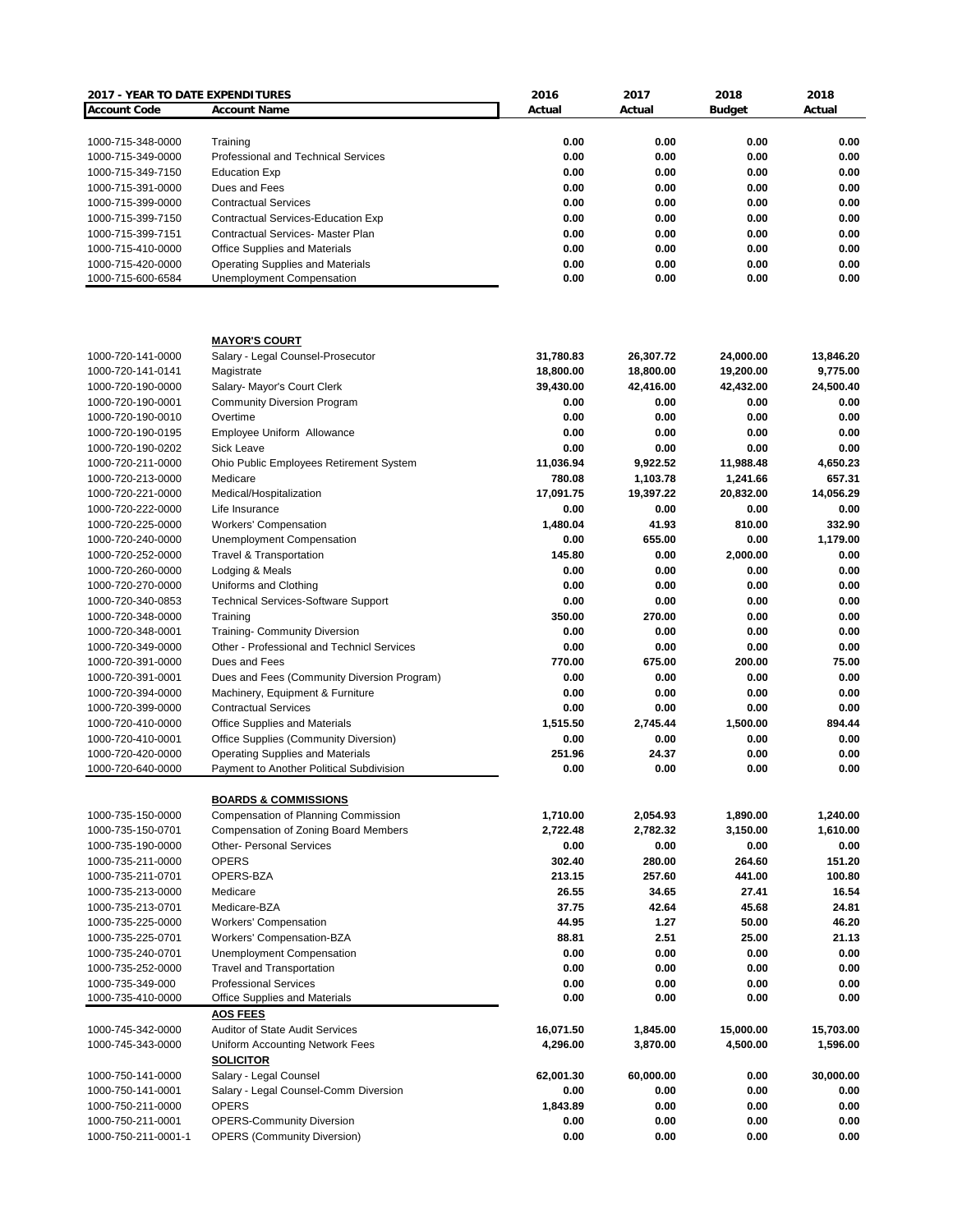| <b>2017 - YEAR TO DATE EXPENDITURES</b> |                                        | 2016      | 2017      | 2018      | 2018     |
|-----------------------------------------|----------------------------------------|-----------|-----------|-----------|----------|
| <b>Account Code</b>                     | <b>Account Name</b>                    | Actual    | Actual    | Budget    | Actual   |
|                                         |                                        |           |           |           |          |
| 1000-750-213-0000                       | Medicare                               | 340.58    | 0.00      | 0.00      | 0.00     |
| 1000-750-213-0001                       | Medicare-Community Diversion           | 0.00      | 0.00      | 0.00      | 0.00     |
| 1000-750-213-0001-1                     | Medicare (Community Diversion Program) | 0.00      | 0.00      | 0.00      | 0.00     |
| 1000-750-225-0000                       | <b>Workers' Compensation</b>           | 1.170.26  | 0.00      | 0.00      | 263.84   |
| 1000-750-349-0000                       | Professional and Technical Services    | 20.056.87 | 3.935.50  | 75,000,00 | 0.00     |
| 1000-750-391-0000                       | Dues & Fees                            | 0.00      | 0.00      | 0.00      | 0.00     |
| 1000-750-399-0000                       | <b>Contractual Services</b>            | 54.936.12 | 14.221.30 | 0.00      | 9.605.00 |

|                     | <b>INCOME TAX</b>                                         |               |            |            |           |
|---------------------|-----------------------------------------------------------|---------------|------------|------------|-----------|
| 1000-755-322-0000   | Postage                                                   | 48.63         | 0.00       | 600.00     | 0.00      |
| 1000-755-342-0000   | <b>Auditing Services</b>                                  | 0.00          | 0.00       | 0.00       | 0.00      |
| 1000-755-348-0000   | Training                                                  | 0.00          | 0.00       | 0.00       | 0.00      |
| 1000-755-348-0000-1 | <b>Training Services</b>                                  | 0.00          | 0.00       | 0.00       | 0.00      |
| 1000-755-349-0000   | <b>Other Technical Services-Software</b>                  | 3,418.33      | 1,263.50   | 3,000.00   | 1,978.45  |
| 1000-755-349-0000-1 | <b>Other Contractual Services</b>                         | 0.00          | 0.00       | 0.00       | 0.00      |
| 1000-755-391-0000   | Dues and Fees                                             | 0.00          | 0.00       | 0.00       | 0.00      |
| 1000-755-391-0000-1 | Dues and Fees                                             | 0.00          | 0.00       | 0.00       | 0.00      |
| 1000-755-399-0000   | <b>Contractual Services</b>                               | 0.00          | 0.00       | 0.00       | 0.00      |
| 1000-755-420-0000   | <b>Operating Supplies</b>                                 | 0.00          | 0.00       | 0.00       | 0.00      |
| 1000-760-690-0000   | Tax Refunds                                               | 248,889.49    | 74,543.16  | 30,000.00  | 71,386.70 |
|                     | <b>ADMINISTRATIVE &amp; FINANCE</b>                       |               |            |            |           |
| 1000-790-190-0000   | Salary                                                    | 213,950.38    | 210,751.16 | 180,000.00 | 94,108.03 |
| 1000-790-190-0010   | Overtime                                                  | 0.00          | 0.00       | 0.00       | 0.00      |
| 1000-790-190-0190   | Part-time                                                 | 17,879.16     | 3,072.84   | 0.00       | 8.196.85  |
| 1000-790-190-0192   | Salary Seasonal                                           | 0.00          | 0.00       | 0.00       | 0.00      |
| 1000-790-190-0200   | Sick Leave conversion                                     | 0.00          | 0.00       | 0.00       | 0.00      |
| 1000-790-190-0202   | <b>Sick Leave</b>                                         | 4,376.17      | 2,487.13   | 0.00       | 2,617.21  |
| 1000-790-190-7906   | Payments in Lieu of Healthcare                            | 0.00          | 0.00       | 0.00       | 0.00      |
| 1000-790-211-0000   | <b>OPERS</b>                                              | 30,282.17     | 28,957.78  | 25,200.00  | 12,508.01 |
| 1000-790-213-0000   | Medicare                                                  | 3,250.07      | 2,920.14   | 2,250.00   | 1,432.90  |
| 1000-790-221-0000   | Medical/Hospitalization                                   | 52,921.25     | 51,948.81  | 62,500.00  | 29.917.98 |
| 1000-790-222-0000   | Life Insurance                                            | 699.50        | 304.75     | 650.00     | 540.00    |
| 1000-790-222-1790   | Life Insurance-RETIREE                                    | 1,937.96      | 1,363.16   | 2,400.00   | 302.45    |
| 1000-790-225-0000   | <b>Workers' Compensation</b>                              | 4,089.18      | 162.71     | 2,500.00   | 933.89    |
| 1000-790-252-0000   | <b>Travel and Transportation</b>                          | 779.29        | 181.60     | 500.00     | 13.00     |
| 1000-790-260-0000   | Meals & Lodging                                           | 2,305.05      | 742.58     | 500.00     | 245.07    |
| 1000-790-322-0000   | Postage                                                   | 3,200.00      | 3,233.95   | 3,000.00   | 1.966.80  |
| 1000-790-323-0000   | Postage Machine Rental                                    | 767.99        | 174.00     | 696.00     | 870.00    |
| 1000-790-324-0000   | Printing and Reproduction                                 | 1,354.19      | 1,157.64   | 2,500.00   | 1.278.53  |
| 1000-790-324-0005   | Printing and Reproduction                                 | 17,491.54     | 121.08     | 19,000.00  | 0.00      |
| 1000-790-325-0000   | Advertising                                               | 6,169.40      | 1,023.47   | 6,000.00   | 822.22    |
| 1000-790-330-0000   | Rents and Leases                                          | 0.00          | 0.00       | 0.00       | 0.00      |
| 1000-790-345-0000   | <b>Election Expenses</b>                                  | 2,120.25      | 0.00       | 0.00       | 7,595.02  |
| 1000-790-348-0000   | Training                                                  | 591.66        | 300.00     | 500.00     | 65.00     |
| 1000-790-349-0000   | Professional and Technical Services                       | 126,798.66    | 170,606.01 | 100,000.00 | 92,699.87 |
| 1000-790-351-0000   | Insurance and Bonding                                     | 53,066.00     | 55,887.00  | 54,000.00  | 28,238.00 |
| 1000-790-391-0000   | Dues and Fees                                             | 11,054.24     | 16,672.57  | 9,000.00   | 6,450.78  |
| 1000-790-394-0000   | Machinery, Equipment & Furniture                          | 14,160.59     | 944.98     | 5,000.00   | 2,220.00  |
| 1000-790-399-0000   | <b>Contractual Services</b>                               | 1,679.19      | 8,344.49   | 15,600.00  | 2,440.31  |
| 1000-790-410-0000   | Office Supplies and Materials                             | 3,761.41      | 4,022.80   | 4,000.00   | 2,362.65  |
| 1000-790-420-0000   | Operating Supplies and Materials                          | 3,680.14      | 3,230.57   | 4,000.00   | 1,670.04  |
| 1000-790-431-0000   |                                                           |               | 390.20     | 0.00       | 393.97    |
| 1000-790-432-0000   | R & M of Buildings and Land<br>R & M of Machinery & Equip | 0.00<br>65.16 | 1,735.00   | 0.00       | 0.00      |
| 1000-790-490-0000   | Econ Dev - Supplies & Materials                           | 298.65        | 0.00       | 0.00       | 0.00      |
| 1000-790-640-0000   | Payment to County Treasurer                               | 0.00          | 17.14      | 0.00       | 8.21      |
|                     | <b>CAPITAL &amp; TRANSFERS</b>                            |               |            |            |           |
|                     |                                                           |               |            |            |           |

1000-800-520-0000 Equipment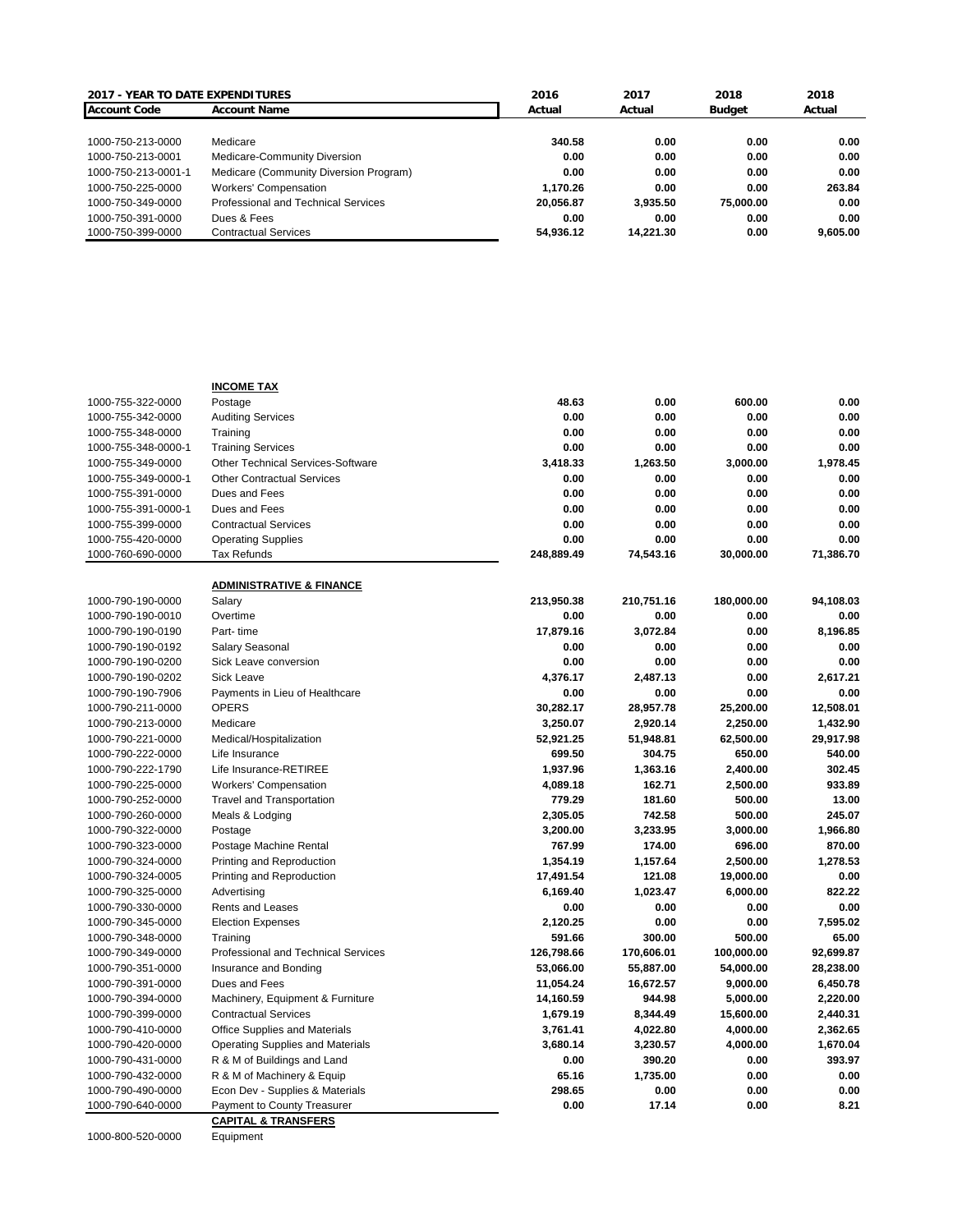| <b>2017 - YEAR TO DATE EXPENDITURES</b> |                                         | 2016         | 2017         | 2018         | 2018         |
|-----------------------------------------|-----------------------------------------|--------------|--------------|--------------|--------------|
| <b>Account Code</b>                     | <b>Account Name</b>                     | Actual       | Actual       | Budget       | Actual       |
|                                         |                                         |              |              |              |              |
| 1000-910-910-0000                       | Transfers - Out OP&F                    | 159.000.00   | 489.000.00   | 115,000,00   | 0.00         |
| 1000-910-910-0620                       | Transfers - Out S.C.M.R. & Int          | 660.000.00   | 500.000.00   | 500.000.00   | 0.00         |
| 1000-910-910-0000-1                     | <b>VETERAN'S MEM</b><br>Transfers - Out | 0.00         | 0.00         | 0.00         | 0.00         |
| 1000-910-910-4901                       | Transfers - Out Interest to Capital     | 110.000.00   | 100.000.00   | 440.000.00   | 0.00         |
| 1000-910-910-0000-2                     | Transfers - Out Water Meter Repair      | 0.00         | 0.00         | 10.200.00    | 0.00         |
| 1000-920-920-0000                       | Advances - Out                          | 0.00         | 0.00         | 0.00         | 0.00         |
| 1000-930-930-0000                       | Contingencies                           | 0.00         | 0.00         | 0.00         | 0.00         |
|                                         |                                         | 5.724.853.36 | 5.556.220.78 | 5.081.638.01 | 2.495.041.07 |

## **SCMR Fund**

| 2011-620-190-0000         | Salary                                             | 423,502.56 | 391,054.16 | 305,000.00 | 220,430.75 |
|---------------------------|----------------------------------------------------|------------|------------|------------|------------|
| 2011-620-190-0010         | Overtime                                           | 16,622.99  | 21,813.40  | 20,000.00  | 20,777.34  |
| 2011-620-190-0190         | Part -time                                         | 0.00       | 0.00       | 0.00       | 0.00       |
| 2011-620-190-0192         | Salary - Seasonal                                  | 0.00       | 0.00       | 0.00       | 0.00       |
| 2011-620-190-0200         | Sick Leave conversion                              | 316.32     | 0.00       | 0.00       | 0.00       |
| 2011-620-190-0202         | <b>Sick Leave</b>                                  | 11,338.65  | 22,230.56  | 0.00       | 4,212.12   |
| 2011-620-190-0203         | <b>Injury Pay</b>                                  | 0.00       | 0.00       | 0.00       | 0.00       |
| 2011-620-190-7906         | In Lieu of Healthcare                              | 0.00       | 0.00       | 0.00       | 0.00       |
| 2011-620-211-0000         | Ohio Public Employees Retirement System            | 55,776.16  | 52,293.70  | 45,500.00  | 24,969.37  |
| 2011-620-213-0000         | Medicare                                           | 4,127.41   | 4,332.28   | 4,287.50   | 2,715.54   |
| 2011-620-221-0000         | Medical/Hospitalization                            | 78,408.17  | 59,739.48  | 83,000.00  | 64,347.97  |
| 2011-620-222-0000         | Life Insurance                                     | 1,498.50   | 1,311.75   | 1,200.00   | 705.00     |
| 2011-620-225-0000         | <b>Workers' Compensation</b>                       | 6,616.30   | 195.33     | 6,600.00   | 1,488.45   |
| 2011-620-252-0000         | <b>Travel and Transportation</b>                   | 24.00      | 0.00       | 0.00       | 0.00       |
| 2011-620-259-0000         | <b>Sick Leave Conversion</b>                       | 0.00       | 0.00       | 0.00       | 0.00       |
| 2011-620-260-0000         | <b>Lodging and Meals</b>                           | 0.00       | 0.00       | 0.00       | 0.00       |
| 2011-620-270-0000         | Uniforms and Clothing                              | 2,650.29   | 1,656.42   | 3,000.00   | 400.14     |
| 2011-620-325-0000         | Advertising                                        | 0.00       | 0.00       | 0.00       | 0.00       |
| 2011-620-346-0000         | <b>Engineering Services</b>                        | 0.00       | 0.00       | 0.00       | 0.00       |
| 2011-620-348-0000         | Training                                           | 522.00     | 60.00      | 0.00       | 495.00     |
| 2011-620-349-0000         | <b>Professional and Technical Services</b>         | 15,836.52  | 13,424.53  | 9,000.00   | 4,630.03   |
| 2011-620-391-0000         | Dues and Fees                                      | 617.43     | 222.78     | 600.00     | 346.56     |
| 2011-620-420-0000         | <b>Operating Supplies and Materials</b>            | 69,620.30  | 47,881.41  | 45,000.00  | 7,087.04   |
| 2011-620-420-6700         | Fuel                                               | 20,268.26  | 20,842.52  | 21,000.00  | 14,488.23  |
| 2011-620-431-0000         | R & M of Buildings and Land                        | 4,018.66   | 26,837.97  | 5,000.00   | 1,153.84   |
| 2011-620-432-0000         | R & M of Machinery & Equip                         | 4,102.22   | 6,388.74   | 10,000.00  | 18,610.86  |
| 2011-620-433-0000         | Repairs and Maintenance of Motor Vehicles          | 31,946.43  | 21,936.08  | 20,000.00  | 6,449.63   |
| 2011-620-440-0000         | Minor equipment                                    | 0.00       | 0.00       | 0.00       | 0.00       |
| 2011-630-420-0000         | Materials-Salt, Cold Patch & Gravel                | 110,227.39 | 64,091.14  | 75,000.00  | 62,401.46  |
| 2011-630-432-0000         | Repairs and Maintenance - Snow Plows               | 0.00       | 0.00       | 0.00       | 0.00       |
| 2011-800-555-0000         | Streets, Highways, Sidewalks and Curbs             | 0.00       | 0.00       | 0.00       | 2,980.00   |
| 2011-920-920-0000         | Advances - Out                                     | 0.00       | 0.00       | 0.00       | 0.00       |
|                           |                                                    | 858,040.56 | 756,312.25 | 654,187.50 | 458,689.33 |
|                           |                                                    |            |            |            |            |
| <b>State Highway Fund</b> |                                                    |            |            |            |            |
| 2021-610-430-4569         | Repairs and Maintenance-Signals                    | 0.00       | 0.00       | 0.00       | 0.00       |
| 2021-620-420-0000         | Materials-Salt                                     | 0.00       | 0.00       | 15,000.00  | 0.00       |
| 2021-650-349-0000         | <b>Professional and Technical Services</b>         | 0.00       | 0.00       | 0.00       | 0.00       |
| 2021-620-431-0000         | R & M of Buildings and Land                        | 0.00       | 0.00       | 0.00       | 0.00       |
| 2021-630-432-0000         | R & M of Machinery & Equip                         | 0.00       | 0.00       | 0.00       | 0.00       |
| 2021-800-555-0000         | Streets, Highways, Sidewalks and Curbs             | 0.00       | 0.00       | 0.00       | 0.00       |
| 2021-800-555-0802         | Streets, Highways, Sidewalks and Curbs             | 0.00       | 0.00       | 0.00       | 0.00       |
| 2021-800-590-0802         | Other - Capital Outlay                             | 0.00       | 0.00       | 0.00       | 0.00       |
| 2021-800-590-0803         | Advances - Out                                     | 0.00       | 0.00       | 0.00       | 0.00       |
| 2021-650-349-0000-1       | <b>Other-Professional &amp; Technical Services</b> | 0.00       | 0.00       | 0.00       | 0.00       |
| 2021-800-555-0000-1       | Streets, Highways, Sidewalks and Curbs             | 0.00       | 0.00       | 0.00       | 0.00       |
|                           |                                                    |            |            |            |            |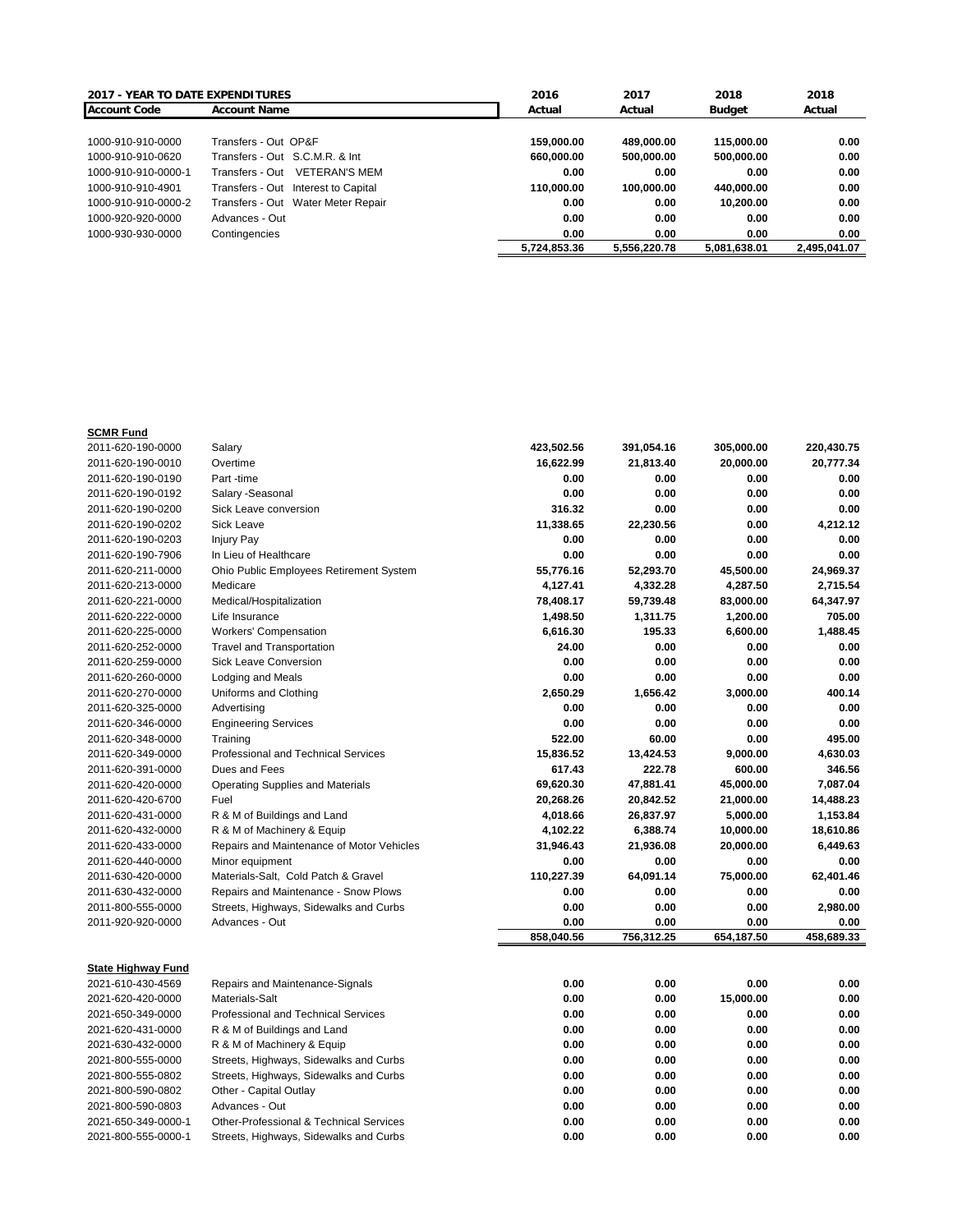| 2017 - YEAR TO DATE EXPENDITURES                          |                                           | 2016             | 2017             | 2018             | 2018             |
|-----------------------------------------------------------|-------------------------------------------|------------------|------------------|------------------|------------------|
| <b>Account Code</b>                                       | <b>Account Name</b>                       | Actual           | Actual           | <b>Budget</b>    | Actual           |
|                                                           |                                           |                  |                  |                  |                  |
|                                                           |                                           | 0.00             | 0.00             | 15,000.00        | 0.00             |
|                                                           |                                           |                  |                  |                  |                  |
| <b>Law Enforcement Trust Fund</b>                         |                                           |                  |                  |                  |                  |
| 2091-110-100-0101                                         | Personal Services-DARE                    | 0.00             | 0.00             | 0.00             | 0.00             |
| 2091-110-213-0000                                         | Medicare                                  | 0.00             | 0.00             | 0.00             | 0.00             |
| 2091-110-348-0000                                         | Training                                  | 0.00             | 0.00             | 0.00             | 0.00             |
| 2091-110-349-0102                                         | Professional Services                     | 3.742.24         | 3,105.30         | 3,000.00         | 1,339.97         |
| 2091-110-420-0000                                         | <b>Operating Supplies and Materials</b>   | 1,042.50         | 666.34           | 1,000.00         | 0.00             |
| 2091-110-420-0101                                         | Operating Supplies and Materials-DARE     | 0.00             | 0.00             | 0.00             | 0.00             |
| 2091-110-640-0000                                         | Payment to Another Political Subdivision  | 0.00             | 0.00             | 0.00             | 0.00             |
| 2091-800-520-0000                                         | Equipment                                 | 0.00<br>4,784.74 | 0.00<br>3,771.64 | 0.00<br>4,000.00 | 0.00<br>1,339.97 |
|                                                           |                                           |                  |                  |                  |                  |
| <b>Motor Vehicle License Tax Fund</b>                     |                                           |                  |                  |                  |                  |
| 2101-610-420-0000                                         | <b>Operating Supplies and Materials</b>   | 0.00             | 0.00             | 0.00             | 0.00             |
| 2101-760-431-0000                                         | R & M of Buildings and Land               | 0.00             | 0.00             | 0.00             | 0.00             |
| 2101-760-432-0000                                         | R & M of Machinery & Equip                | 0.00             | 0.00             | 0.00             | 0.00             |
| 2101-800-555-0000                                         | Streets, Highways, Sidewalks and Curbs    | 0.00             | 0.00             | 0.00             | 0.00             |
|                                                           |                                           | 0.00             | 0.00             | 0.00             | 0.00             |
|                                                           |                                           |                  |                  |                  |                  |
| <b>Police Pension Fund</b><br>2131-110-215-0000           | Ohio Police and Fire Pension Fund         | 187,114.80       | 174,288.75       | 159,967.50       | 96,461.63        |
| 2131-110-344-0000                                         | <b>Property Tax Collection Fees</b>       | 535.75           | 557.25           | 1,000.00         | 335.34           |
| 2131-110-345-0000                                         | <b>Election Expense</b>                   | 0.00             | 0.00             | 0.00             | 0.00             |
| 2131-910-910-0000                                         | Transfer out                              | 0.00             | 0.00             | 0.00             | 0.00             |
|                                                           |                                           | 187,650.55       | 174,846.00       | 160,967.50       | 96,796.97        |
|                                                           |                                           |                  |                  |                  |                  |
|                                                           |                                           |                  |                  |                  |                  |
| <b>Water Meter &amp; Repair Fund</b><br>2901-539-312-0000 | Water and Sewage                          | 0.00             | 0.00             | 0.00             | 0.00             |
| 2901-539-431-0000                                         | R & M of Buildings and Land               | 0.00             | 0.00             | 0.00             | 0.00             |
| 2901-800-560-0000                                         | Utility Distribution Systems              | 8,847.36         | 10,371.88        | 10,371.88        | 10,371.88        |
|                                                           |                                           | 8,847.36         | 10,371.88        | 10,371.88        | 10,371.88        |
| <b>FEMA Fund</b>                                          |                                           |                  |                  |                  |                  |
| 2902-110-420-0000                                         | <b>Operating Supplies and Materials</b>   | 0.00             | 0.00             | 0.00             | 0.00             |
|                                                           |                                           | 0.00             | 0.00             | 0.00             | 0.00             |
|                                                           |                                           |                  |                  |                  |                  |
| <b>Mayor's Court Computer Fund</b><br>2903-720-340-0000   | <b>Pro and Tech Services</b>              | 0.00             | 0.00             | 0.00             | 0.00             |
| 2903-720-340-0853                                         | <b>Technical &amp; Software</b>           | 0.00             | 0.00             | 0.00             | 0.00             |
| 2903-720-394-0000                                         | Machinery, Equipment & Furniture          | 0.00             | 0.00             | 0.00             | 0.00             |
| 2903-720-410-0000                                         | <b>Office Supplies</b>                    | 0.00             | 0.00             | 0.00             | 0.00             |
| 2903-720-420-0001                                         | Operating Supplies - Comm Diversion       | 0.00             | 0.00             | 0.00             | 0.00             |
| 2903-720-600-0852                                         | <b>Computers &amp; Supplies</b>           | 1,948.00         | 2,246.37         | 3,000.00         | 2,026.00         |
| 2903-800-520-0000                                         | Equipment                                 | 0.00             | 0.00             | 0.00             | 0.00             |
|                                                           |                                           | 1,948.00         | 2,246.37         | 3,000.00         | 2,026.00         |
| <b>Special Bond Retirement Fund</b>                       |                                           |                  |                  |                  |                  |
| 3101-740-344-0000                                         | Property Tax Collection Fees              | 0.00             | 0.00             | 0.00             | 0.00             |
| 3101-800-346-4905                                         | Eng services -Dunham san sewer            | 0.00             | 0.00             | 0.00             | 0.00             |
| 3101-850-710-0000                                         | Principal                                 | 0.00             | 0.00             | 0.00             | 0.00             |
| 3101-850-710-4905-1                                       | Principal                                 | 0.00             | 1,720,000.00     | 0.00             | 0.00             |
| 3101-850-720-0000                                         | Interest                                  | 0.00             | 0.00             | 0.00             | 0.00             |
| 3101-850-710-4905                                         | Principal-Dunham Rd Sanitary Sewer        | 1,275,000.00     | 0.00             | 1,640,000.00     | 0.00             |
| 3101-850-710-4906                                         | Principal- Dunham Rd Water Main Rehab     | 34,702.80        | 18,594.18        | 37,405.00        | 40,562.46        |
| 3101-850-720-4906                                         | Interest                                  | 20,893.88        | 36,087.05        | 37,360.00        | 0.00             |
| 3101-850-790-0000                                         | Other - Debt Service                      | 4,726.26         | 6,954.00         | 0.00             | 0.00             |
| 3101-850-790-0000-1                                       | Other - Debt Service                      | 0.00             | 0.00             | 0.00             | 0.00             |
| 3101-850-790-4905                                         | Other - Debt service                      | 0.00             | 0.00             | 0.00             | 0.00             |
|                                                           | <b>Walton Road</b><br>Alex/Dunham Traffic | 0.00<br>0.00     | 0.00<br>0.00     | 0.00<br>0.00     | 0.00<br>0.00     |
|                                                           |                                           | 1,335,322.94     | 1,781,635.23     | 1,714,765.00     | 40,562.46        |
|                                                           |                                           |                  |                  |                  |                  |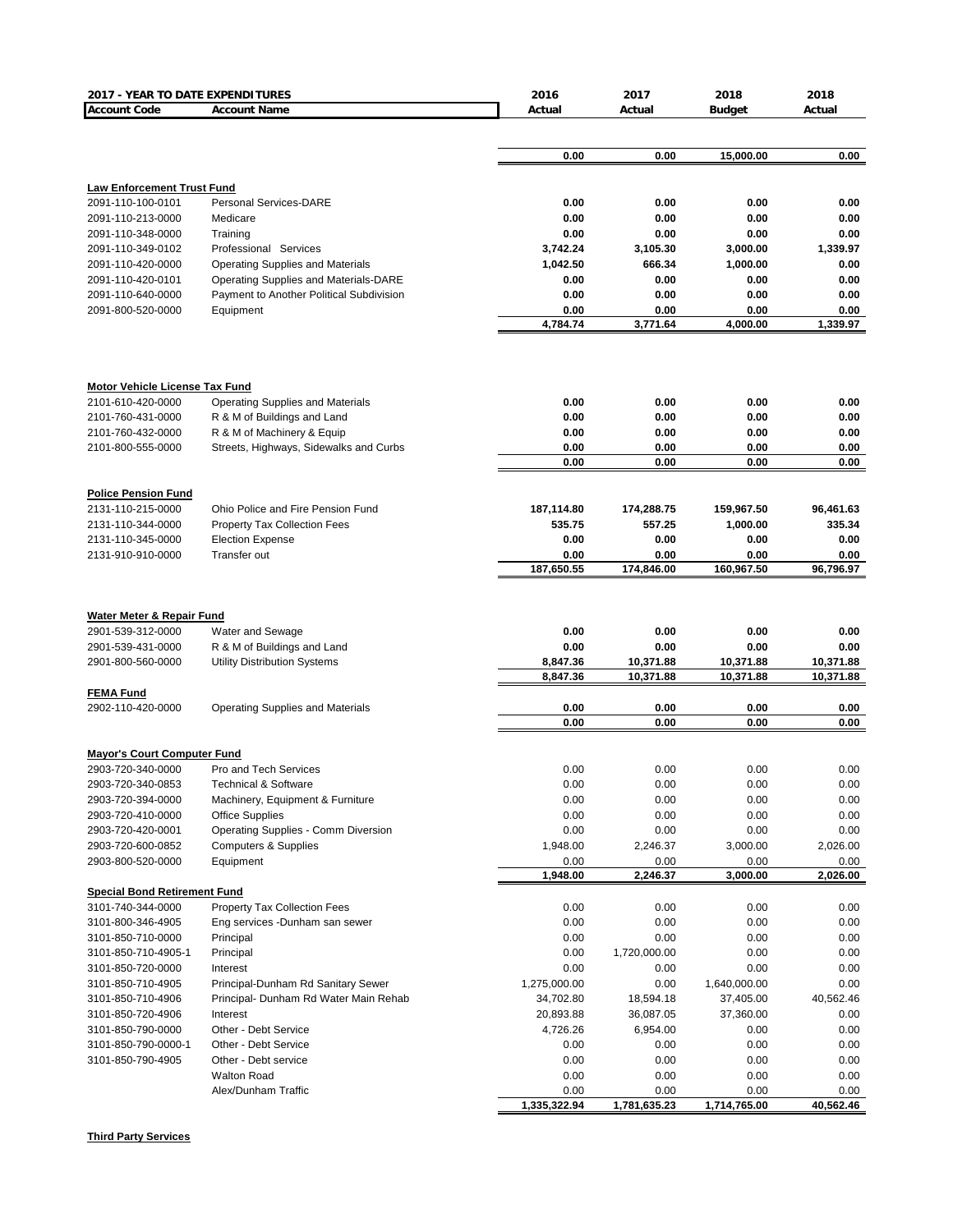| 2017 - YEAR TO DATE EXPENDITURES       |                                                                | 2016               | 2017              | 2018              | 2018         |
|----------------------------------------|----------------------------------------------------------------|--------------------|-------------------|-------------------|--------------|
| <b>Account Code</b>                    | <b>Account Name</b>                                            | Actual             | Actual            | <b>Budget</b>     | Actual       |
|                                        |                                                                |                    |                   |                   |              |
| 4101-790-620-3110                      | Senior Lawn Care & Benevolent Events                           | 0.00               | 0.00              | 0.00              | 0.00         |
| 4101-800-610-6589                      | Deposits Refunded                                              | 0.00               | 0.00              | 0.00              | 0.00         |
| 4101-800-620-0000                      | Deposits Applied                                               | 0.00               | 0.00              | 0.00              | 0.00         |
|                                        |                                                                | 0.00               | 0.00              | 0.00              | 0.00         |
| <b>Issue I and II Capital Funds</b>    |                                                                |                    |                   |                   |              |
| 4201-800-555-0000                      | Streets, Highways, Sidewalks and Curbs                         | 0.00               | 0.00              | 0.00              | 0.00         |
| 4201-800-560-4905                      | <b>Utility Distribution Systems</b>                            | 0.00               | 0.00              | 0.00              | 0.00         |
| 4201-800-560-4906                      | <b>Utility Distribution Systems</b>                            | 0.00               | 0.00              | 0.00              | 0.00         |
| 4201-920-920-0000                      | <b>Advances Out</b>                                            | 0.00               | 0.00              | 0.00              | 0.00         |
|                                        |                                                                | 0.00               | 0.00              | 0.00              | 0.00         |
| <b>Capital Improvements Fund</b>       |                                                                |                    |                   |                   |              |
| 4901-410-610-0000                      | <b>Deposits Refunded</b>                                       | 0.00               | 0.00              | 0.00              | 0.00         |
| 4901-800-312-0000                      | Water & sewage                                                 | 0.00               | 0.00              | 0.00              | 0.00         |
| 4901-800-325-0000                      | Advertising                                                    | 1,522.41           | 449.32            | 0.00              | 0.00         |
| 4901-800-346-0000                      | <b>Engineering Services</b>                                    | 0.00               | 0.00              | 0.00              | 0.00         |
| 4901-800-349-0000                      | Other- Pro services                                            | 242,479.88         | 133,830.78        | 105,000.00        | 36,280.50    |
| 4901-800-420-0480                      | Advertising                                                    | 0.00               | 0.00              | 0.00              | 0.00         |
| 4901-800-433-0000                      | Repairs and Main. Of Motor Vehicles                            | 0.00               | 15,300.00         | 0.00              | 0.00         |
| 4901-800-510-0000                      | Land and Land Improvements                                     | 379,182.97         | 63,240.48         | 0.00              | 0.00         |
| 4901-800-510-0489                      | Land and Land Imp Sagamore Creek                               | 0.00               | 0.00              | 0.00              | 0.00         |
| 4901-800-510-0491                      | Land and Land Improvements-Egbert Rd                           | 0.00               | 0.00              | 0.00              | 0.00         |
| 4901-800-520-0000                      | Equipment                                                      | 13,315.23          | 18,973.06         | 0.00              | 949.50       |
| 4901-800-520-0480                      | Equipment                                                      | 0.00               | 0.00              | 0.00              | 0.00         |
| 4901-800-520-0481                      | Equipment-Police                                               | 0.00               | 0.00              | 0.00              | 0.00         |
| 4901-800-520-0483<br>4901-800-520-0484 | Equipment                                                      | 0.00<br>0.00       | 0.00<br>0.00      | 0.00<br>0.00      | 0.00<br>0.00 |
| 4901-800-520-0487                      | Equipment-Service Dept<br>Equipment- Finance Computer Upgrade  | 0.00               | 0.00              | 0.00              | 0.00         |
| 4901-800-530-0000                      | Buildings & Structures- Toiletry & Sinks                       | 463,805.50         | 107,348.41        | 0.00              | 1,615.00     |
| 4901-800-530-0000-1                    | <b>Buildings and Other Structures</b>                          | 0.00               | 0.00              | 0.00              | 0.00         |
| 4901-800-530-5896                      | <b>Buildings and Other Structures</b>                          | 0.00               | 0.00              | 0.00              | 0.00         |
| 4901-800-540-0000                      | Machinery, and Equip-                                          | 0.00               | 2,650.00          | 0.00              | 0.00         |
| 4901-800-540-0487                      | Equipment- Finance Computer Upgrade                            | 0.00               | 0.00              | 0.00              | 0.00         |
| 4901-800-550-0000                      | Motor Vehicles - Recreation                                    | 5,819.12           | 0.00              | 0.00              | 0.00         |
| 4901-800-550-0000-1                    | Motor Vehicles - Road Dept                                     | 0.00               | 0.00              | 0.00              | 0.00         |
| 4901-800-550-0488                      | Motor Vehicles- POLICE                                         | 0.00               | 122,374.26        | 0.00              | 0.00         |
| 4901-800-555-0000                      | Streets, Highways, Sidewalks and Curbs                         | 219,069.82         | 51,741.20         | 440,000.00        | 11,450.00    |
| 4901-800-555-6202                      | Streets, Highways, Sidewalks and Curbs (Storm Sewers)          | 0.00               | 71,343.93         | 0.00              | 3,300.13     |
| 4901-800-560-0000                      | Utility Distribution Systems                                   | 147.50             | 0.00              | 0.00              | 0.00         |
| 4901-800-560-0803                      | Utility Systems-Alexander Storm Sewer                          | 0.00               | 0.00              | 0.00              | 0.00         |
| 4901-800-560-4905                      | Utility Systems-Dunham Rd Sanitary                             | 0.00               | 0.00              | 0.00              | 0.00         |
| 4901-800-560-4906                      | Utility Systems-Dunham Rd Water Main                           | 0.00               | 0.00              | 0.00              | 0.00         |
| 4901-800-560-4908                      | Utility Systems-Dunham Rd Resurfacing                          | 0.00               | 0.00              | 0.00              | 0.00         |
| 4901-800-690-0000                      | Other - Engineering                                            | 0.00               | 0.00              | 0.00              | 0.00         |
| 4901-800-690-0801                      | <b>Other Capital</b><br>Culvert                                | 0.00               | 0.00              | 0.00              | 0.00         |
| 4901-800-690-6523                      | Other-Storm damage                                             | 0.00               | 0.00              | 0.00              | 0.00         |
| 4901-990-990-0000                      | Other - Other Financing Uses                                   | 2,221.74           | 0.00              | 0.00              | 0.00         |
| 4901-910-910-0000<br>4901-920-920-0000 | Transfers - Out (Debt Service)<br>Advances Out (capital Lease) | 170,000.00<br>0.00 | 50,000.00<br>0.00 | 70,000.00<br>0.00 | 0.00<br>0.00 |
|                                        |                                                                | 1,497,564.17       | 637,251.44        | 615,000.00        | 53,595.13    |
| <b>Veteran's Memorial Fund</b>         |                                                                |                    |                   |                   |              |
| 4902-800-349-0000                      | <b>Professional Services</b>                                   | 573.00             | 308.36            | 0.00              | 110.00       |
| 4902-800-530-0000                      | <b>Buildings and Other Structures</b>                          | 1,237.50           | 2,782.43          | 500.00            | 0.00         |
|                                        |                                                                | 1,810.50           | 3,090.79          | 500.00            | 110.00       |
| <b>Building Bond Fund</b>              |                                                                |                    |                   |                   |              |
| 7001-410-610-0000                      | Deposits Refunded                                              | 0.00               | 0.00              | 0.00              | 0.00         |
| 7001-910-910-0000                      | Transfers - Out                                                | 0.00               | 0.00              | 0.00              | 0.00         |
|                                        |                                                                | 0.00               | 0.00              | 0.00              | 0.00         |

**Unclaimed Monies Fund**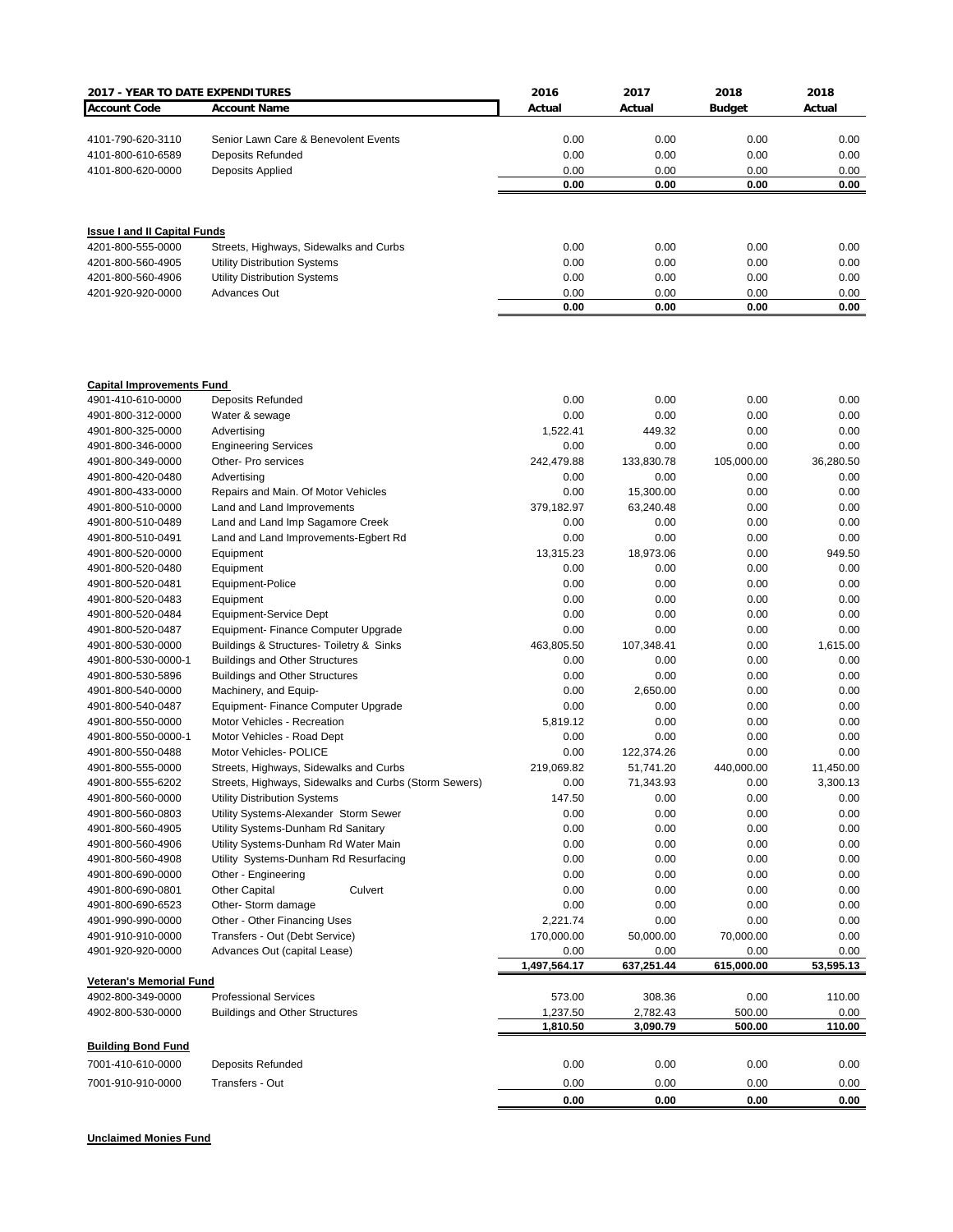|                                         | <b>2017 - YEAR TO DATE EXPENDITURES</b>  |               | 2017             | 2018          | 2018         |
|-----------------------------------------|------------------------------------------|---------------|------------------|---------------|--------------|
| <b>Account Code</b>                     | <b>Account Name</b>                      | Actual        | Actual           | <b>Budget</b> | Actual       |
|                                         |                                          |               |                  |               |              |
| 9101-790-690-0000                       | Other - Other                            | 0.00          | 0.00             | 0.00          | 0.00         |
|                                         |                                          | 0.00          | 0.00             | 0.00          | 0.00         |
| <b>Unclaimed Monies Fund</b>            |                                          |               |                  |               |              |
| 9901-410-610-0000                       | <b>Deposits Refunded</b>                 | 7,545.76      | 2,050.00         | 0.00          | 2,000.00     |
| 9901-410-620-0000                       | Deposits Applied                         | 0.00          | 0.00             | 0.00          | 0.00         |
| 9901-790-690-0000                       | Other - Other                            | 0.00          | 0.00             | 0.00          | 0.00         |
| 9901-790-690-3110                       | <b>Other- Senior Services</b>            | 0.00          | 0.00             | 0.00          | 0.00         |
| <b>Mayor's Court</b>                    |                                          |               |                  |               |              |
| 9902-720-620-0000                       | Deposits Applied                         | 300,544.31    | 303,999.33       | 0.00          | 151,374.20   |
| <b>Second Party Service</b>             |                                          |               |                  |               |              |
| 9903-110-349-0013                       | Professional Serv - Animal Fund          | 520.00        | 585.00           | 0.00          | 0.00         |
| 9903-310-420-0007                       | Operating Exp. Benevolent Fund General   | 731.99        | 422.62           | 0.00          | 400.00       |
| 9903-310-420-0008                       | Operating Exp. Benevolent Fund Events    | 0.00          | 0.00             | 0.00          | 0.00         |
| 9903-730-620-3110                       | Deposits Applied (Senior Services)       | 32,244.00     | 33,813.00        | 0.00          | 22,242.50    |
|                                         |                                          | 33,495.99     | 34,820.62        | 0.00          | 22,642.50    |
| <b>Walton Hills/Sagamore Hills JEDD</b> |                                          |               |                  |               |              |
| 9904-790-640-0000                       | Payment to another political subdivision | 368,751.61    | 352,172.15       | 400,000.00    | 292,117.76   |
| 9904-910-910-0000                       | Transfers - Out                          | 391,560.99    | 485,788.60       | 400,000.00    | 0.00         |
|                                         |                                          | 760,312.60    | 837,960.75       | 800,000.00    | 292,117.76   |
|                                         | <b>TOTALS</b>                            | 10,722,720.84 | 10,104,577.08    | 9,059,429.89  | 3,626,667.27 |
|                                         | Payroll Infringes                        |               | 3,311,752.74     | 3,046,199.63  | 1,874,051.73 |
|                                         |                                          |               | 8,918,217.74     | 9,105,324.40  | 3,590,039.99 |
|                                         |                                          |               | 10,104,577.08    | 9,059,429.89  | 3,626,667.27 |
|                                         |                                          |               | (1, 186, 359.34) | 45,894.51     | (36,627.28)  |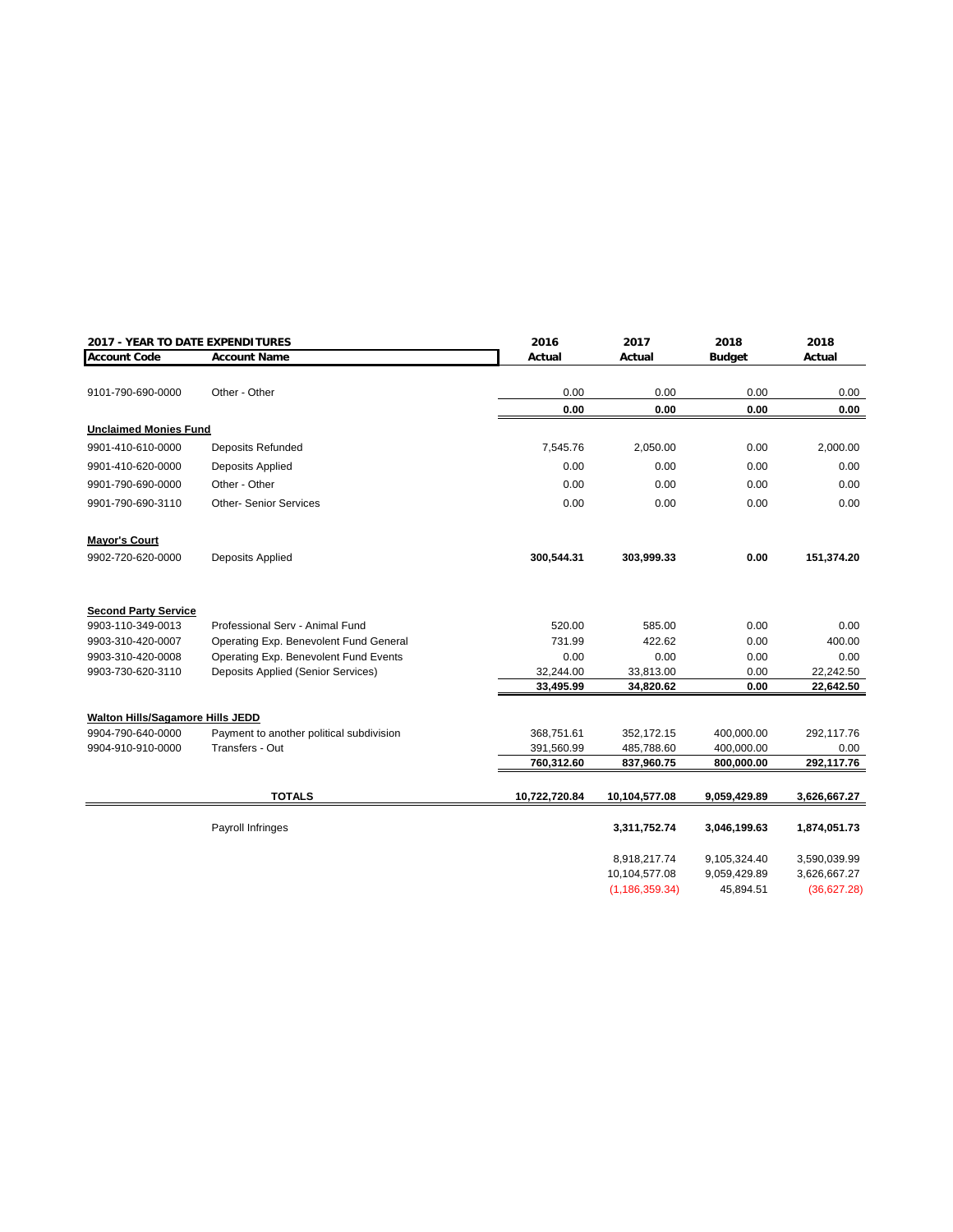|                                   |                                                               | 2016<br>Actual           | 2017<br>Actual           | 2018                     | 2018<br>Actual           |
|-----------------------------------|---------------------------------------------------------------|--------------------------|--------------------------|--------------------------|--------------------------|
|                                   | <b>GENERAL FUND #1000</b>                                     |                          |                          | <b>Budget</b>            |                          |
| Balance - January 1st             |                                                               | 1,943,854.82             | 1,224,404.90             | 276,565.87               | 276,565.87               |
| <b>Revenues</b>                   |                                                               |                          |                          |                          |                          |
|                                   |                                                               |                          |                          |                          |                          |
| <b>Municipal Income Tax</b>       |                                                               | 3,956,125.37             | 3,504,076.94             | 3,502,500.00             | 2,135,611.10             |
|                                   | Income Tax<br>Public Utility - Net Profit Tax                 | 3,950,550.93<br>5,574.44 | 3,503,831.01<br>245.93   | 3,500,000.00<br>2,500.00 | 2,135,611.10<br>0.00     |
|                                   |                                                               |                          |                          |                          |                          |
| <b>Other Local Taxes</b>          |                                                               | 9,930.60                 | 11,484.28                | 172,500.00               | 25,326.52                |
|                                   | Admissions                                                    | 9,505.60                 | 9,754.64                 | 8,500.00                 | 91.08                    |
|                                   | <b>Special Assessments</b>                                    | 425.00                   | 1,729.64                 | 164,000.00               | 25,235.44                |
| Licenses & Permits & Inspections  |                                                               | 52,020.86                | 41,785.88                | 43,500.00                | 27,428.21                |
|                                   | <b>Building Permits</b>                                       | 14,448.66                | 14,501.68                | 17,500.00                | 8,932.61                 |
|                                   | Tap Fees                                                      | 0.00                     | 0.00                     | 0.00                     | 300.00                   |
|                                   | Zoning                                                        | 17,832.20                | 8,669.20                 | 10,000.00                | 5,060.60                 |
|                                   | <b>Street Opening</b>                                         | 200.00                   | 400.00                   | 0.00                     | 0.00                     |
|                                   | Other                                                         | 19,540.00                | 18,215.00                | 16,000.00                | 13,135.00                |
|                                   |                                                               |                          |                          |                          |                          |
| Intergovernmental                 |                                                               | 66,444.63                | 67,795.39                | 49,693.00                | 33,504.44                |
|                                   | Grants                                                        | 13,825.79                | 12,676.78                | 11,000.00                | 8,360.93                 |
|                                   | Shared Taxes and Permits (Track)                              | 22,196.58                | 28,569.50                | 20,000.00                | 13,810.68                |
|                                   | Local Gov't Fund - State of Ohio<br>Local Gov't Fund - County | 25,728.71<br>0.00        | 20,454.16<br>0.00        | 17,693.00<br>0.00        | 10,772.83<br>0.00        |
|                                   | Cigarette Tax - Ohio                                          | 74.25                    | 74.25                    | 0.00                     | 0.00                     |
|                                   | Liquor & Beer Permits - Ohio                                  | 4,619.30                 | 6,020.70                 | 1,000.00                 | 560.00                   |
|                                   | Estate (Inheritance) Tax                                      | 0.00                     | 0.00                     | 0.00                     | 0.00                     |
|                                   | Other                                                         | 0.00                     | 0.00                     | 0.00                     | 0.00                     |
|                                   |                                                               |                          |                          |                          |                          |
| <b>Charges for Services</b>       |                                                               | 276,803.98               | 241,954.09               | 350,296.40               | 234,735.20               |
|                                   | Concessions                                                   | 3,631.75                 | 2,154.00                 | 3,500.00                 | 1,181.50                 |
|                                   | <b>Recreation Entry Fees</b>                                  | 6,853.39                 | 10,593.60                | 12,500.00                | 4,610.00                 |
|                                   | <b>Cultural &amp; Recreation</b>                              | 15,967.00                | 19,930.00                | 16,500.00                | 26,567.00                |
|                                   | Comm. Room                                                    | 3,000.00                 | 10,605.00                | 57,000.00                | 24,574.00                |
|                                   | Antenna Lease                                                 | 0.00                     | 0.00                     | 0.00                     | 0.00                     |
|                                   | Cable TV                                                      | 35,238.93                | 30,227.63                | 35,000.00                | 16,358.27                |
|                                   | Fire<br>Other                                                 | 0.00<br>212,112.91       | 200.00<br>168,243.86     | 0.00<br>225,796.40       | 0.00<br>161,444.43       |
|                                   |                                                               |                          |                          |                          |                          |
| <b>Interest</b>                   |                                                               | 2,679.48                 | 4,720.72                 | 2,000.00                 | 5,028.44                 |
|                                   | <b>Interest Earnings</b>                                      | 2,679.48                 | 4,720.72                 | 2,000.00                 | 5,028.44                 |
| <b>Municipal Court</b>            |                                                               |                          |                          | 295,000.00               |                          |
|                                   | <b>Court Fines</b>                                            | 209,380.11<br>137,002.55 | 202,969.19<br>122,875.38 | 220,000.00               | 187,472.00<br>145,698.27 |
|                                   | Court Costs                                                   | 66,883.71                | 69,593.81                | 70,000.00                | 38,885.61                |
|                                   | Forfeiture                                                    | 5,493.85                 | 10,500.00                | 5,000.00                 | 2,888.12                 |
|                                   | <b>Witness Fees</b>                                           | 0.00                     | 0.00                     | 0.00                     | 0.00                     |
|                                   |                                                               |                          |                          |                          |                          |
| <b>All Other Revenue</b>          |                                                               | 432,018.41               | 533,108.93               | 412,250.00               | 8,657.47                 |
|                                   | Special Assessments - Direct                                  | 0.00                     | 0.00                     | 0.00                     | 0.00                     |
|                                   | <b>Unclaimed Property</b>                                     | 0.00                     | 0.00                     | 0.00                     | 0.00                     |
|                                   | Prisoner Housing (County)                                     | 0.00                     | 0.00                     | 0.00                     | 0.00                     |
|                                   | Donations and Contributions                                   | 3,267.00                 | 5,864.00                 | 2,350.00                 | 0.00                     |
|                                   | Garage Sale                                                   | 854.00                   | 631.00                   | 800.00                   | 768.00                   |
|                                   | <b>Asset Sales</b>                                            | 0.00                     | 0.00                     | 0.00<br>409,100.00       | 0.00                     |
|                                   | Other                                                         | 427,897.41               | 526,613.93               |                          | 7,889.47                 |
| <b>Operating Transfers - In</b>   |                                                               | 0.00                     | 0.00                     | 0.00                     | 0.00                     |
|                                   | Transfer In (Political Subdivision Fund)                      | 0.00                     | 0.00                     | 0.00                     | 0.00                     |
|                                   | Advances In                                                   | 0.00                     | 0.00                     | 0.00                     | 0.00                     |
|                                   |                                                               |                          |                          |                          |                          |
| <b>Non Revenue</b>                |                                                               | 0.00                     | 0.00                     | 0.00                     | 0.00                     |
|                                   | Miscellaneous Revenue<br>RITA Refund                          | 0.00<br>0.00             | 0.00<br>0.00             | 0.00<br>0.00             | 0.00<br>0.00             |
|                                   | Other - Adjustment                                            | 0.00                     | 0.00                     | 0.00                     | 0.00                     |
| <b>Total Receipts</b>             |                                                               | 5,005,403.44             | 4,607,895.42             | 4,827,739.40             | 2,657,763.38             |
|                                   |                                                               |                          |                          |                          |                          |
| <b>Total Receipts and Balance</b> |                                                               | 6,949,258.26             | 5,832,300.32             | 5,104,305.27             | 2,934,329.25             |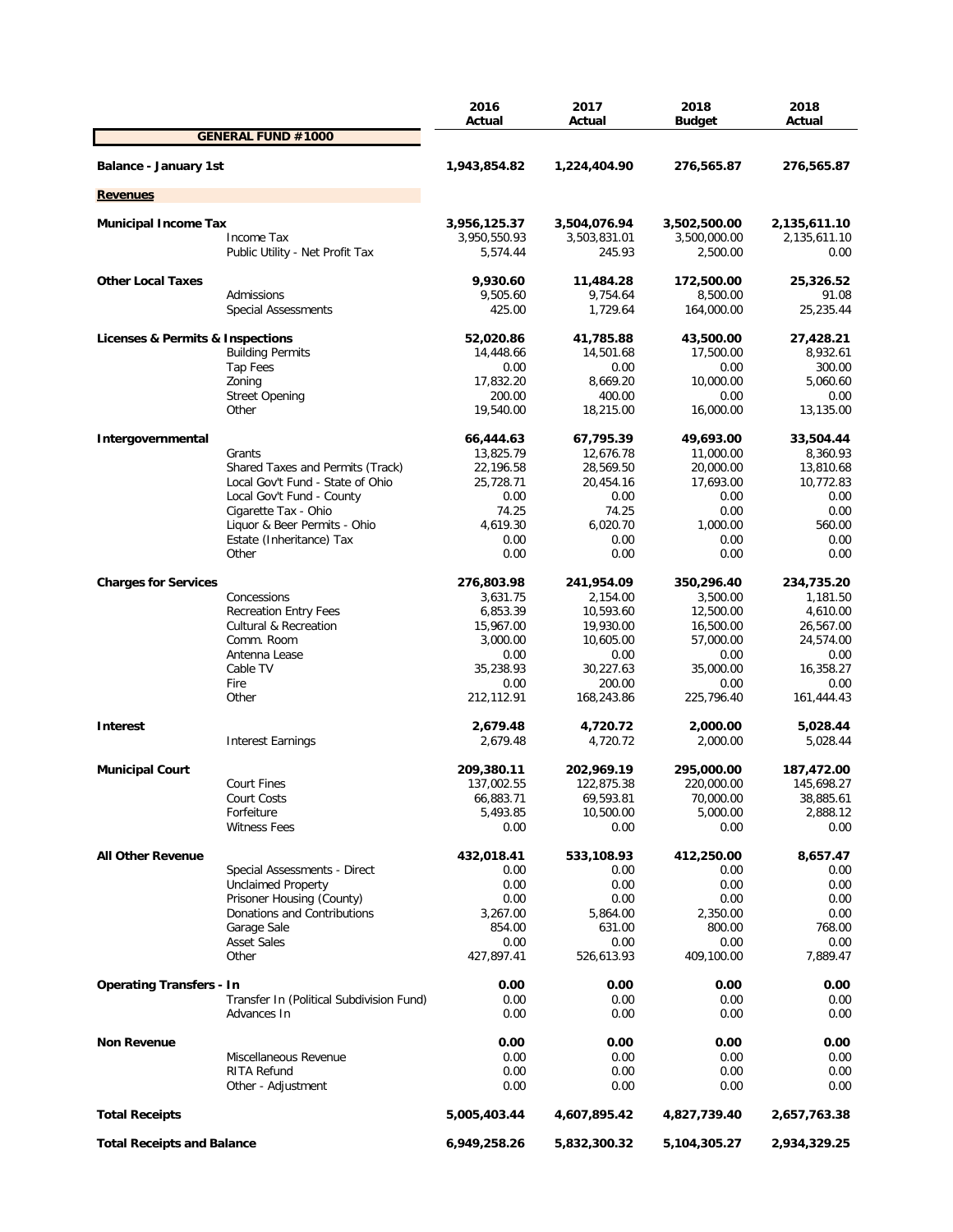|                                        |                                                                                                                  | 2016<br>Actual                                                                        | 2017<br>Actual                                                                      | 2018<br><b>Budget</b>                                                               | 2018<br>Actual                                                                       |
|----------------------------------------|------------------------------------------------------------------------------------------------------------------|---------------------------------------------------------------------------------------|-------------------------------------------------------------------------------------|-------------------------------------------------------------------------------------|--------------------------------------------------------------------------------------|
| <b>GENERAL FUND (continued)</b>        |                                                                                                                  |                                                                                       |                                                                                     |                                                                                     |                                                                                      |
| <b>Expenditures</b>                    |                                                                                                                  |                                                                                       |                                                                                     |                                                                                     |                                                                                      |
| Police                                 | Personal Services & Benefits<br>Other Operations & Maintenance<br>Capital Outlay                                 | 2,121,147.11<br>1,920,254.25<br>200,892.86<br>0.00                                    | 2,031,420.07<br>1,757,734.81<br>273,685.26<br>0.00                                  | 1,703,483.50<br>1,542,383.50<br>161,100.00<br>0.00                                  | 1,051,248.52<br>973,047.77<br>78,200.75<br>0.00                                      |
| Fire                                   | Other Operations & Maintenance                                                                                   | 535,910.04<br>535,910.04                                                              | 546,628.24<br>546,628.24                                                            | 557,347.38<br>557,347.38                                                            | 374,010.25<br>374,010.25                                                             |
| Health                                 | Personal Services & Benefits                                                                                     | 8,941.52<br>0.00                                                                      | 9,397.72<br>0.00                                                                    | 9,000.00<br>0.00                                                                    | 4,698.86<br>0.00                                                                     |
|                                        | Other Operations & Maintenance                                                                                   | 8,941.52                                                                              | 9,397.72                                                                            | 9,000.00                                                                            | 4,698.86                                                                             |
| <b>Recreation &amp; Community Life</b> | Personal Services & Benefits<br>Other Operations & Maintenance<br>Capital Outlay                                 | 224,587.12<br>120,212.98<br>104,374.14                                                | 223,767.12<br>123,233.22<br>100,533.90                                              | 204,958.50<br>132,908.50<br>72,050.00                                               | 125,353.66<br>73,075.44<br>52,278.22                                                 |
| <b>Housing and Building</b>            | Personal Services & Benefits<br>Other Operations & Maintenance                                                   | 58,309.16<br>25,875.00<br>32,434.16                                                   | 52,516.82<br>26,020.49<br>26,496.33                                                 | 45,078.00<br>17,478.00<br>27,600.00                                                 | 28,248.32<br>14,620.08<br>13,628.24                                                  |
| Engineering                            | Personal Services & Benefits<br>Other Operations & Maintenance                                                   | 21,468.05<br>21,468.05<br>0.00                                                        | 23,457.49<br>23,457.49<br>0.00                                                      | 23,855.25<br>23,855.25<br>0.00                                                      | 13,511.11<br>13,511.11<br>0.00                                                       |
| <b>Basic Utility</b>                   | Electricity<br>Natural Gas<br>Water & Sewage<br>Sewer Fees - Residential<br>Refuse<br>Telephone & Communications | 282,539.08<br>80,469.27<br>20,990.95<br>1,520.18<br>690.00<br>141,548.17<br>37,320.51 | 293,086.71<br>66,799.66<br>21,555.67<br>2,788.53<br>0.00<br>150,392.69<br>51,550.16 | 282,500.00<br>70,000.00<br>22,000.00<br>3,000.00<br>0.00<br>150,000.00<br>37,500.00 | 186,833.62<br>47,603.21<br>16,667.34<br>2,777.95<br>843.05<br>88,136.78<br>30,805.29 |
| <b>Service</b>                         | Personal Services & Benefits<br>Other Operations & Maintenance                                                   | 246,346.94<br>140,180.50<br>106,166.44                                                | 262,371.26<br>104,414.83<br>157,956.43                                              | 259,696.00<br>177,696.00<br>82,000.00                                               | 109,673.19<br>57,759.25<br>51,913.94                                                 |
| Mayor                                  | Personal Services & Benefits<br>Other Operations & Maintenance                                                   | 99,170.21<br>94,949.84<br>4,220.37                                                    | 89,824.85<br>88,376.81<br>1,448.04                                                  | 95,254.93<br>92,754.93<br>2,500.00                                                  | 53,998.00<br>52,914.02<br>1,083.98                                                   |
| Council                                | Personal Services & Benefits<br>Other Operations & Maintenance                                                   | 77,052.92<br>77,052.92<br>0.00                                                        | 76,503.58<br>76,503.58<br>0.00                                                      | 77,270.62<br>77,270.62<br>0.00                                                      | 43,858.31<br>43,858.31<br>0.00                                                       |
| <b>Municipal Court</b>                 | Personal Services & Benefits<br>Other Operations & Maintenance                                                   | 123,432.90<br>120,545.44<br>2,887.46                                                  | 122,358.98<br>118,644.17<br>3,714.81                                                | 124,204.14<br>122,504.14<br>1,700.00                                                | 69,966.77<br>68,997.33<br>969.44                                                     |
| <b>Clerk Treasurer</b>                 | Personal Services & Benefits<br>Other Operations & Maintenance                                                   | 0.00                                                                                  | 0.00                                                                                | 0.00                                                                                | 0.00                                                                                 |
| <b>Planning Commission</b>             | Personal Services & Benefits                                                                                     | 2,083.90<br>2,083.90                                                                  | 2,370.85<br>2,370.85                                                                | 2,232.01<br>2,232.01                                                                | 1,453.94<br>1,453.94                                                                 |
| <b>Zoning Commission</b>               | Personal Services & Benefits<br>Other Operations & Maintenance                                                   | 3,062.19<br>3,062.19<br>0.00                                                          | 3,085.07<br>3,085.07<br>0.00                                                        | 3,661.68<br>3,661.68<br>0.00                                                        | 1,756.74<br>1,756.74<br>0.00                                                         |
| Law                                    | Personal Services & Benefits<br>Other Operations & Maintenance                                                   | 140,349.02<br>65,356.03<br>74,992.99                                                  | 78,156.80<br>60,000.00<br>18,156.80                                                 | 75,000.00<br>0.00<br>75,000.00                                                      | 39,868.84<br>30,263.84<br>9,605.00                                                   |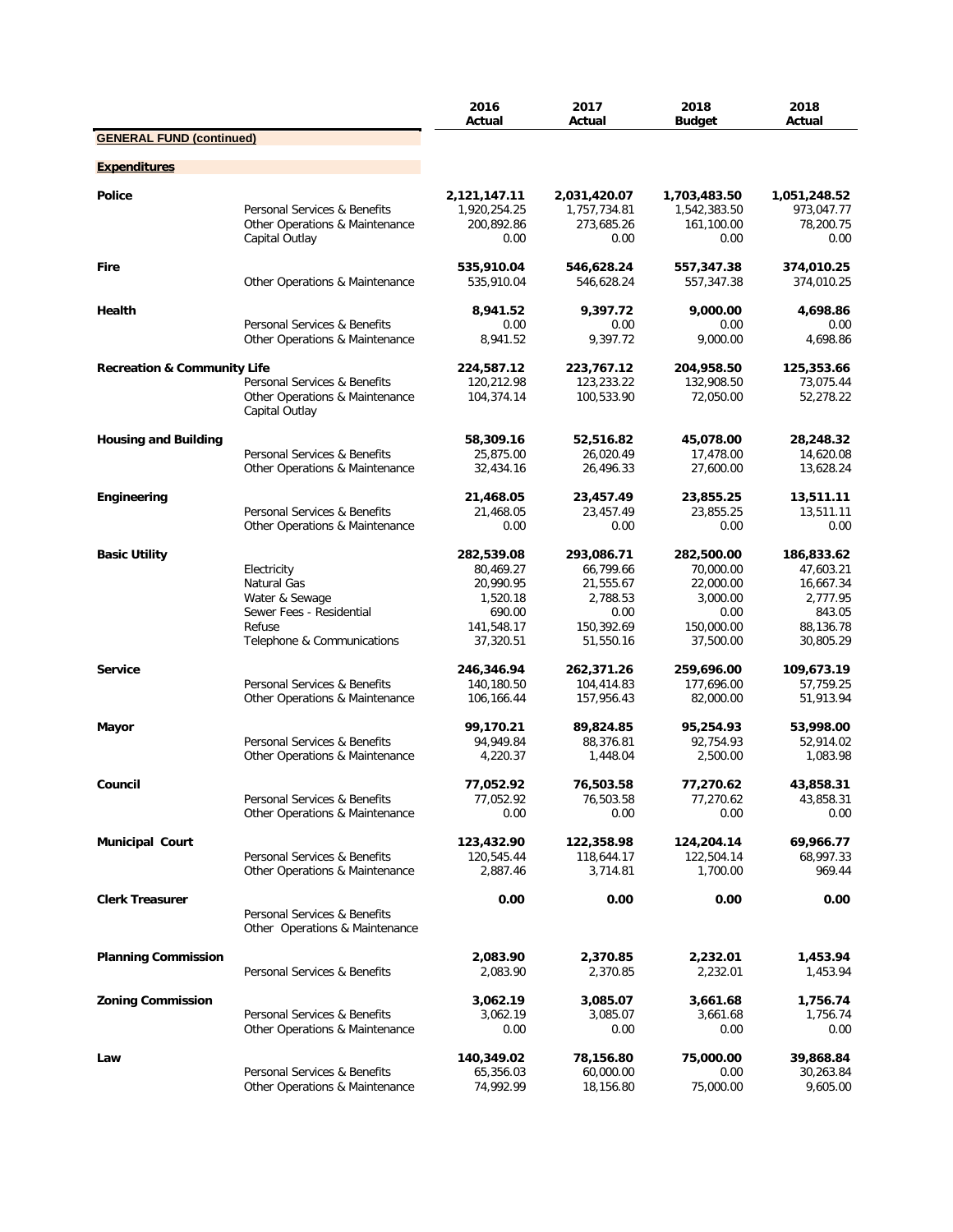|                                   |                                                  | 2016<br>Actual | 2017<br>Actual | 2018<br><b>Budget</b> | 2018<br>Actual |
|-----------------------------------|--------------------------------------------------|----------------|----------------|-----------------------|----------------|
| <b>GENERAL FUND (continued)</b>   |                                                  |                |                |                       |                |
|                                   |                                                  |                |                |                       |                |
| Income tax                        |                                                  | 252,356.45     | 75,806.66      | 33,600.00             | 73,365.15      |
|                                   | Personal Services & Benefits                     |                |                |                       |                |
|                                   | Other Operations & Maintenance                   | 252,356.45     | 75,806.66      | 33,600.00             | 73,365.15      |
| <b>General Office</b>             |                                                  | 599,096.75     | 576,468.56     | 519,296.00            | 317,195.79     |
|                                   | Personal Services & Benefits                     | 332,470.18     | 302,892.66     | 276,500.00            | 150,815.39     |
|                                   | Other Operations & Maintenance                   | 262,330.57     | 269,705.90     | 238,296.00            | 164,784.40     |
|                                   | <b>UAN Fees</b>                                  | 4,296.00       | 3,870.00       | 4,500.00              | 1,596.00       |
|                                   | Capital Outlay                                   | 0.00           | 0.00           | 0.00                  | 0.00           |
| <b>Total General Government</b>   |                                                  | 1,296,604.34   | 1,024,575.35   | 930,519.38            | 601,463.54     |
| Non-Departmental                  |                                                  | 929,000.00     | 1,089,000.00   | 1,065,200.00          | 0.00           |
|                                   | Transfers                                        | 929,000.00     | 1,089,000.00   | 1,065,200.00          | 0.00           |
|                                   | Advances Out                                     | 0.00           | 0.00           | 0.00                  | 0.00           |
|                                   | Other Operations & Maintenance                   | 0.00           | 0.00           | 0.00                  | 0.00           |
| <b>Total Disbursements</b>        |                                                  | 5,724,853.36   | 5,556,220.78   | 5,081,638.01          | 2,495,041.07   |
| Adjustments                       |                                                  | 0.00           | 486.33         | 0.00                  | 0.00           |
| <b>Cash Balance</b>               |                                                  | 1,224,404.90   | 276,565.87     | 22,667.26             | 439,288.18     |
| <b>Less: Encumbrances</b>         |                                                  | 48,988.00      | 5,495.34       | 0.00                  | 559,427.64     |
| <b>Unencumbered Balance</b>       |                                                  | 1,175,416.90   | 271,070.53     | 22,667.26             | (120,139.46)   |
|                                   | SCMR Fund #2011                                  |                |                |                       |                |
| <b>Balance - January 1st</b>      |                                                  | 128,561.33     | 100,087.01     | 24,019.26             | 24,019.26      |
| <b>Revenues</b>                   |                                                  | 829,566.24     | 680,244.50     | 663,000.00            | 103,178.28     |
|                                   | Gasoline Excise Tax                              | 112,069.70     | 115,022.25     | 110,000.00            | 65,203.00      |
|                                   | State Motor Vehicle License Tax                  | 55,503.79      | 64,045.30      | 53,000.00             | 37,175.28      |
|                                   | Interest                                         | 0.00           | 0.00           | 0.00                  | 0.00           |
|                                   | Other                                            | 1,992.75       | 1,176.95       | 0.00                  | 800.00         |
|                                   | Advances In                                      | 0.00           | 0.00           | 0.00                  | 0.00           |
|                                   | Transfers-In                                     | 660,000.00     | 500,000.00     | 500,000.00            | 0.00           |
| <b>Total Receipts and Balance</b> |                                                  | 958,127.57     | 780,331.51     | 687,019.26            | 127,197.54     |
| <b>Expenditures</b>               |                                                  | 858,040.56     | 756,312.25     | 654,187.50            | 458,689.33     |
|                                   | Personal Services & Benefits                     | 600,881.35     | 554,627.08     | 468,587.50            | 340,046.68     |
|                                   | Other Operations & Maintenance<br>Capital Outlay | 257,159.21     | 201,685.17     | 185,600.00            | 118,642.65     |
| <b>Total Disbursements</b>        |                                                  | 858,040.56     | 756,312.25     | 654,187.50            | 458,689.33     |
| <b>Adjustments</b>                |                                                  | 0.00           | 0.00           | 0.00                  | 0.00           |
| <b>Cash Balance</b>               |                                                  | 100,087.01     | 24,019.26      | 32,831.76             | (331, 491.79)  |
| <b>Less: Encumbrances</b>         |                                                  | 4,867.90       | 0.00           | 0.00                  | 35,411.30      |
| <b>Unencumbered Balance</b>       |                                                  | 95,219.11      | 24,019.26      | 32,831.76             | (366,903.09)   |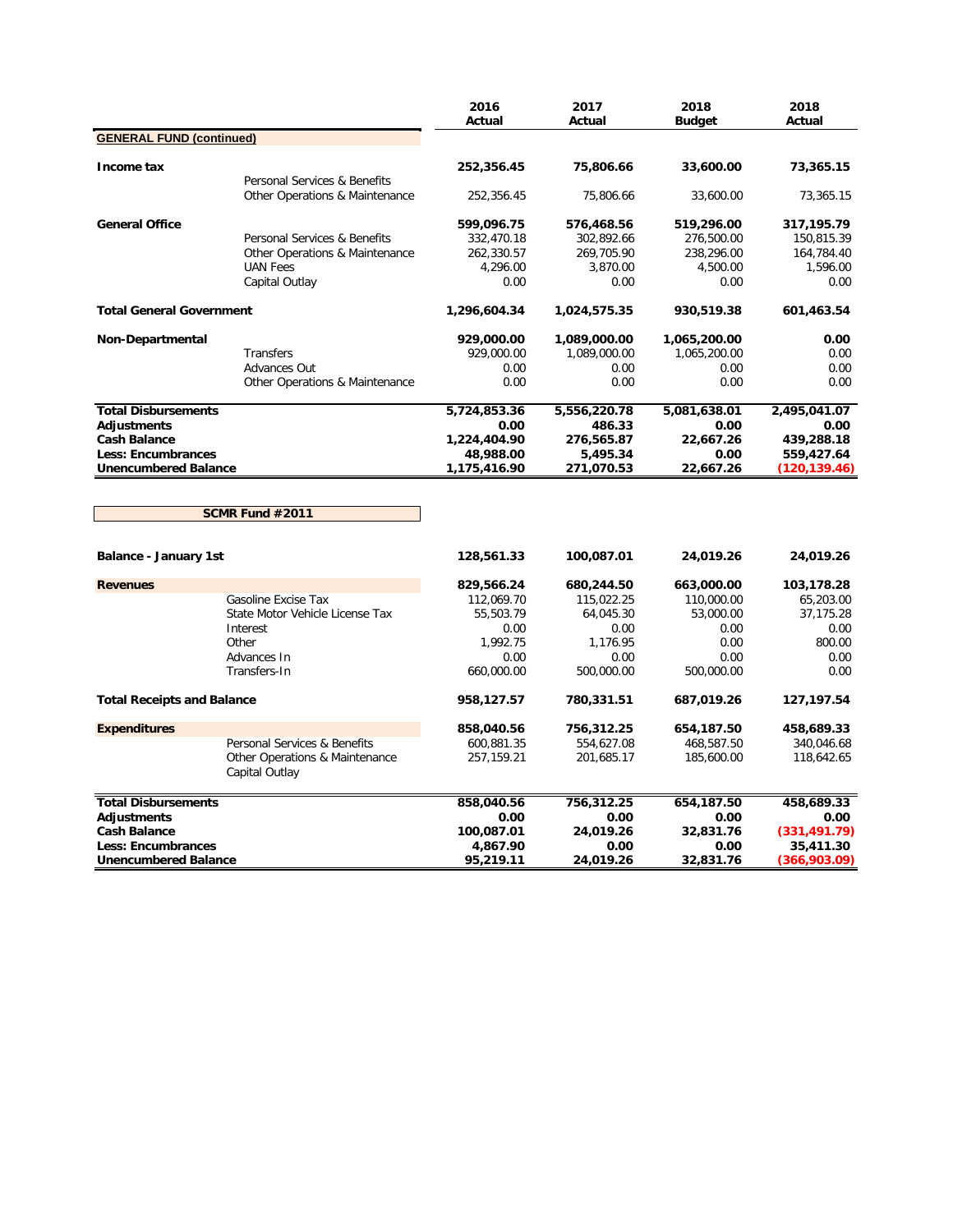|                                                          |                                                                                  | 2016<br>Actual       | 2017<br>Actual       | 2018<br><b>Budget</b> | 2018<br>Actual        |
|----------------------------------------------------------|----------------------------------------------------------------------------------|----------------------|----------------------|-----------------------|-----------------------|
| State Highway Fund #2021                                 |                                                                                  |                      |                      |                       |                       |
|                                                          |                                                                                  |                      |                      |                       |                       |
| Balance - January 1st                                    |                                                                                  | 3,807.60             | 20,420.32            | 30,536.65             | 30,536.65             |
| <b>Revenues</b>                                          |                                                                                  | 16,612.72            | 10,116.33            | 14,000.00             | 6,017.49              |
|                                                          | Gasoline Excise Tax<br>State Motor Vehicle License Tax                           | 9,086.76<br>7,525.96 | 5,659.65<br>4,456.68 | 8,000.00<br>6,000.00  | 4,606.89<br>1,410.60  |
|                                                          | Interest                                                                         | 0.00                 | 0.00                 | 0.00                  | 0.00                  |
|                                                          | Other                                                                            | 0.00                 | 0.00                 | 0.00                  | 0.00                  |
| <b>Total Receipts and Balance</b>                        |                                                                                  | 20,420.32            | 30,536.65            | 44,536.65             | 36,554.14             |
| <b>Expenditures</b>                                      |                                                                                  | 0.00                 | 0.00                 | 15,000.00             | 0.00                  |
|                                                          | Personal Services & Benefits<br>Other Operations & Maintenance<br>Capital Outlay | 0.00                 | 0.00                 | 15,000.00             | 0.00                  |
| <b>Total Disbursements</b>                               |                                                                                  | 0.00                 | 0.00                 | 15,000.00             | 0.00                  |
| <b>Adjustments</b>                                       |                                                                                  |                      |                      |                       |                       |
| <b>Cash Balance</b><br><b>Less: Encumbrances</b>         |                                                                                  | 20,420.32<br>0.00    | 30,536.65<br>0.00    | 29,536.65<br>0.00     | 36,554.14<br>0.00     |
| <b>Unencumbered Balance</b>                              |                                                                                  | 20,420.32            | 30,536.65            | 29,536.65             | 36,554.14             |
|                                                          |                                                                                  |                      |                      |                       |                       |
| Law Enforcement Trust Fund #2091                         |                                                                                  |                      |                      |                       |                       |
|                                                          |                                                                                  |                      |                      |                       |                       |
| <b>Balance - January 1st</b>                             |                                                                                  | 2,139.98             | 2,741.05             | 19,072.51             | 19,072.51             |
| <b>Revenues</b>                                          |                                                                                  | 5,385.81             | 20,103.10            | 9,000.00              | 1,491.37              |
|                                                          | Fines                                                                            | 1,922.00             | 1,910.00             | 4,000.00              | 1,421.37              |
|                                                          | Grant<br>Other                                                                   | 0.00                 | 0.00                 | 0.00                  | 0.00                  |
|                                                          | Transfers In                                                                     | 3,463.81<br>0.00     | 18,193.10<br>0.00    | 5,000.00<br>0.00      | 70.00<br>0.00         |
| <b>Total Receipts and Balance</b>                        |                                                                                  | 7,525.79             | 22,844.15            | 28,072.51             | 20,563.88             |
| <b>Expenditures</b>                                      |                                                                                  | 4,784.74             | 3,771.64             | 4,000.00              | 1,339.97              |
|                                                          | Personal Services & Benefits                                                     | 0.00                 | 0.00                 | 0.00                  | 0.00                  |
|                                                          | Other Operations & Maintenance                                                   | 4,784.74             | 3,771.64             | 4,000.00              | 1,339.97              |
|                                                          | Capital Outlay                                                                   | 0.00                 | 0.00                 | 0.00                  | 0.00                  |
| <b>Total Disbursements</b>                               |                                                                                  | 4,784.74             | 3,771.64             | 4,000.00              | 1,339.97              |
| <b>Adjustments</b>                                       |                                                                                  | 0.00                 | 0.00                 | 0.00                  | 0.00                  |
| <b>Cash Balance</b>                                      |                                                                                  | 2,741.05             | 19,072.51            | 24,072.51             | 19,223.91             |
| <b>Less: Encumbrances</b><br><b>Unencumbered Balance</b> |                                                                                  | 0.00<br>2,741.05     | 0.00<br>19,072.51    | 0.00<br>24,072.51     | 1,465.03<br>17,758.88 |
|                                                          |                                                                                  |                      |                      |                       |                       |
|                                                          | Motor Vehicle License Tax #2101                                                  |                      |                      |                       |                       |
| <b>Balance - January 1st</b>                             |                                                                                  | 168,457.72           | 194,331.43           | 216,157.04            | 216,157.04            |
| <b>Revenues</b>                                          |                                                                                  | 25,873.71            | 21,825.61            | 25,000.00             | 14,167.69             |
|                                                          | State Motor Vehicle License Tax                                                  | 25,873.71            | 21,825.61            | 25,000.00             | 14,167.69             |
|                                                          | Interest                                                                         | 0.00                 | 0.00                 | 0.00                  | 0.00                  |
| <b>Total Receipts and Balance</b>                        |                                                                                  | 194,331.43           | 216,157.04           | 241,157.04            | 230,324.73            |
| <b>Expenditures</b>                                      |                                                                                  | 0.00                 | 0.00                 | 0.00                  | 0.00                  |
|                                                          | Other Operations & Maintenance<br>Capital Outlay                                 | 0.00<br>0.00         | 0.00<br>0.00         | 0.00<br>0.00          | 0.00<br>0.00          |
| <b>Total Disbursements</b>                               |                                                                                  | 0.00                 | 0.00                 | 0.00                  | 0.00                  |
| <b>Adjustments</b><br><b>Cash Balance</b>                |                                                                                  | 194,331.43           | 216,157.04           | 241,157.04            | 230,324.73            |
| Less: Encumbrances                                       |                                                                                  | 0.00                 | 0.00                 | 0.00                  | 0.00                  |
| <b>Unencumbered Balance</b>                              |                                                                                  | 194,331.43           | 216,157.04           | 241,157.04            | 230,324.73            |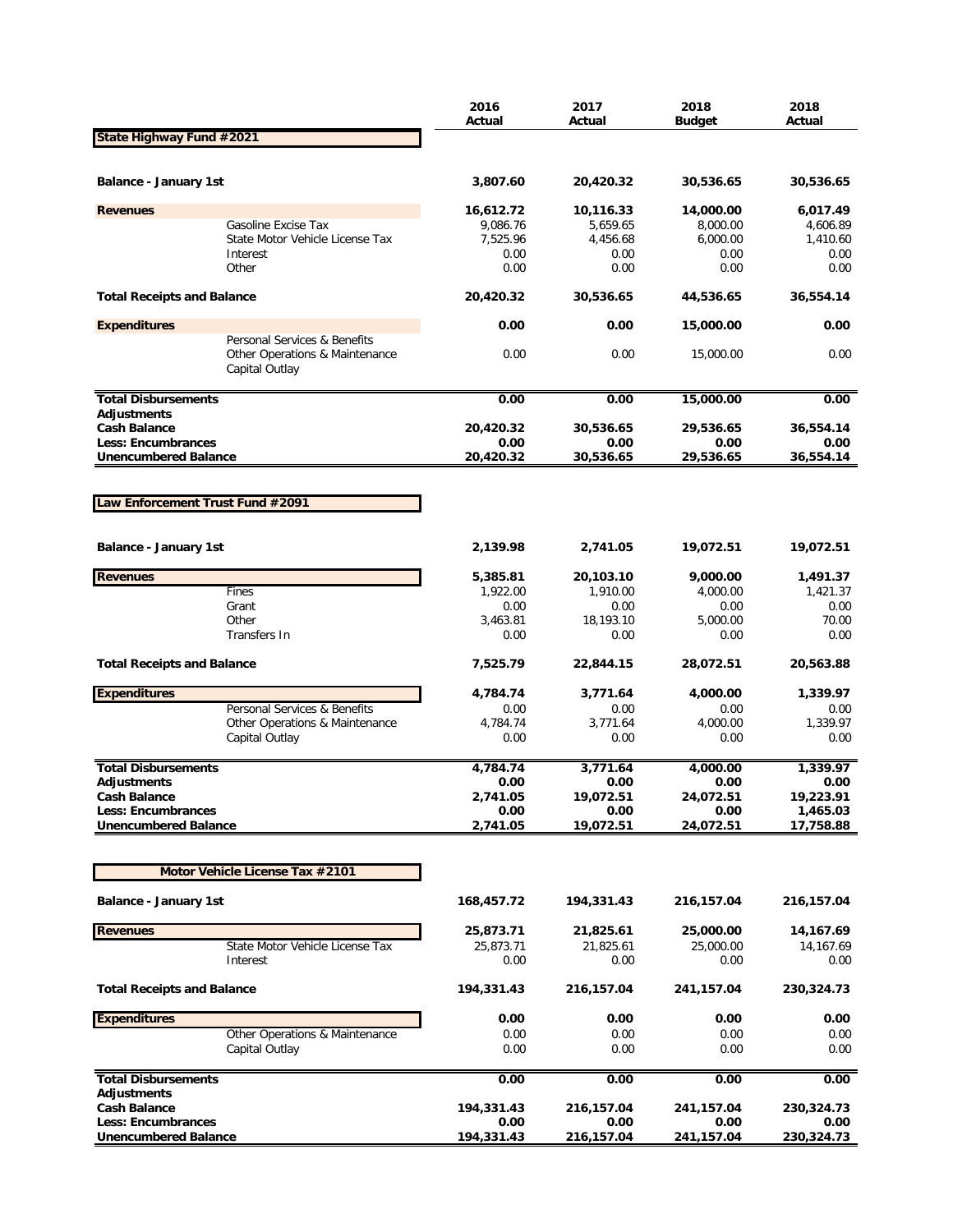|                                           |                                     | 2016<br>Actual     | 2017<br>Actual     | 2018<br><b>Budget</b> | 2018<br>Actual |
|-------------------------------------------|-------------------------------------|--------------------|--------------------|-----------------------|----------------|
|                                           | Police Pension Fund #2131           |                    |                    |                       |                |
| <b>Balance - January 1st</b>              |                                     | 19,160.12          | 19,646.94          | 6,353.97              | 6,353.97       |
| <b>Revenues</b>                           |                                     | 188,137.37         | 161,553.03         | 160,000.00            | 24,870.36      |
|                                           | Real Estate & Public Utility        | 34,936.91          | 38,394.80          | 45,000.00             | 23,285.87      |
|                                           | Tangible Personal Property          | 0.00               | 0.00               | 0.00                  | 0.00           |
|                                           | Homestead                           | 3,200.46           | 3,158.23           | 0.00                  | 1,584.49       |
|                                           | Rollback<br>CAT Tax                 | 0.00<br>0.00       | 0.00<br>0.00       | 0.00<br>0.00          | 0.00<br>0.00   |
|                                           | Other - State Shared Taxes & Permit | 0.00               | 0.00               | 0.00                  | 0.00           |
|                                           | Transfer in                         | 150,000.00         | 120,000.00         | 115,000.00            | 0.00           |
| <b>Total Receipts and Balance</b>         |                                     | 207,297.49         | 181,199.97         | 166,353.97            | 31,224.33      |
| <b>Expenditures</b>                       |                                     | 187,650.55         | 174,846.00         | 160,967.50            | 96,796.97      |
|                                           | <b>Employers Share</b>              | 187,114.80         | 174,288.75         | 159,967.50            | 96,461.63      |
|                                           | County fees                         | 535.75             | 557.25             | 1,000.00              | 335.34         |
| <b>Total Disbursements</b><br>Adjustments |                                     | 187,650.55         | 174,846.00         | 160,967.50            | 96,796.97      |
| <b>Cash Balance</b>                       |                                     | 19,646.94          | 6,353.97           | 5,386.47              | (65, 572.64)   |
| <b>Less: Encumbrances</b>                 |                                     | 0.00               | 0.00               | 0.00                  | 0.00           |
| <b>Unencumbered Balance</b>               |                                     | 19,646.94          | 6,353.97           | 5,386.47              | (65, 572.64)   |
|                                           | Water Meter & Repair Fund #2901     |                    |                    |                       |                |
| <b>Balance - January 1st</b>              |                                     | 1,017.19           | 1,569.83           | 347.95                | 347.95         |
|                                           |                                     |                    |                    |                       |                |
| <b>Revenues</b>                           | <b>Tap Fees</b>                     | 9,400.00           | 9,150.00           | 10,200.00             | 150.00         |
|                                           | Interest<br>Transfer (General Fund) | 400.00<br>9,000.00 | 150.00<br>9,000.00 | 0.00<br>10,200.00     | 150.00<br>0.00 |
| <b>Total Receipts and Balance</b>         |                                     | 10,417.19          | 10,719.83          | 10,547.95             | 497.95         |
| <b>Expenditures</b>                       |                                     | 8,847.36           | 10,371.88          | 10,371.88             | 10,371.88      |
|                                           | Other Operations & Maintenance      | 8,847.36           | 10,371.88          | 10,371.88             | 10,371.88      |
| <b>Total Disbursements</b>                |                                     | 8,847.36           | 10,371.88          | 10,371.88             | 10,371.88      |
| Adjustments                               |                                     | 0.00               | 0.00               | 0.00                  | 0.00           |
| <b>Cash Balance</b>                       |                                     | 1,569.83           | 347.95             | 176.07                | (9,873.93)     |
| <b>Less: Encumbrances</b>                 |                                     | 0.00               | 0.00               | 0.00                  | 0.00           |
| <b>Unencumbered Balance</b>               |                                     | 1,569.83           | 347.95             | 176.07                | (9,873.93)     |
|                                           | FEMA #2902                          |                    |                    |                       |                |
|                                           |                                     |                    |                    |                       |                |
| <b>Balance - January 1st</b>              |                                     | 0.00               | 0.00               | 0.00                  | 0.00           |
| <b>Revenues</b>                           |                                     | 0.00               | 0.00               | 0.00                  | 0.00           |
|                                           | Donations and Contributions         | 0.00               | 0.00               | 0.00                  | 0.00           |
|                                           | Transfer (General Fund)             | 0.00               | 0.00               | 0.00                  | 0.00           |
| <b>Total Receipts and Balance</b>         |                                     | 0.00               | 0.00               | 0.00                  | 0.00           |
| <b>Expenditures</b>                       |                                     | 0.00               | 0.00               | 0.00                  | 0.00           |
|                                           | Personal Services & Benefits        | 0.00               | 0.00               | 0.00                  | 0.00           |
|                                           | Other Operations & Maintenance      | 0.00               | 0.00               | 0.00                  | 0.00           |
|                                           | Capital Outlay                      | 0.00               | 0.00               | 0.00                  | 0.00           |
| <b>Total Disbursements</b>                |                                     | 0.00               | 0.00               | 0.00                  | 0.00           |
| <b>Cash Balance</b>                       |                                     | 0.00               | 0.00               | 0.00                  | 0.00           |
| <b>Less: Encumbrances</b>                 |                                     | 0.00               | 0.00               | 0.00                  | 0.00           |
| <b>Unencumbered Balance</b>               |                                     | 0.00               | 0.00               | 0.00                  | 0.00           |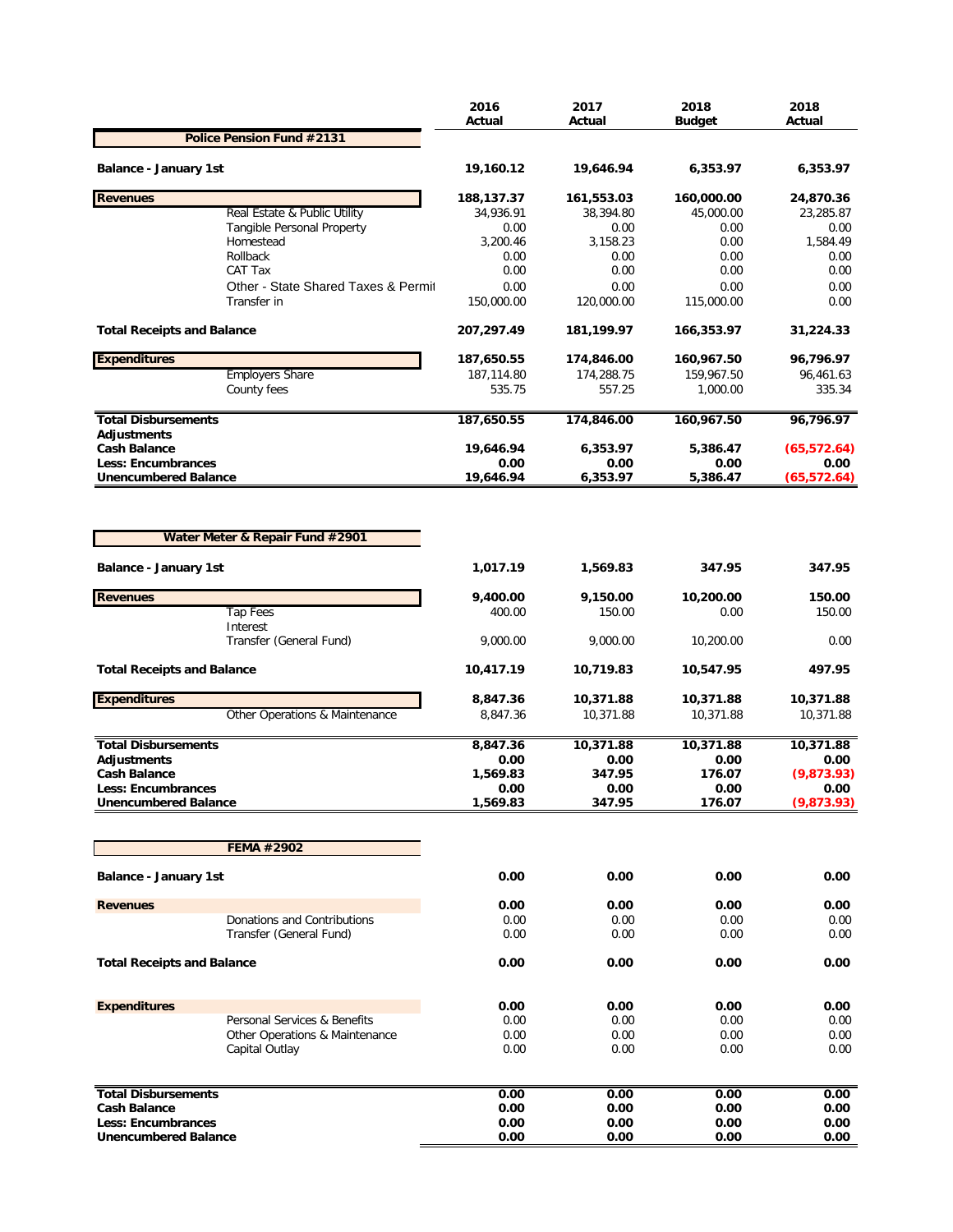|                                                          | 2016<br>Actual    | 2017<br>Actual    | 2018<br><b>Budget</b> | 2018<br>Actual      |
|----------------------------------------------------------|-------------------|-------------------|-----------------------|---------------------|
| Mayor's Court Computer #2903                             |                   |                   |                       |                     |
| <b>Balance - January 1st</b>                             | 17,800.68         | 21,882.68         | 25,126.31             | 25,126.31           |
| <b>Revenues</b>                                          | 6,030.00          | 5,490.00          | 6,000.00              | 2,855.00            |
| Court Fines                                              | 6,030.00          | 5,490.00          | 6.000.00              | 2,855.00            |
| <b>Total Receipts and Balance</b>                        | 23,830.68         | 27,372.68         | 31,126.31             | 27,981.31           |
| <b>Expenditures</b>                                      | 1,948.00          | 2,246.37          | 3,000.00              | 2,026.00            |
| Other Operations & Maintenance<br>Capital Outlay         | 0.00<br>1,948.00  | 0.00<br>2.246.37  | 0.00<br>3,000.00      | 0.00<br>2,026.00    |
|                                                          |                   |                   |                       |                     |
| <b>Total Disbursements</b>                               | 1,948.00          | 2,246.37          | 3,000.00              | 2,026.00            |
| Adjustments                                              | 0.00              | 0.00              | 0.00                  | 0.00                |
| <b>Cash Balance</b><br><b>Less: Encumbrances</b>         | 21,882.68<br>0.00 | 25,126.31<br>0.00 | 28,126.31<br>0.00     | 25,955.31<br>0.00   |
| <b>Unencumbered Balance</b>                              | 21,882.68         | 25,126.31         | 28,126.31             | 25,955.31           |
|                                                          |                   |                   |                       |                     |
| Special Bond Retirement #3101                            |                   |                   |                       |                     |
| <b>Balance - January 1st</b>                             | 1,050.42          | 15,555.48         | 6,574.25              | 6,574.25            |
| <b>Revenues</b>                                          | 1,349,828.00      | 1,772,654.00      | 1,710,000.00          | 0.00                |
| <b>Special Assessments</b>                               | 0.00              | 0.00              | 0.00                  | 0.00                |
| <b>Bond/Note Proceeds</b>                                | 1,179,828.00      | 1,722,654.00      | 1,640,000.00          | 0.00                |
| Transfer In - Capital                                    | 170,000.00        | 50,000.00         | 70,000.00             | 0.00                |
| Interest                                                 | 0.00              | 0.00              | 0.00                  | 0.00                |
| <b>Total Receipts and Balance</b>                        | 1,350,878.42      | 1,788,209.48      | 1,716,574.25          | 6,574.25            |
| <b>Expenditures</b>                                      | 1,335,322.94      | 1,781,635.23      | 1,714,765.00          | 40,562.46           |
| Principal                                                | 1,309,702.80      | 1,738,594.18      | 1,677,405.00          | 40,562.46           |
| Interest                                                 | 25,620.14         | 43,041.05         | 37,360.00             | 0.00                |
| Other                                                    | 0.00<br>0.00      | 0.00<br>0.00      | 0.00<br>0.00          | 0.00<br>0.00        |
| County fees                                              |                   |                   |                       |                     |
| <b>Total Disbursements</b>                               | 1,335,322.94      | 1,781,635.23      | 1,714,765.00          | 40,562.46           |
| Adjustments                                              | 0.00              | 0.00              | 0.00                  | 0.00                |
| <b>Cash Balance</b><br><b>Less: Encumbrances</b>         | 15,555.48<br>0.00 | 6,574.25<br>0.00  | 1,809.25<br>0.00      | (33,988.21)<br>0.00 |
| <b>Unencumbered Balance</b>                              | 15,555.48         | 6,574.25          | 1,809.25              | (33,988.21)         |
|                                                          |                   |                   |                       |                     |
| <b>Bond Construction Fund #4101</b>                      |                   |                   |                       |                     |
| <b>Balance - January 1st</b>                             | 0.00              | 0.00              | 0.00                  | 0.00                |
| <b>Revenues</b>                                          | 0.00              | 0.00              | 0.00                  | 0.00                |
| Transfers - in                                           | 0.00              | 0.00              | 0.00                  | 0.00                |
| Other<br><b>Total Receipts and Balance</b>               | 0.00<br>0.00      | 0.00<br>0.00      | 0.00<br>0.00          | 0.00<br>0.00        |
|                                                          |                   |                   |                       |                     |
| <b>Expenditures</b>                                      | 0.00              | 0.00              | 0.00                  | 0.00                |
| Other Operations & Maintenance                           | 0.00              | 0.00              | 0.00                  | 0.00                |
| <b>Total Disbursements</b>                               | 0.00              | 0.00              | 0.00                  | 0.00                |
| <b>Adjustments</b>                                       |                   |                   |                       |                     |
| <b>Cash Balance</b>                                      | 0.00              | 0.00              | 0.00                  | 0.00                |
| <b>Less: Encumbrances</b><br><b>Unencumbered Balance</b> | 0.00<br>0.00      | 0.00<br>0.00      | 0.00<br>0.00          | 0.00<br>0.00        |
|                                                          |                   |                   |                       |                     |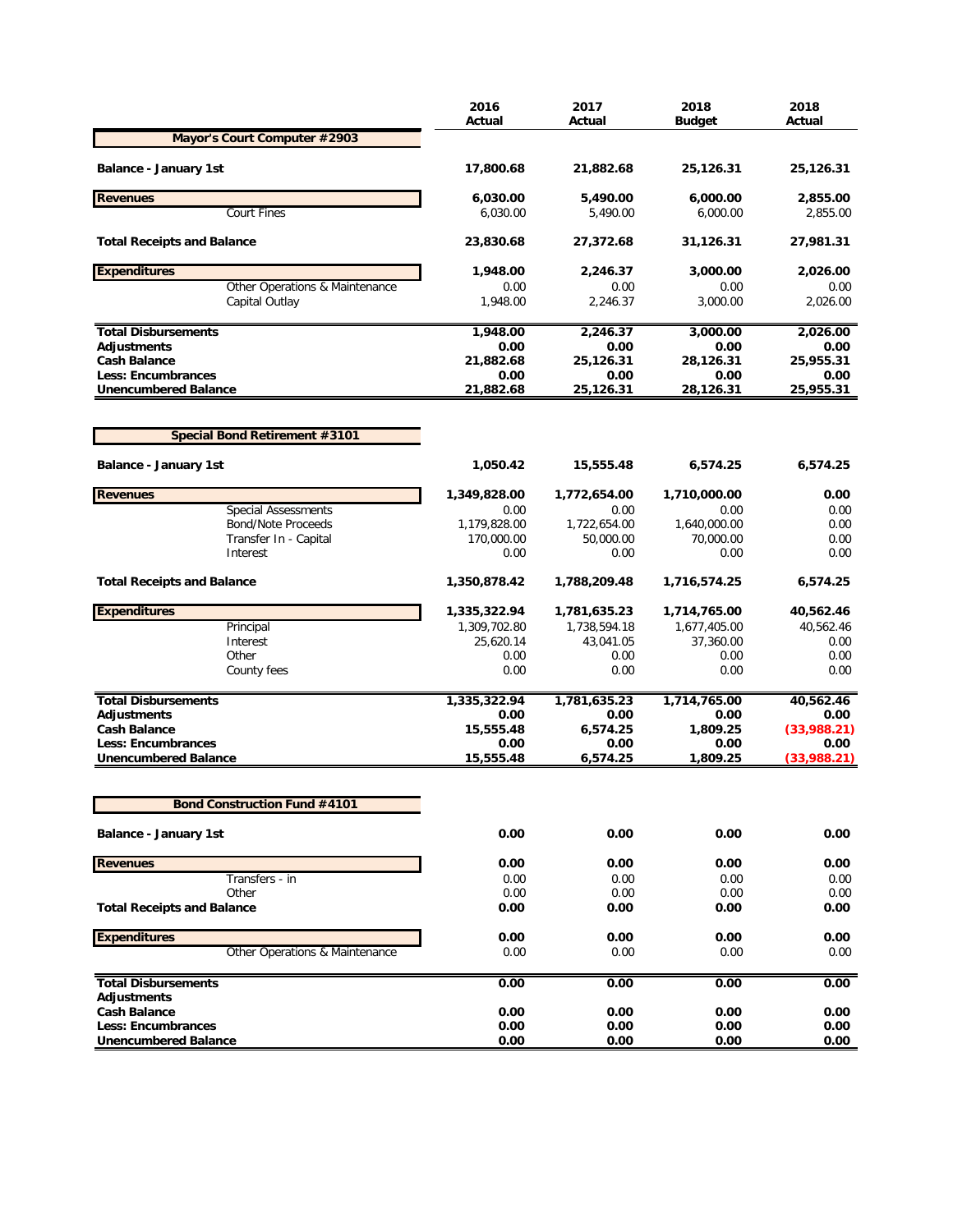|                                                          | 2016<br>Actual          | 2017<br>Actual          | 2018<br>Budget          | 2018<br>Actual           |
|----------------------------------------------------------|-------------------------|-------------------------|-------------------------|--------------------------|
| <b>Issue I and II - Capital Funds #4201</b>              |                         |                         |                         |                          |
| <b>Balance - January 1st</b>                             | 0.00                    | 0.00                    | 0.00                    | 0.00                     |
| <b>Revenues</b>                                          | 0.00                    | 0.00                    | 0.00                    | 0.00                     |
| <b>Special Assessments</b>                               | 0.00                    | 0.00                    | 0.00                    | 0.00                     |
| Other                                                    | 0.00                    | 0.00                    | 0.00                    | 0.00                     |
| Transfer - In<br><b>Total Receipts and Balance</b>       | 0.00                    | 0.00                    | 0.00                    | 0.00                     |
| <b>Expenditures</b>                                      | 0.00                    | 0.00                    | 0.00                    | 0.00                     |
| Sreets, Sidewalks, Highways & Curbs                      | 0.00                    | 0.00                    | 0.00                    | 0.00                     |
| Dunham - Water & Sewer                                   | 0.00                    | 0.00                    | 0.00                    | 0.00                     |
| <b>Transfers Out</b>                                     | 0.00                    | 0.00                    | 0.00                    | 0.00                     |
| Adjustments                                              |                         |                         |                         |                          |
| <b>Total Disbursements</b><br><b>Adjustments</b>         | 0.00                    | 0.00                    | 0.00                    | 0.00                     |
| <b>Cash Balance</b>                                      | 0.00                    | 0.00                    | 0.00                    | 0.00                     |
| Less: Encumbrances                                       | 0.00                    | 0.00                    | 0.00                    | 0.00                     |
| <b>Unencumbered Balance</b>                              | 0.00                    | 0.00                    | 0.00                    | 0.00                     |
|                                                          |                         |                         |                         |                          |
| Capital Improvement Fund #4901                           |                         |                         |                         |                          |
| <b>Balance - January 1st</b>                             | 562,415.01              | 167,353.96              | 47,677.43               | 47,677.43                |
| <b>Revenues</b>                                          | 1,102,503.12            | 517,574.91              | 879,785.00              | 143,054.85               |
| Grants                                                   | 369,546.93              | 16,687.66               | 0.00                    | 0.00                     |
| Interest                                                 | 19,125.00               | 0.00                    | 0.00                    | 0.00                     |
| Other                                                    | 583,096.19              | 25,336.00               | 419,050.00              | 143,054.85               |
| <b>Sewer Fees</b><br>Transfers - in                      | 20,735.00<br>110,000.00 | 15,551.25<br>460,000.00 | 20,735.00<br>440,000.00 | 0.00<br>0.00             |
| <b>Total Receipts and Balance</b>                        | 1,664,918.13            | 684,928.87              | 927,462.43              | 190,732.28               |
| <b>Expenditures</b>                                      | 1,497,564.17            | 637,251.44              | 615,000.00              | 53,595.13                |
| Capital Outlay                                           | 1,327,564.17            | 587,251.44              | 545,000.00              | 53,595.13                |
| Advances - Out                                           | 0.00                    | 0.00                    | 0.00                    | 0.00                     |
| Transfer - Out/Debt Service                              | 170,000.00              | 50,000.00               | 70,000.00               | 0.00                     |
| <b>Total Disbursements</b>                               | 1,497,564.17            | 637,251.44              | 615,000.00              | 53,595.13                |
| <b>Adiustments</b>                                       | 0.00                    | 0.00                    | 0.00                    | 0.00                     |
| <b>Cash Balance</b>                                      | 167,353.96              | 47,677.43               | 312,462.43              | 137,137.15               |
| <b>Less: Encumbrances</b><br><b>Unencumbered Balance</b> | 142,180.00<br>25,173.96 | 0.00<br>47,677.43       | 0.00<br>312,462.43      | 138,219.50<br>(1,082.35) |
|                                                          |                         |                         |                         |                          |
| Veteran's Memorial Fund #4902                            |                         |                         |                         |                          |
| <b>Balance - January 1st</b>                             | 6,888.56                | 5,772.51                | 3,403.50                | 3,403.50                 |
| <b>Revenues</b>                                          | 694.45                  | 1,243.56                | 600.00                  | 507.13                   |
| Transfers - in                                           | 0.00                    | 521.78                  | 0.00                    | 0.00                     |
| Other                                                    | 694.45                  | 721.78                  | 600.00                  | 507.13                   |
| <b>Total Receipts and Balance</b>                        | 7,583.01                | 7,016.07                | 4,003.50                | 3,910.63                 |
| <b>Expenditures</b>                                      | 1,810.50                | 3,090.79                | 500.00                  | 110.00                   |
| Other Operations & Maintenance<br><b>Transfers Out</b>   | 1,810.50                | 3,090.79                | 500.00                  | 110.00                   |
| <b>Total Disbursements</b>                               | 1,810.50                | 3,090.79                | 500.00                  | 110.00                   |
| <b>Adjustments</b>                                       | 0.00                    | 0.00                    | 0.00                    | 0.00                     |
| <b>Cash Balance</b>                                      | 5,772.51                | 3,925.28                | 3,503.50                | 3,800.63                 |
| <b>Less: Encumbrances</b>                                | 0.00                    | 0.00                    | 0.00                    | 0.00                     |
| <b>Unencumbered Balance</b>                              | 5,772.51                | 3,925.28                | 3,503.50                | 3,800.63                 |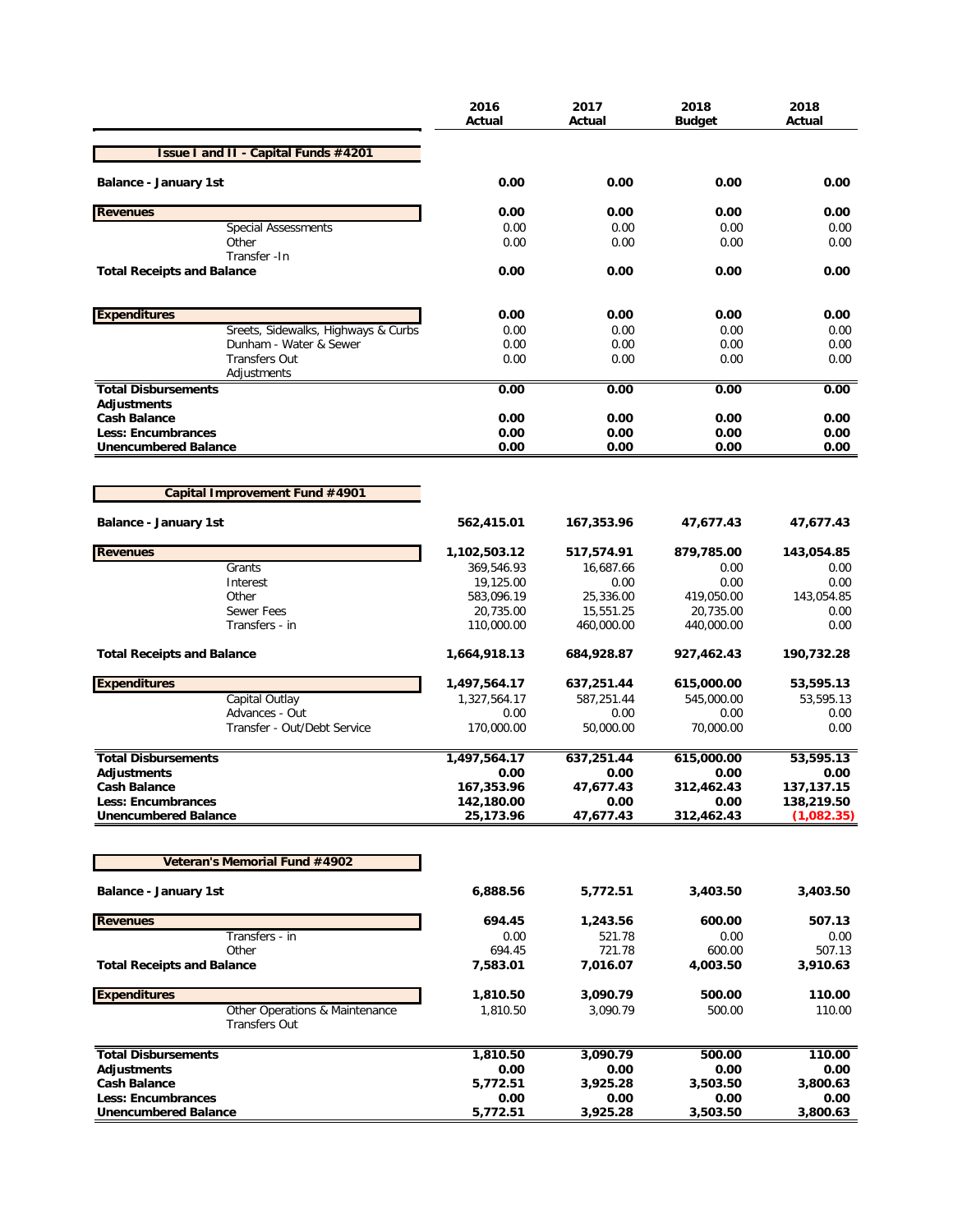|                                                  | 2016<br>Actual   | 2017<br>Actual   | 2018<br><b>Budget</b> | 2018<br>Actual   |
|--------------------------------------------------|------------------|------------------|-----------------------|------------------|
| <b>Building Bond Fund #7001</b>                  |                  |                  |                       |                  |
| <b>Balance - January 1st</b>                     | 0.00             | 0.00             | 0.00                  | 0.00             |
| <b>Revenues</b>                                  | 0.00             | 0.00             | 0.00                  | 0.00             |
| Transfers - in                                   | 0.00             | 0.00             | 0.00                  | 0.00             |
| Other                                            | 0.00             | 0.00             | 0.00                  | 0.00             |
| <b>Total Receipts and Balance</b>                | 0.00             | 0.00             | 0.00                  | 0.00             |
| <b>Expenditures</b>                              | 0.00             | 0.00             | 0.00                  | 0.00             |
| Other Operations & Maintenance                   | 0.00             | 0.00             | 0.00                  | 0.00             |
| <b>Transfers Out</b>                             | 0.00             | 0.00             | 0.00                  | 0.00             |
| <b>Total Disbursements</b>                       | 0.00             | 0.00             | 0.00                  | 0.00             |
| <b>Cash Balance</b>                              | 0.00             | 0.00             | 0.00                  | 0.00             |
| Less: Encumbrances                               | 0.00             | 0.00             | 0.00                  | 0.00             |
| <b>Unencumbered Balance</b>                      | 0.00             | 0.00             | 0.00                  | 0.00             |
| <b>Unclaimed Monies #9101</b>                    |                  |                  |                       |                  |
|                                                  |                  |                  |                       |                  |
| <b>Balance - January 1st</b>                     | 50.00            | 50.00            | 50.00                 | 50.00            |
| <b>Revenues</b>                                  | 0.00             | 0.00             | 0.00                  | 0.00             |
| Other                                            | 0.00             | 0.00             | 0.00                  | 0.00             |
| <b>Total Receipts and Balance</b>                | 50.00            | 50.00            | 50.00                 | 50.00            |
| <b>Expenditures</b>                              | 0.00             | 0.00             | 0.00                  | 0.00             |
| Other Operations & Maintenance                   | 0.00             | 0.00             | 0.00                  | 0.00             |
| <b>Total Disbursements</b>                       | 0.00             | 0.00             | 0.00                  | 0.00             |
| <b>Adjustments</b>                               | 0.00             | 0.00             | 0.00                  | 0.00             |
| <b>Cash Balance</b>                              | 50.00            | 50.00            | 50.00                 | 50.00            |
| Less: Encumbrances                               |                  |                  |                       |                  |
| <b>Unencumbered Balance</b>                      | 50.00            | 50.00            | 50.00                 | 50.00            |
|                                                  |                  |                  |                       |                  |
| <b>Building Bonds #9901</b>                      |                  |                  |                       |                  |
| <b>Balance - January 1st</b>                     | 131,116.99       | 126,071.23       | 129,021.23            | 129,021.23       |
| <b>Revenues</b>                                  | 2,500.00         | 5,000.00         | 0.00                  | 9,000.00         |
| Other                                            | 2,500.00         | 5,000.00         | 0.00                  | 9,000.00         |
| <b>Total Receipts and Balance</b>                | 133,616.99       | 131,071.23       | 129,021.23            | 138,021.23       |
| <b>Expenditures</b>                              | 7,545.76         | 2,050.00         | 0.00                  | 2,000.00         |
| Other Operations & Maintenance                   | 7,545.76         | 2,050.00         | 0.00                  | 2,000.00         |
|                                                  |                  |                  |                       |                  |
| <b>Total Disbursements</b><br><b>Adjustments</b> | 7,545.76<br>0.00 | 2,050.00<br>0.00 | 0.00<br>0.00          | 2,000.00<br>0.00 |
| <b>Cash Balance</b>                              | 126,071.23       | 129,021.23       | 129,021.23            | 136,021.23       |
| <b>Less: Encumbrances</b>                        | 0.00             | 0.00             | 0.00                  | 0.00             |
| <b>Unencumbered Balance</b>                      | 126,071.23       | 129,021.23       | 129,021.23            | 136,021.23       |
|                                                  |                  |                  |                       |                  |
| Mayor's Court - 9902                             |                  |                  |                       |                  |
| <b>Balance - January 1st</b>                     | 23,052.60        | 28,686.94        | 27,324.26             | 27,324.26        |
| <b>Revenues</b>                                  | 306,178.65       | 302,636.65       | 0.00                  | 154,953.70       |
| Other                                            | 306,178.65       | 302,636.65       | 0.00                  | 154,953.70       |
|                                                  |                  |                  |                       |                  |
| <b>Total Receipts and Balance</b>                | 329,231.25       | 331,323.59       | 27,324.26             | 182,277.96       |
| <b>Expenditures</b>                              | 300,544.31       | 303,999.33       | 0.00                  | 151,374.20       |
| Other Operations & Maintenance                   | 300,544.31       | 303,999.33       | 0.00                  | 151,374.20       |
| <b>Total Disbursements</b>                       | 300,544.31       | 303,999.33       | 0.00                  | 151,374.20       |
| <b>Adjustments</b>                               | 0.00             | 0.00             | 0.00                  | 0.00             |
| <b>Cash Balance</b>                              | 28,686.94        | 27,324.26        | 27,324.26             | 30,903.76        |